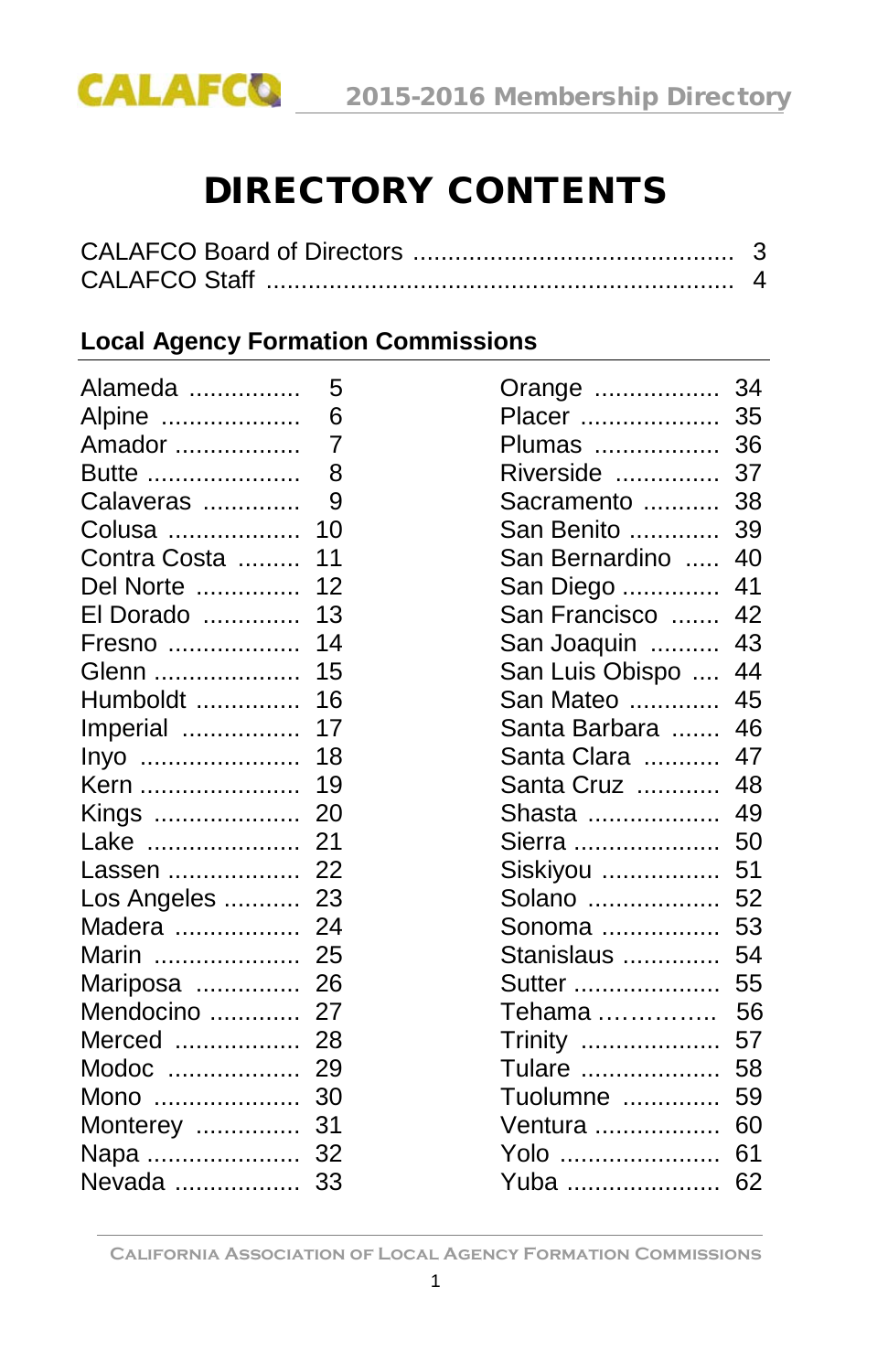# **Associate Members**

|                                             | 64 |
|---------------------------------------------|----|
|                                             | 64 |
|                                             | 65 |
|                                             | 65 |
| Colantuono, Highsmith & Whatley, PC         | 66 |
|                                             | 67 |
| County Sanitation Districts of L.A. County  | 67 |
| Cucamonga Valley Water District             | 68 |
|                                             | 68 |
|                                             | 69 |
|                                             | 69 |
| Economic & Planning Systems (EPS)           | 70 |
| Fresno County Fire Protection District      | 70 |
|                                             | 71 |
| Griffith & Masuda, a Professional Law Corp. | 71 |
|                                             | 72 |
|                                             | 72 |
|                                             | 73 |
|                                             | 73 |
|                                             | 74 |
|                                             | 74 |
|                                             | 75 |
|                                             | 75 |
|                                             | 76 |
|                                             | 76 |
|                                             | 77 |
|                                             | 77 |
|                                             | 78 |
| Santa Ynez Community Services District      | 78 |
|                                             | 79 |
|                                             | 79 |

**Bold** indicates Gold Associate Members

**Online version UPDATED** November 17, 2016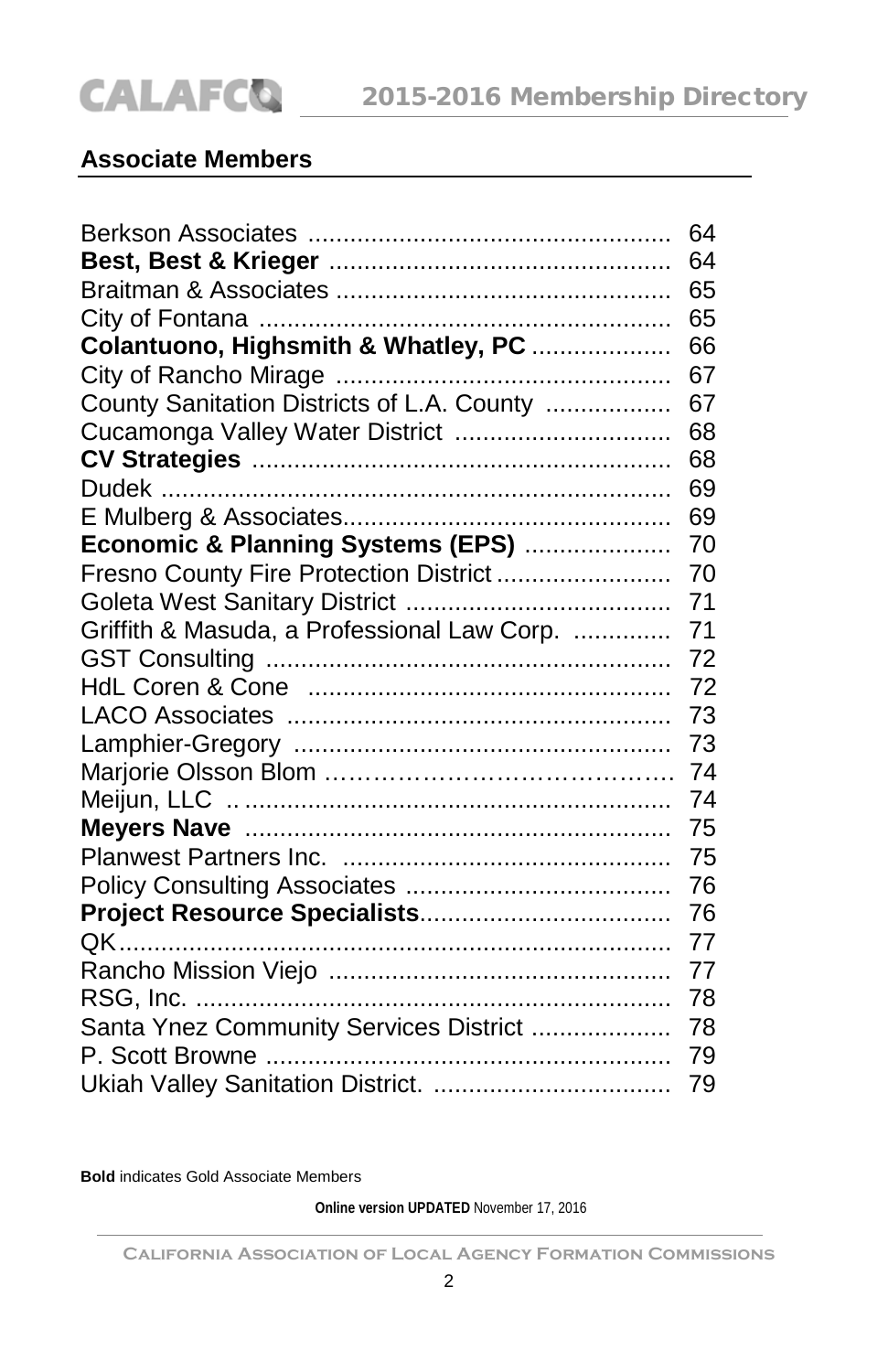

# CALAFCO BOARD OF DIRECTORS

| <b>Chair</b>         | John Leopold |                      | jleopold@calafco.org                    |
|----------------------|--------------|----------------------|-----------------------------------------|
|                      |              | Santa Cruz LAFCo     | 831-454-2200                            |
| <b>Vice Chair</b>    |              | James Curatalo       | jcuratalo@calafco.org                   |
|                      |              | San Bernardino LAFCo | 909-261-7005                            |
| <b>Secretary</b>     | Gay Jones    |                      | gjones@calafco.org                      |
|                      |              | Sacramento LAFCo     | 916-208-0736                            |
| Treasurer            | Josh Susman  |                      | jsusman@calafco.org                     |
|                      |              | Nevada LAFCo         | 530-559-1725                            |
| Cheryl Brothers      |              | Orange LAFCo         | cbrothers@calafco.org<br>714-315-1403   |
| <b>Bill Connelly</b> |              | <b>Butte LAFCo</b>   | bconnelly@calafco.org<br>530-538-2134   |
| Larry Duncan         |              | <b>Butte LAFCo</b>   | lduncan@calafco.org<br>530-877-1400     |
| Shiva Frentzen       |              | El Dorado LAFCo      | sfrentzen@calafco.org<br>530-621-5651   |
| Michael Kelley       |              | Imperial LAFCo       | mkelley@calafco.org<br>760-482-4308     |
| William Kirby        |              | Placer LAFCo         | wkirby@calafco.org<br>530-906-9405      |
| Gerard McCallum      |              | Los Angeles LAFCo    | gmccallum@calafco.org<br>310-382-9022   |
| Michael McGill       |              | Contra Costa LAFCo   | mmcqill@calafco.org<br>925-254-8850     |
| John Marchand        |              | Alameda LAFCo        | jmarchand@calafco.org<br>925-960-4020   |
| Anita Paque          |              | Calaveras LAFCo      | apaque@calafco.org<br>209-754-6511      |
| Ricky Samayoa        |              | Yuba LAFCo           | rsamayoa@calafco.org<br>530-634-1263    |
| Sblend Sblendorio    |              | Alameda LAFCo        | ssblendorio@calafco.org<br>925-460-3365 |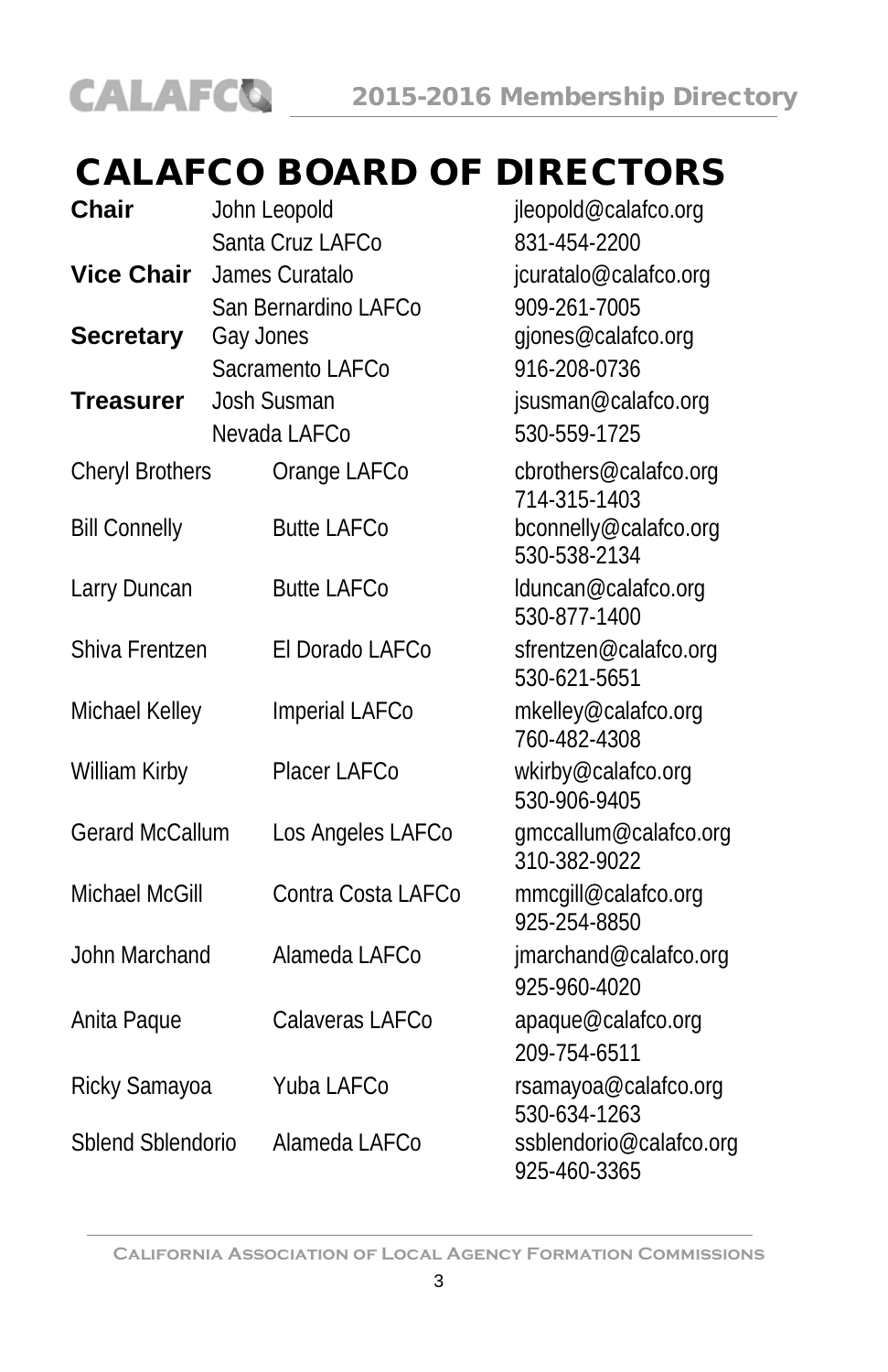

# CALAFCO STAFF

| <b>Executive Director</b><br>Pamela Miller                                          | pmiller@calafco.org                                             | 916-442-6536                                 |
|-------------------------------------------------------------------------------------|-----------------------------------------------------------------|----------------------------------------------|
| <b>Executive Officer</b><br>Stephen Lucas                                           | slucas@calafco.org                                              | 530-538-7784                                 |
| <b>Deputy Executive Officers</b><br><b>Kris Berry</b><br>David Church<br>Paul Novak | kberry@calafco.org<br>dchurch@calafco.com<br>pnovak@calafco.org | 530-889-4097<br>805-788-2096<br>626-204-6500 |
| <b>Legal Counsel</b><br>Clark Alsop                                                 | calsop@calafco.org                                              | 951-686-1450                                 |
| Administrator<br>Jeni Tickler                                                       | jtickler@calafco.org                                            | 916-442-6536                                 |

# CALAFCO Office

#### **FAX 916-442-6535**

**MAIL** California Association of Local Agency Formation Commissions 1215 K Street, Suite 1650 Sacramento, CA 95814

# **WEBSITE www.calafco.org**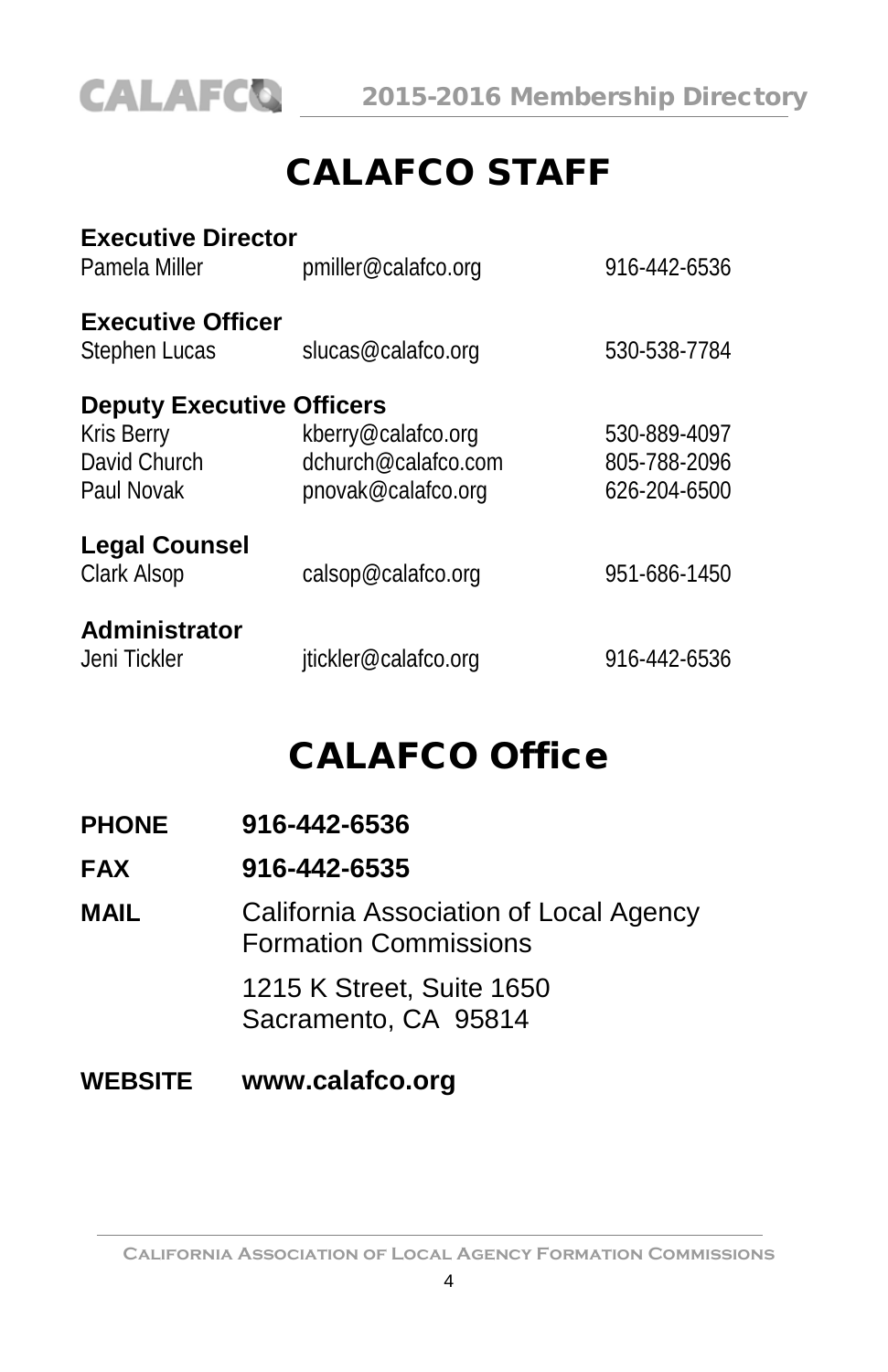# ALAMEDA LAFCo

- **PHONE** 510-271-5142
- **FAX** 510-272-3784
- **MAIL** 1221 Oak Street, Suite 555 Oakland, CA 94612
- **WEBSITE** www.acgov.org/lafco

# **STAFF & COMMISSIONERS**

| <b>STAFF</b>         | TITI F                   | FMAIL                        |
|----------------------|--------------------------|------------------------------|
| Mona Palacios        | <b>Executive Officer</b> | mona.palacios@acgov.org      |
| Nat Taylor           | LAFCo Planner            | ntaylor@lamphier-gregory.com |
| Sandy Hou            | <b>Commission Clerk</b>  | sandy.hou@acgov.org          |
| <b>Andrew Massey</b> | Legal Counsel            | andrew.massey@acqov.org      |

| <b>COMMISSIONER</b>               | <b>AFFILIATION</b>             |
|-----------------------------------|--------------------------------|
| Scott Haggerty                    | <b>County Member</b>           |
| Nate Miley                        | <b>County Member</b>           |
| Wilma Chan (alt)                  | <b>County Member</b>           |
| John Marchand, Chair              | <b>City Member</b>             |
| Jerry Thorne                      | <b>City Member</b>             |
| David Haubert (alt)               | <b>City Member</b>             |
| Ralph Johnson                     | <b>Special District Member</b> |
| Ayn Wieskamp, Vice Chair          | <b>Special District Member</b> |
| Georgeann Vonheeder-Leopold (alt) | <b>Special District Member</b> |
| Sblend Sblendorio                 | <b>Public Member</b>           |
| Tom Pico (alt)                    | <b>Public Member</b>           |
|                                   |                                |

# **COMMISSION MEETING**

Second Thursday of odd months, 2:00 p.m. Dublin San Ramon Services District Board Room 7051 Dublin Boulevard Dublin, CA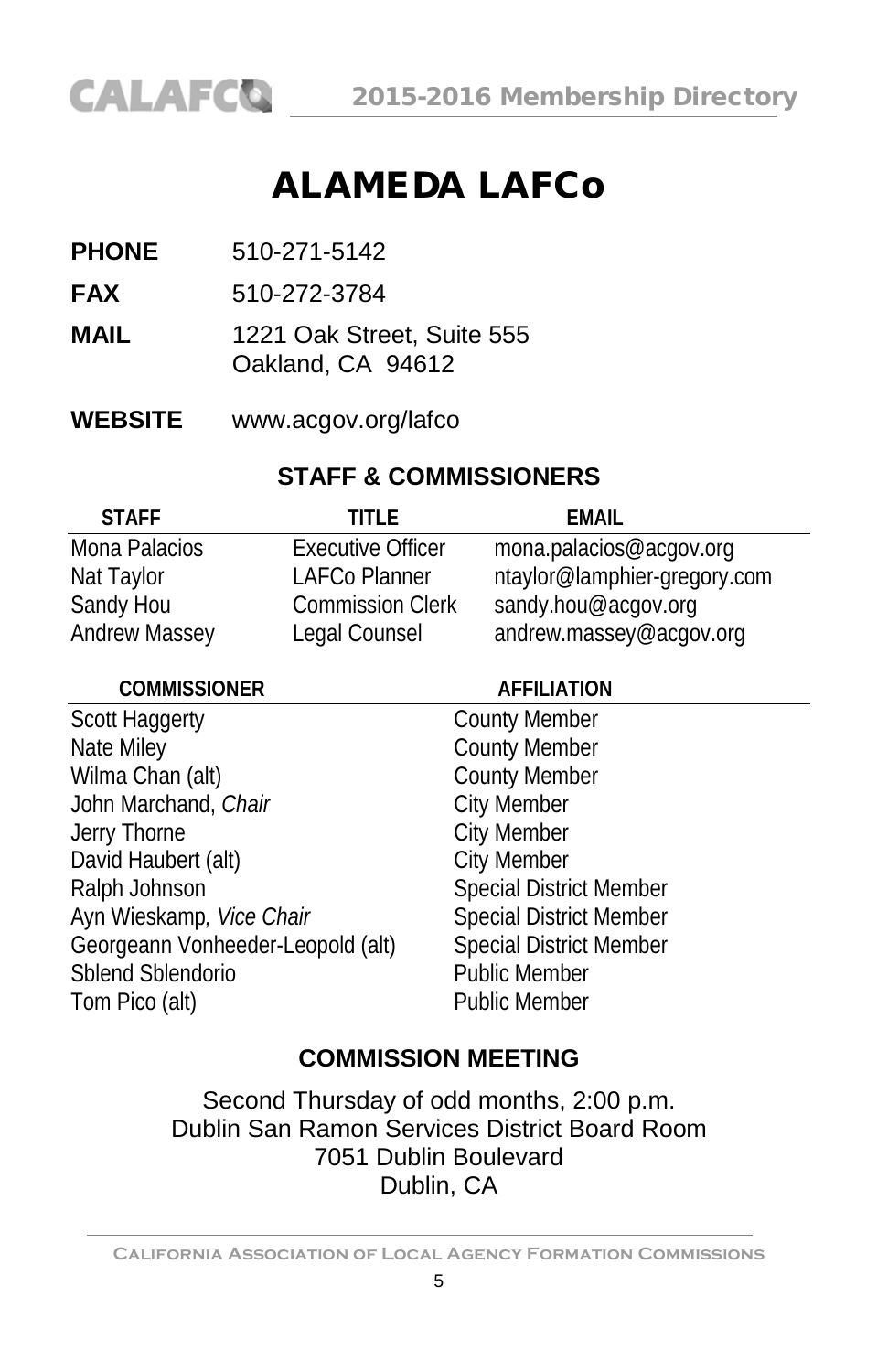

# ALPINE LAFCo

**PHONE** 530-694-2281

**FAX** 530-694-2491

**MAIL** P.O. Box 158 99 Water Street Markleeville, CA 96120

**WEBSITE** [www.alpinecountyca.gov](http://www.alpinecountyca.gov/)

# **STAFF & COMMISSIONERS**

| <b>STAFF</b>      | TITI F        | FMAIL                                                |
|-------------------|---------------|------------------------------------------------------|
| Teola Tremayne    |               | Executive Officer/Clerk ttremayne@alpinecountyca.gov |
| David A. Prentice | Legal Counsel | david@plelawfirm.com                                 |

#### **COMMISSIONER AFFILIATION**

Ron Hames County Member Donald M. Jardine **County Member** Terry Woodrow County Member Mary Rawson (alt) County Member Kris Hartnett **Article Structure 1986** Public Member Evan Mecak **Public Member** Vacant (alt) **Public Member** 

# **COMMISSION MEETING**

Third Tuesday in February, April, June, August, October, and December, as needed at 1:30 p.m. Board of Supervisor's Chambers Administrative Office Building 99 Water Street Markleeville, CA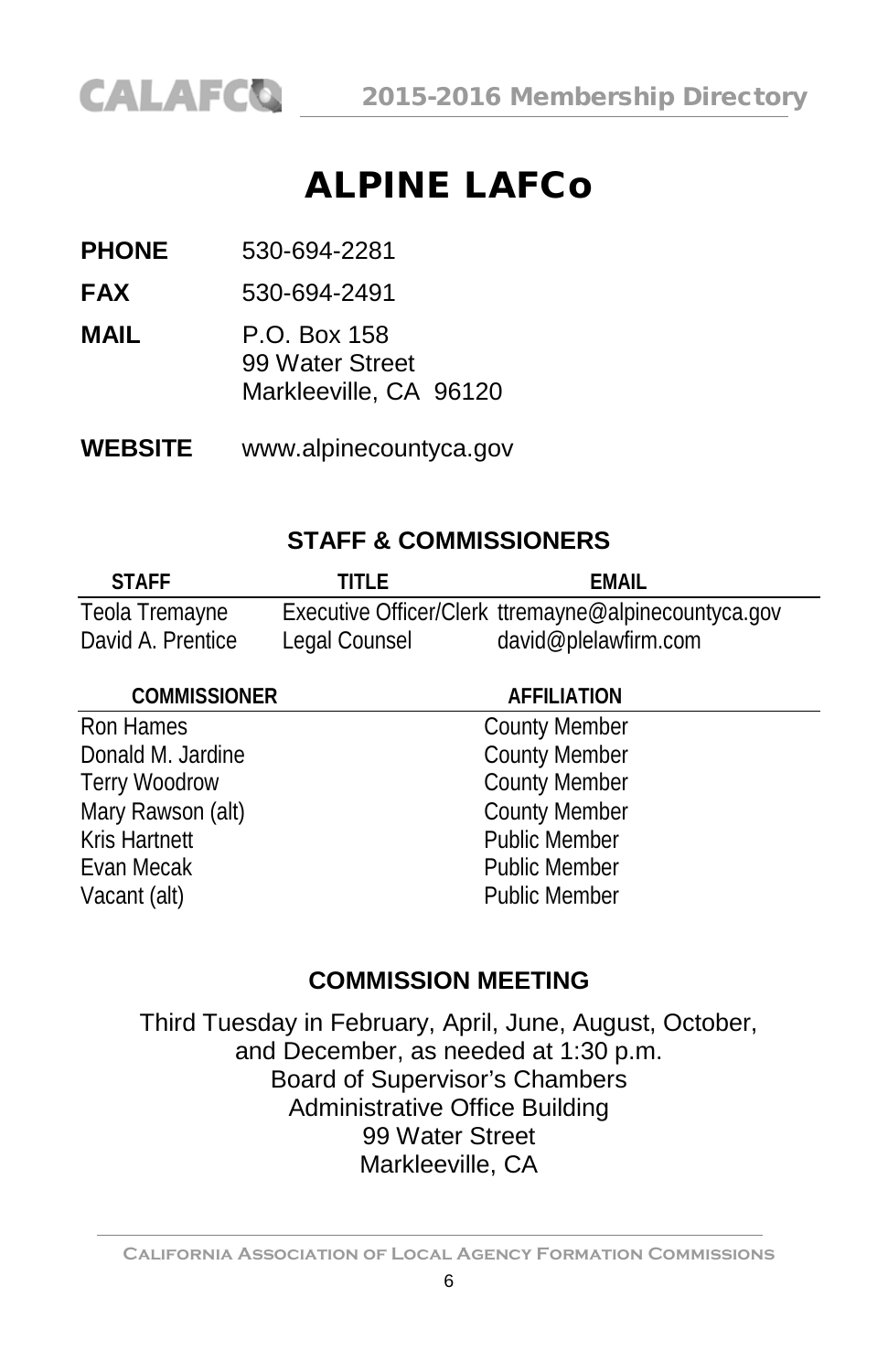# AMADOR LAFCo

**PHONE** 209-418-9377

**MAIL** P.O. Box 22-1292 Sacramento, CA 95822-1292

- **SITE** 810 Court Street Jackson, CA 95642-2132
- **WEBSITE** http://www.amadorgov.org/government/lafco

# **STAFF & COMMISSIONERS**

| <b>STAFF</b>           | TITI F                   | FMAIL                                  |
|------------------------|--------------------------|----------------------------------------|
| Roseanne Chamberlain   | <b>Executive Officer</b> | amador.lafco@qmail.com                 |
| William M. Chamberlain | <b>General Counsel</b>   | weccman@gmail.com                      |
| Nancy Mees             |                          | Commission Clerk nmees.lafco@gmail.com |

#### **COMMISSIONER AFFILIATION**

Louis Boitano, *Chair* County Member Brian Oneto County Member Pat Crew City Member<br>
Tim Murphy City Member Tim Murphy Jim Vinciguerra **Public Member** 

# **COMMISSION MEETING**

Third Thursday of every month, 6:00 p.m. *Subject to Change-Check Web Site* Board of Supervisors Chambers 810 Court Street Jackson, CA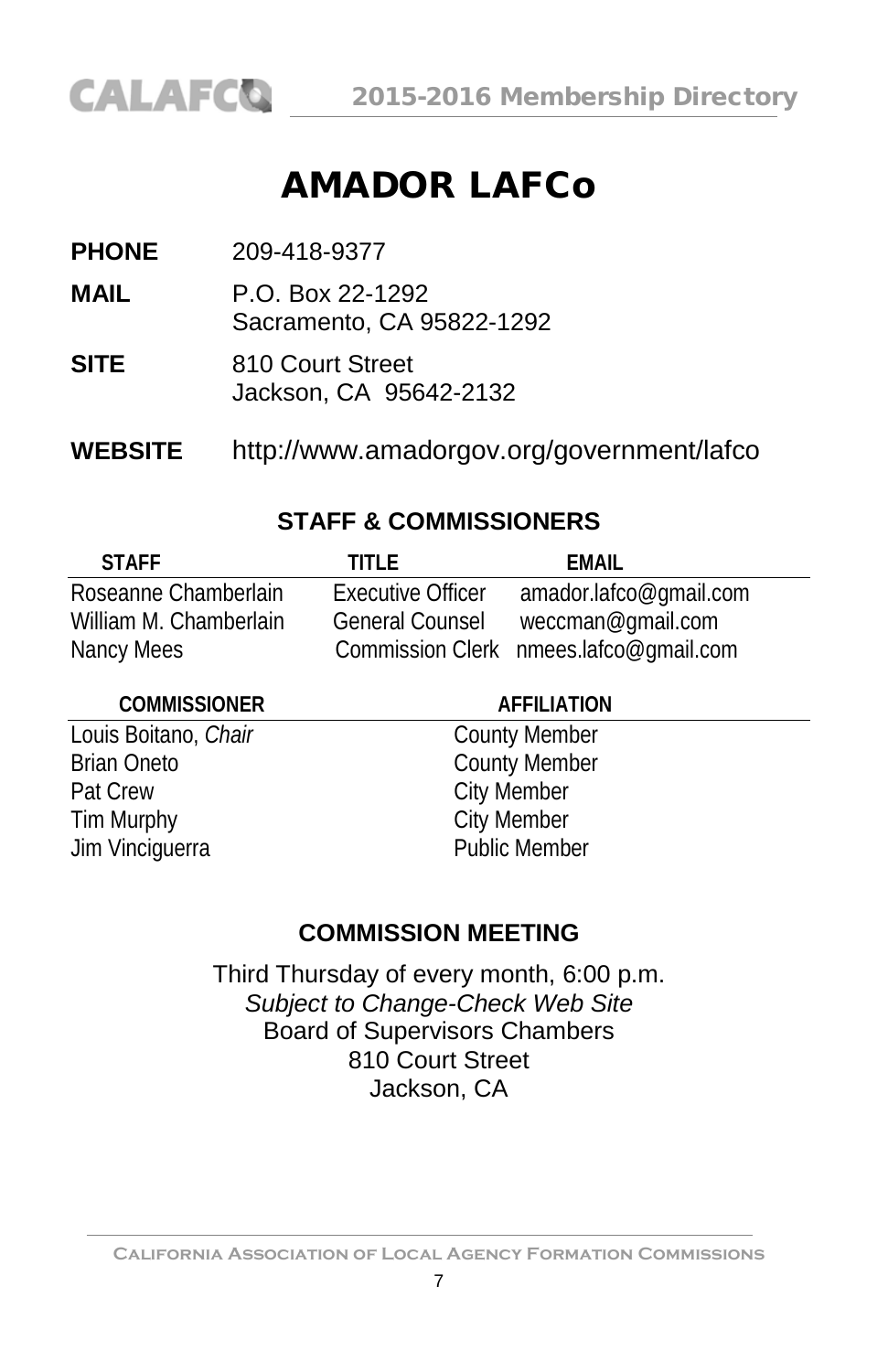# BUTTE LAFCo

- **PHONE** 530-538-7784
- **FAX** 530-538-2847
- **MAIL** 1453 Downer Street, Suite C Oroville, CA 95965-4950



**WEBSITE** [www.buttelafco.org](http://www.butelafco.org/)

# **STAFF & COMMISSIONERS**

| <b>STAFF</b>         | TITI F                   | FMAIL                      |
|----------------------|--------------------------|----------------------------|
| Stephen Lucas        | <b>Executive Officer</b> | slucas@buttecounty.net     |
| <b>Stephen Betts</b> | Deputy E.O               | sbetts@buttecounty.net     |
| <b>Joy Stover</b>    | <b>Commission Clerk</b>  | jstover@buttecounty.net    |
| Jill Broderson       | Management Analyst       | jbroderson@buttecounty.net |
| <b>Scott Browne</b>  | Legal Counsel            | scott@scottbrowne.org      |

#### **COMMISSIONER AFFILIATION**

Bill Connelly County Member Steve Lambert County Member Larry Wahl (alt) County Member Linda Dahlmeier **City Member** Scott Lotter, *Vice-Chair* City Member John Busch (alt) City Member Larry Duncan Special District Member Al McGreehan(alt) Special District Member<br>Carl Leverenz, Chair Special District Member Carl Leverenz, Chair Greg Steel (alt) **Public Member** 

# **COMMISSION MEETING**

First Thursday of every month, 9:00 a.m. Board of Supervisors Chambers 25 County Center Drive, Oroville, CA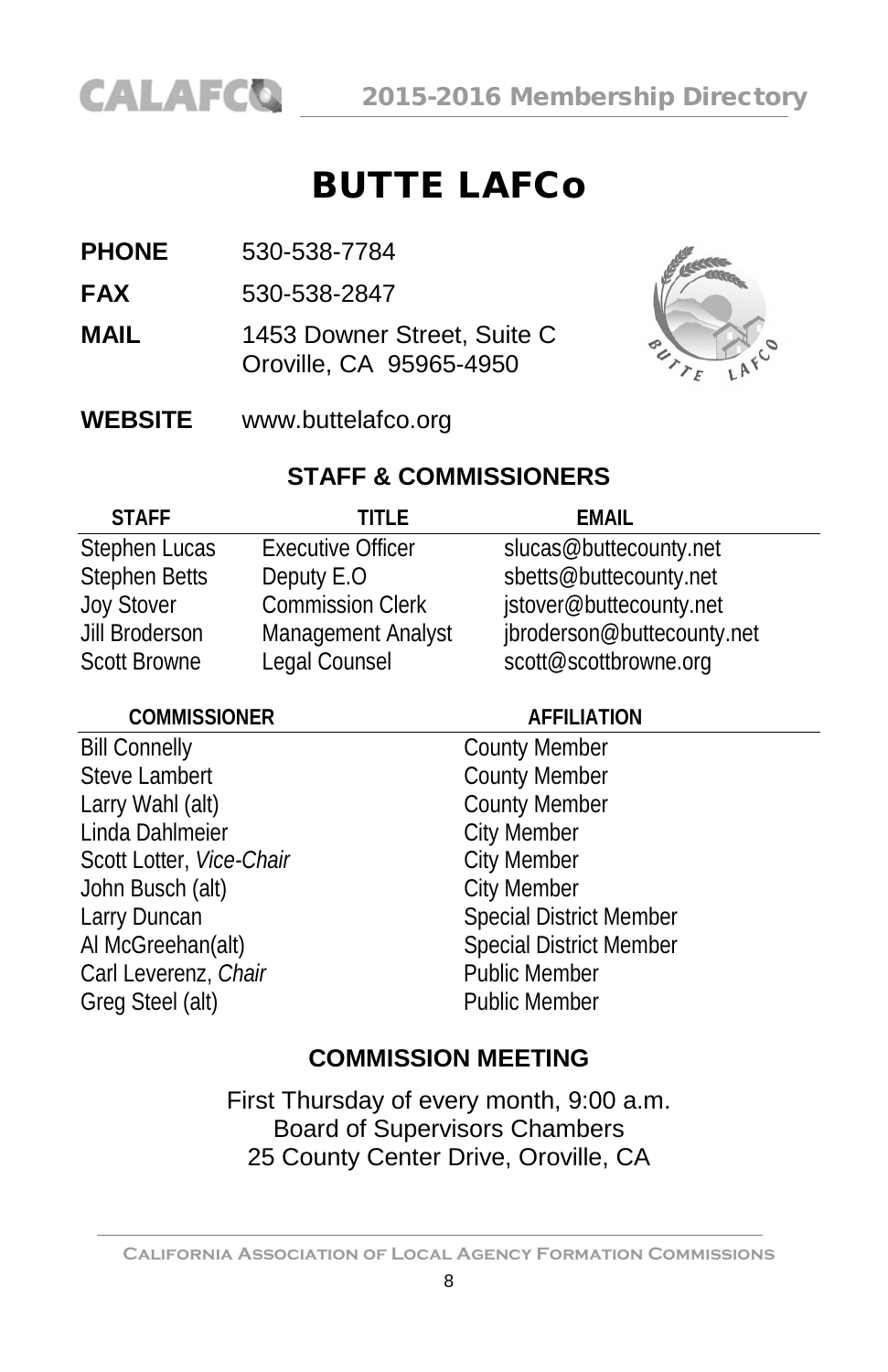

# CALAVERAS LAFCo

**PHONE** 209-754-6511

**FAX** 916-797-7631

**MAIL** P.O. Box 2694 Granite Bay, CA 95746



**WEBSITE** www.calaveraslafco.org

#### **STAFF & COMMISSIONERS**

| <b>STAFF</b>       | TITI F                   | FMAIL                   |
|--------------------|--------------------------|-------------------------|
| John Benoit        | <b>Executive Officer</b> | johnbenoit@surewest.net |
| Nancy Mees         | <b>Commission Clerk</b>  | nmees.lafco@gmail.com   |
| Michael Colantuono | Legal Counsel            | mcolantuono@chwlaw.us   |

| <b>COMMISSIONER</b>          | <b>AFFILIATION</b>             |  |
|------------------------------|--------------------------------|--|
| Michael Oliveira, Vice Chair | <b>County Member</b>           |  |
| Anita Paque                  | <b>County Member</b>           |  |
| Debbie Ponte (alt)           | <b>County Member</b>           |  |
| Amanda Folendorf, Chair      | <b>City Member</b>             |  |
| <b>Bert Sobon</b>            | <b>City Member</b>             |  |
| Scott Behiel (alt)           | <b>City Member</b>             |  |
| John Lavaroni                | <b>Special District Member</b> |  |
| <b>Tony Tyrrell</b>          | <b>Special District Member</b> |  |
| Jon Dashner (alt)            | <b>Special District Member</b> |  |
| Cliff Edson                  | <b>Public Member</b>           |  |
| Roark Weber (alt)            | <b>Public Member</b>           |  |
|                              |                                |  |

# **COMMISSION MEETING**

Third Monday at 6:00 p.m., as needed Board of Supervisors Chambers 891 Mountain Ranch Road San Andreas, CA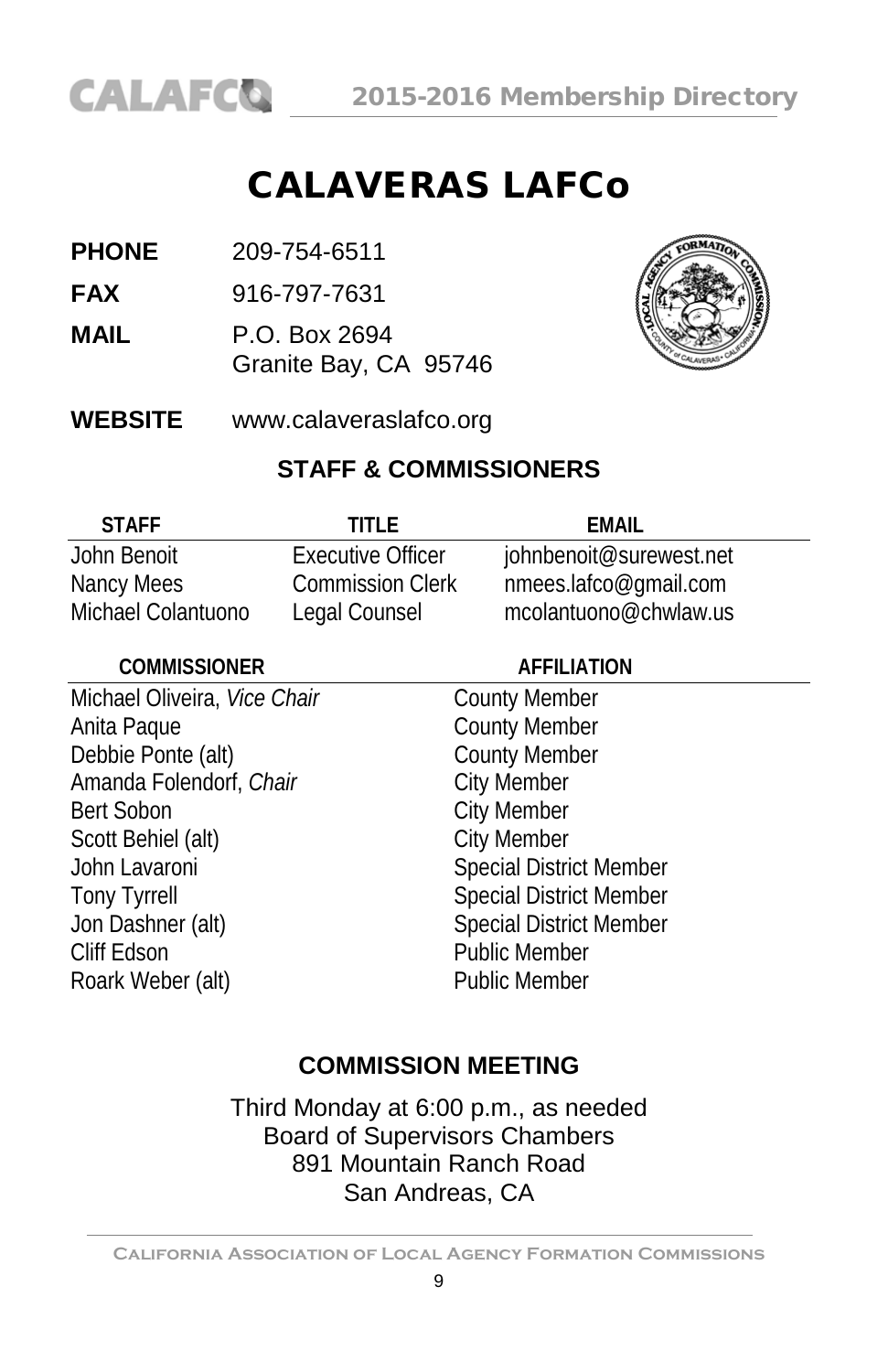

# COLUSA LAFCo

**PHONE** 530-458-0593

**FAX** 916-797-7631

**MAIL** P.O. Box 2694 Granite Bay, CA 95746

**WEBSITE** [www.colusalafco.org](http://www.colusalafco.org/)

### **STAFF & COMMISSIONERS**

| <b>STAFF</b>        | titi f                   | FMAIL                    |
|---------------------|--------------------------|--------------------------|
| John Benoit         | <b>Executive Officer</b> | lafco@countyofcolusa.org |
| Lora Ceccon         | <b>Commission Clerk</b>  | lceccon@ncen.org         |
| <b>Scott Browne</b> | Legal Counsel            | scott@scottbrowne.com    |

#### **COMMISSIONER AFFILIATION**

Denise Carter **County Member** Gary Evans **County Member** John Loudon County Member<br>
Ken Boes(alt) City Member Tom Reische, *Chair* **City Member**<br>
David Womble **City Member** David Womble **City Member**<br>Brandon Ash *Vice Chair* **Charles Access** Public Member Brandon Ash, *Vice Chair* Mary Winters (alt) **Public Member** 

City Member

### **COMMISSION MEETING**

First Thursday of every month, 3:00 p.m. Board of Supervisors Chambers 546 Jay Street Colusa, CA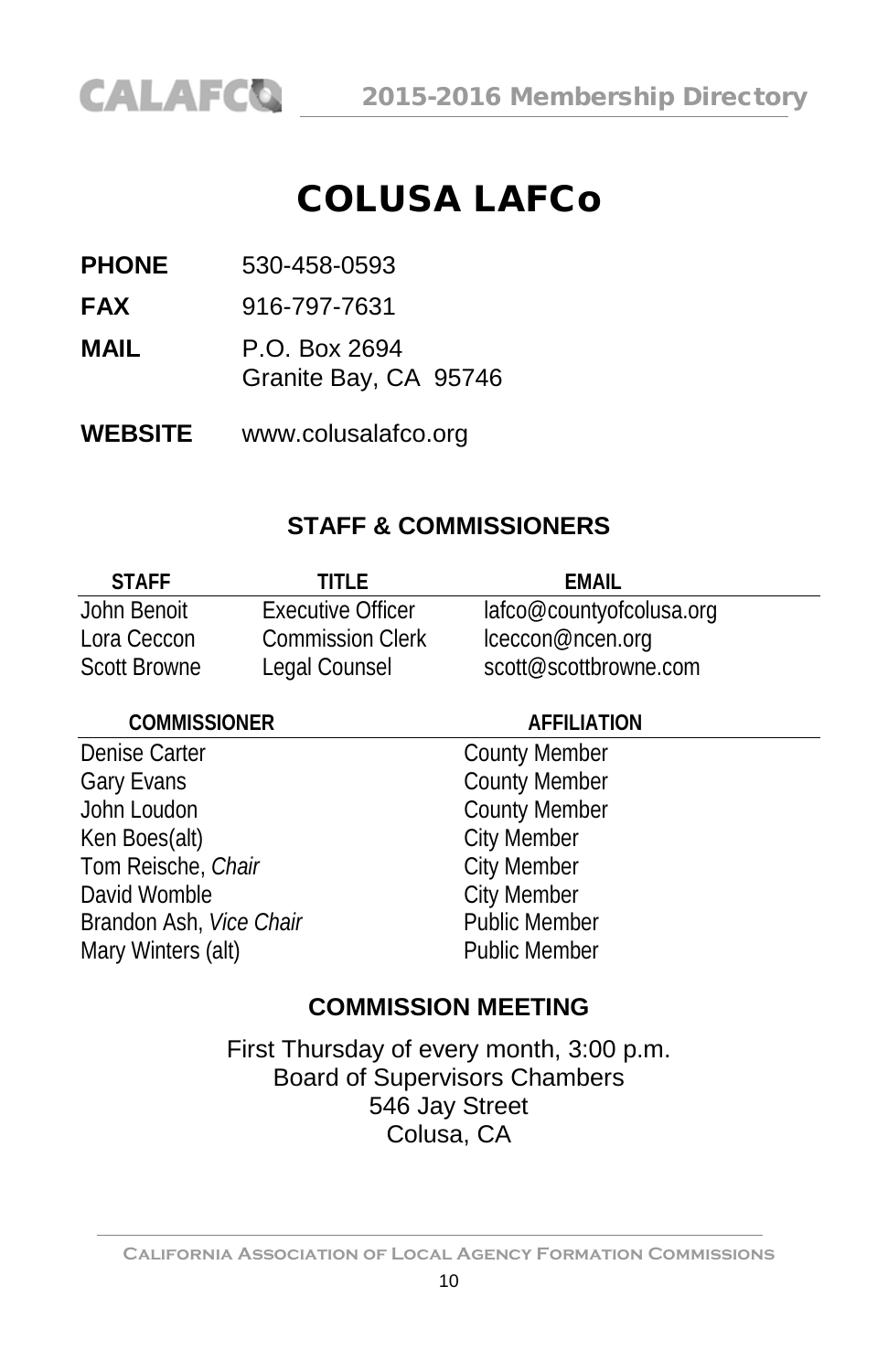# CONTRA COSTA LAFCo

| 925-335-1094 |
|--------------|
|              |

**FAX** 925-335-1031

- **MAIL** 651 Pine Street, Sixth Floor Martinez, CA 94553
- **WEBSITE** www.contracostalafco.org

# **STAFF & COMMISSIONERS**

| <b>STAFF</b>           | TITI F                   | FMAIL                            |
|------------------------|--------------------------|----------------------------------|
| Lou Ann Texeira        | <b>Executive Officer</b> | LouAnn.Texeira@lafco.cccounty.us |
| <b>Sharon Anderson</b> | Legal Counsel            | Sharon.Anderson@cc.cccounty.us   |
| Kate Sibley            | Exec. Asst./Clerk        | Kate.Sibley@lafco.cccounty.us    |

| <b>COMMISSIONER</b>        | <b>AFFILIATION</b>             |  |
|----------------------------|--------------------------------|--|
| <b>Federal Glover</b>      | <b>County Member</b>           |  |
| Mary N. Piepho, Vice Chair | <b>County Member</b>           |  |
| Candace Andersen (alt)     | <b>County Member</b>           |  |
| Rob Schroder, Chair        | <b>City Member</b>             |  |
| Don Tatzin                 | <b>City Member</b>             |  |
| Tom Butt (alt)             | <b>City Member</b>             |  |
| Michael R. McGill          | <b>Special District Member</b> |  |
| Igor Skaredoff             | <b>Special District Member</b> |  |
| Stanley Caldwell (alt)     | <b>Special District Member</b> |  |
| Don Blubaugh               | <b>Public Member</b>           |  |
| Sharon Burke (alt)         | <b>Public Member</b>           |  |
|                            |                                |  |

# **COMMISSION MEETING**

Second Wednesday at 1:30 p.m. Board of Supervisors Chambers 651 Pine Street Martinez, CA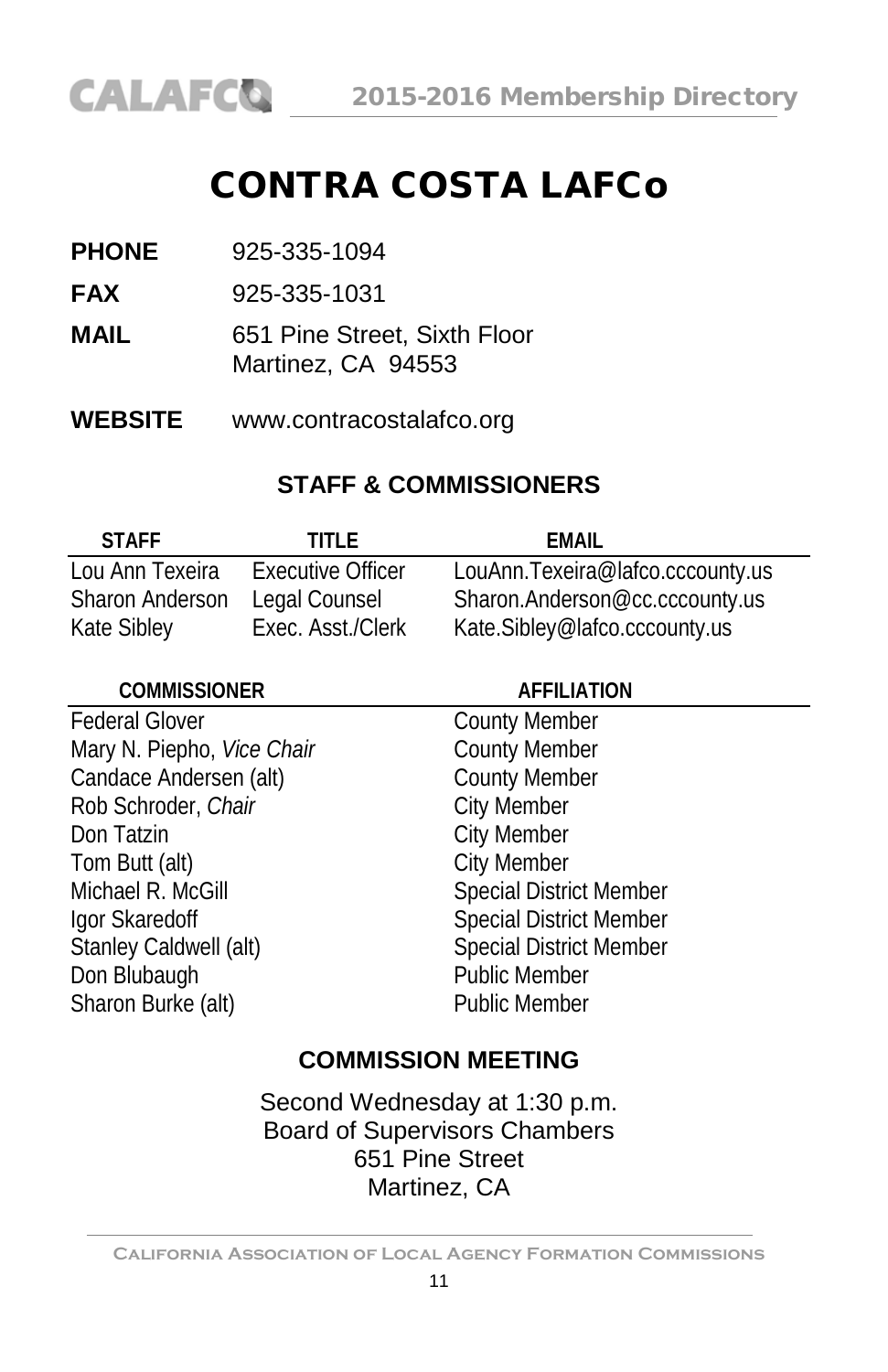# DEL NORTE LAFCo

**PHONE** 707-825-9301

**FAX** 707-825-9181

**MAIL** 1125 16th Street, Suite 202 Arcata, CA 95521

**WEBSITE** [www.delnorte.lafco.ca.gov](http://www.delnorte.lafco.ca.gov/)

# **STAFF & COMMISSIONERS**

| <b>STAFF</b>     | TITI F        | <b>EMAIL</b>                                                                |
|------------------|---------------|-----------------------------------------------------------------------------|
|                  |               | George Williamson, AICP Executive Officer execofficer@delnorte.lafco.ca.gov |
| Vanessa Blodgett | Administrator | administrator@delnorte.lafco.ca.gov                                         |
| Nicole Burshem   | Secretary     | nburshem@psbusinessservices.com                                             |
| Elizabeth Cable  | Legal Counsel | jecable@co.del-norte.ca.us                                                  |

**COMMISSIONER AFFILIATION** Roger Gitlin County Member<br>
County Member<br>
County Member Gerry Hemmingsen Martha McClure (alt) County Member Blake Inscore, *Chair* **City Member** Richard Enea, *Vice Chair* City Member Kathryn Murray (alt) City Member Duane 'Sparky' Countess Public Member Judy Dobbs (alt) Public Member

# **COMMISSION MEETING**

Fourth Monday of every month, as needed, 4:00 p.m. Del Norte County Board of Supervisors Chambers 981 H Street Crescent City, CA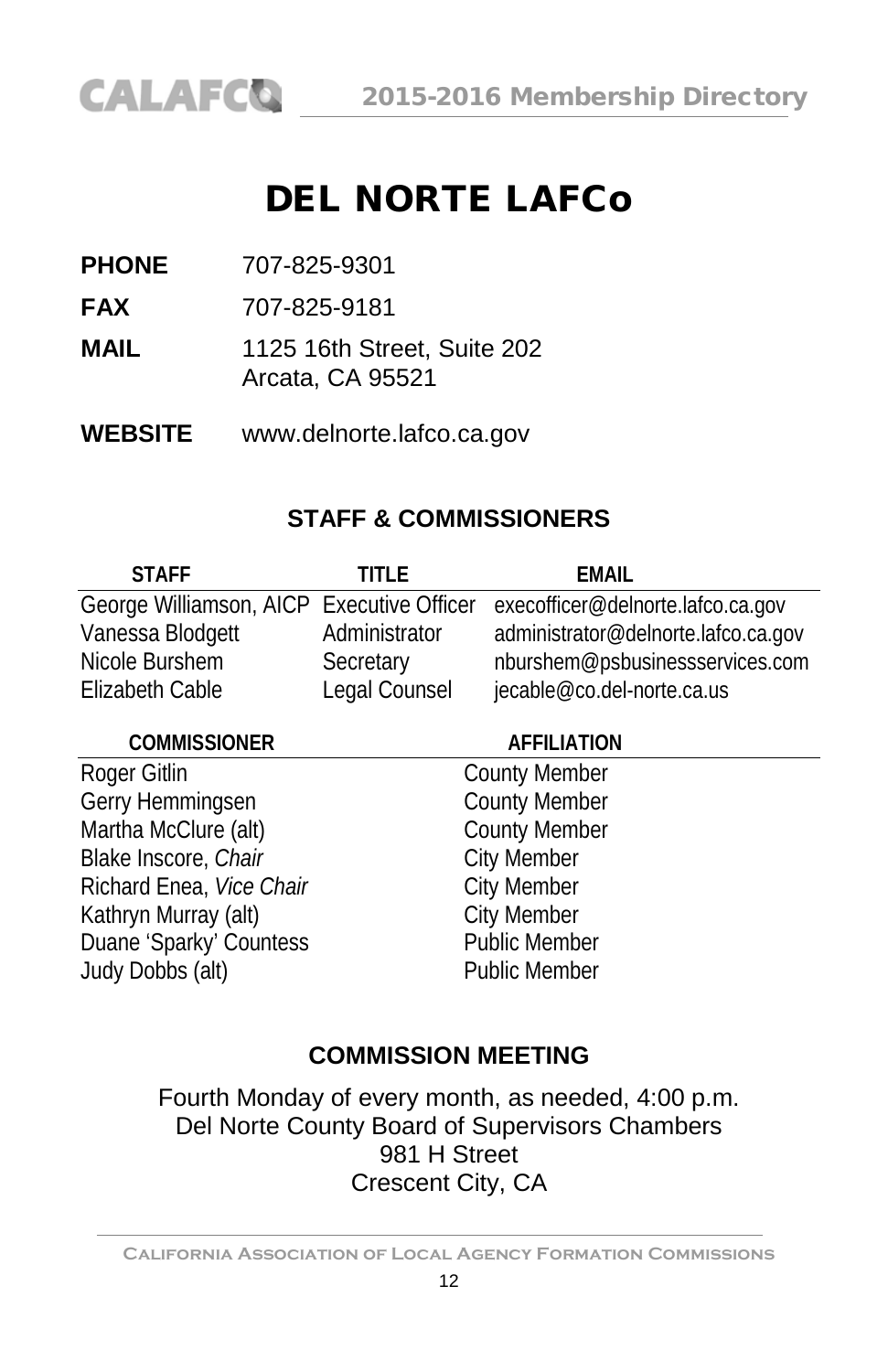# EL DORADO LAFCo

- **PHONE** 530-295-2707
- **FAX** 530-295-1208
- **MAIL** 550 Main Street, Suite E Placerville, CA 95667



**WEBSITE** [www.edlafco.us](http://www.co.el-dorado.ca.us/lafco)

# **STAFF & COMMISSIONERS**

| <b>STAFF</b>          | TITI F                   | FMAIL                 |
|-----------------------|--------------------------|-----------------------|
| José C. Henríquez     | <b>Executive Officer</b> | jhenriquez@edlafco.us |
| Erica N. Sanchez      | Policy Analyst           | esanchez@edlafco.us   |
| Denise Tebaldi        | Interim Clerk            | dtebaldi@edlafco.us   |
| Kara Ueda             | Legal Counsel            | kara.ueda@bbklaw.com  |
| <b>General Office</b> |                          | lafco@edlafco.us      |

#### **COMMISSIONER AFFILIATION**

Shiva Frentzen, *Vice Chair* County Member<br>
Brian Veerkamp<br>
County Member Brian Veerkamp<br>
Michael Ranalli (alt) County Member<br>
County Member Michael Ranalli (alt) Carol Patton Carol Patton City Member Austin Sass<br>
John Clerici (alt)<br>
City Member<br>
City Member John Clerici (alt) Dale Coco, MD Special District Member Ken Humphreys, *Chair* Special District Member<br>
Holly Morrison (alt) Special District Member Dyana Anderly Niles J. Fleege (alt) Public Member

Special District Member<br>Public Member

# **COMMISSION MEETING**

Typically the fourth Wednesday of every month, 5:30 p.m. Board of Supervisors Meeting Room 330 Fair Lane, Building A Placerville, CA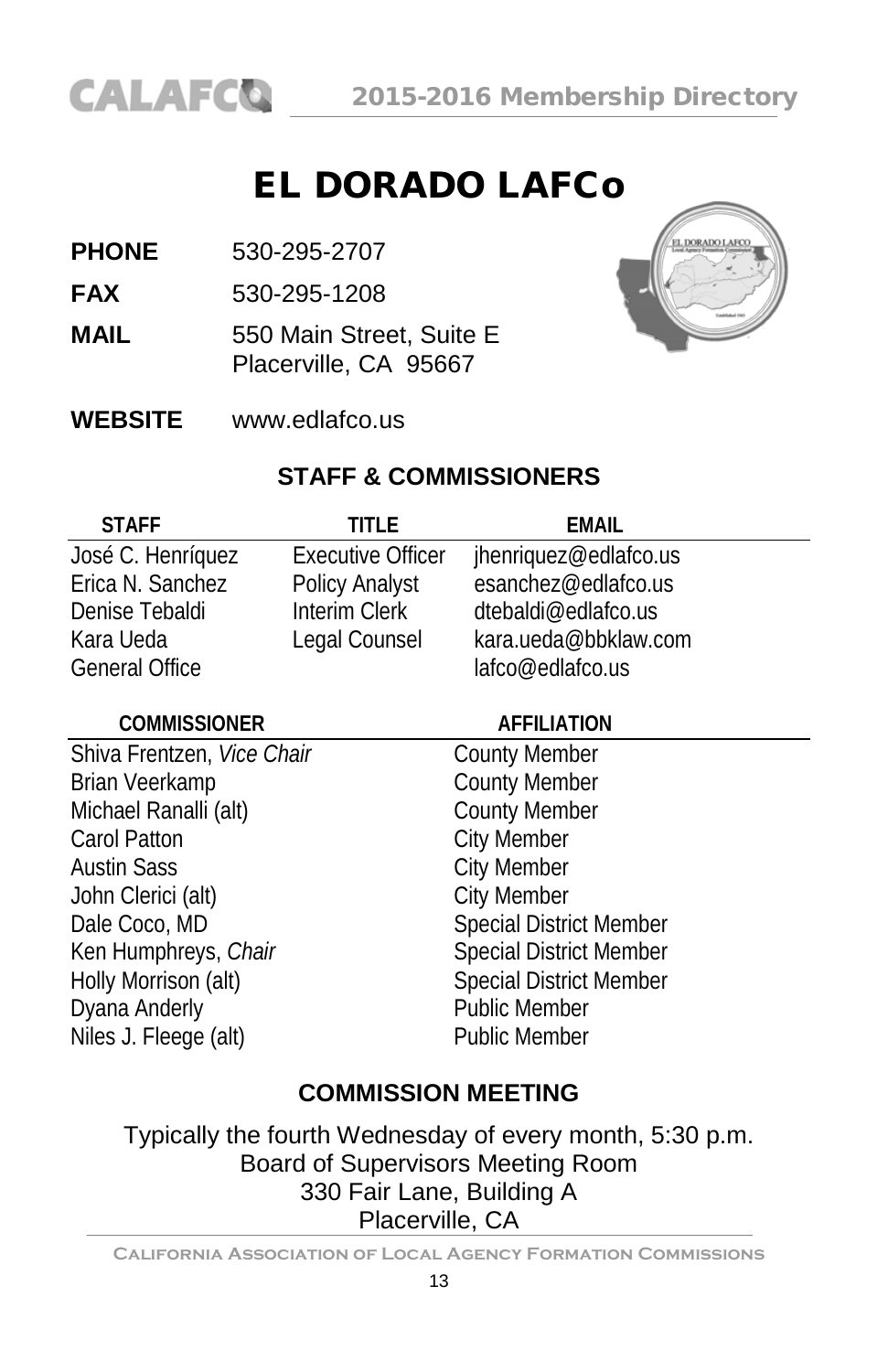

# FRESNO LAFCo

**PHONE** 559-600-0604

**FAX** 559-495-0655

**MAIL** 2607 Fresno Street, Suite B Fresno, CA 93721



**WEBSITE** www.fresnolafco.org

#### **STAFF & COMMISSIONERS**

| <b>STAFF</b>         | titi f                   | <b>EMAIL</b>             |
|----------------------|--------------------------|--------------------------|
| David E. Fey         | <b>Executive Officer</b> | dfey@co.fresno.ca.us     |
| Vacant               | <b>Clerk</b>             | cfleming@co.fresno.ca.us |
| George Uc            | <b>LAFCo Analyst</b>     | guc@co.fresno.ca.us      |
| Juan Lara            | <b>LAFCo Analyst</b>     | jlara@co.fresno.ca.us    |
| <b>Kenneth Price</b> | Legal Counsel            | kjp@bmj-law.com          |

#### **COMMISSIONER AFFILIATION**

Brian Pacheco, *Chair* County Member Henry Perea<br>
Buddy Mendes (alt) County Member<br>
County Member Buddy Mendes (alt) Daniel Parra City Member Robert Silva, *Vice Chair*<br>
Scott Robertson (alt) City Member Scott Robertson (alt)<br>
Mario Santovo<br>
Mario Santovo Mario Santoyo Michael Lopez (alt) Public Member

### **COMMISSION MEETING**

Meetings are held the first or second Wednesday, 1:30 p.m. Board of Supervisors Hearing Room Fresno County Hall of Records, Fresno, CA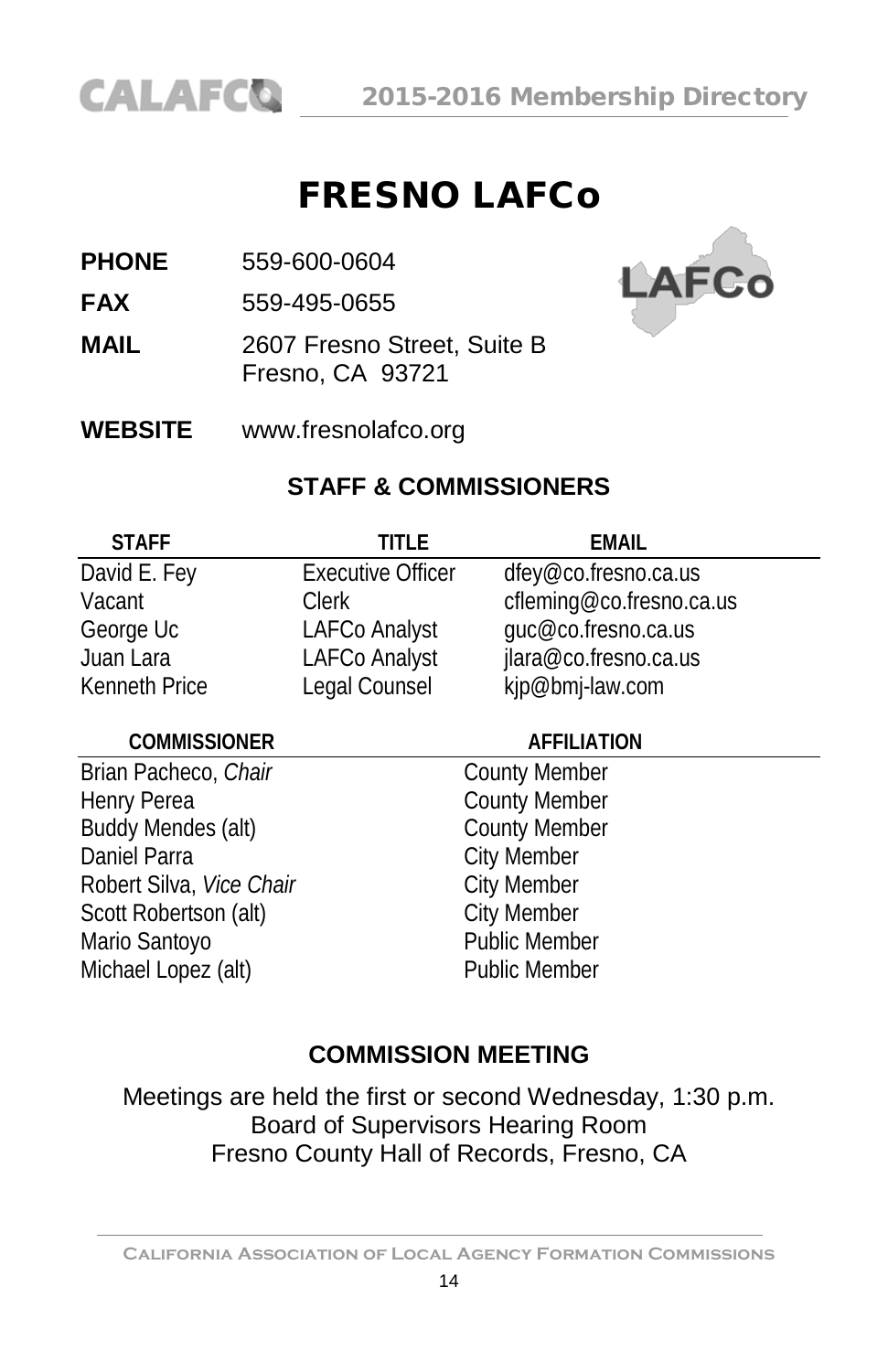# GLENN LAFCo

**PHONE** 530-934-6400

**FAX** 530-934-6519

- **MAIL** 505 E. Sycamore Street Willows, CA 95988
- **WEBSITE** www.glennlafco.com

# **STAFF & COMMISSIONERS**

| <b>STAFF</b>   | TITI F            | EMAIL                           |  |
|----------------|-------------------|---------------------------------|--|
| Adele Foley    | Executive Officer | executiveofficer@glennlafco.com |  |
| Debbie Lambert | <b>Clerk</b>      | clerk@glennlafco.com            |  |

#### **COMMISSIONER AFFILIATION**

Leigh McDaniel **County Member** John Viegas, *Vice Chair* County Member Keith Corum (alt) County Member Larry Domenighini **City Member** Bruce Roundy **City Member** Larry Mellow (alt) City Member Mike Yalow, *Chair* **Public Member** Christine Stifter (alt) Public Member

# **COMMISSION MEETING**

Second Monday as needed, 9:00 a.m. Board of Supervisors Chambers Willows Memorial Hall 525 West Sycamore Street Willows, CA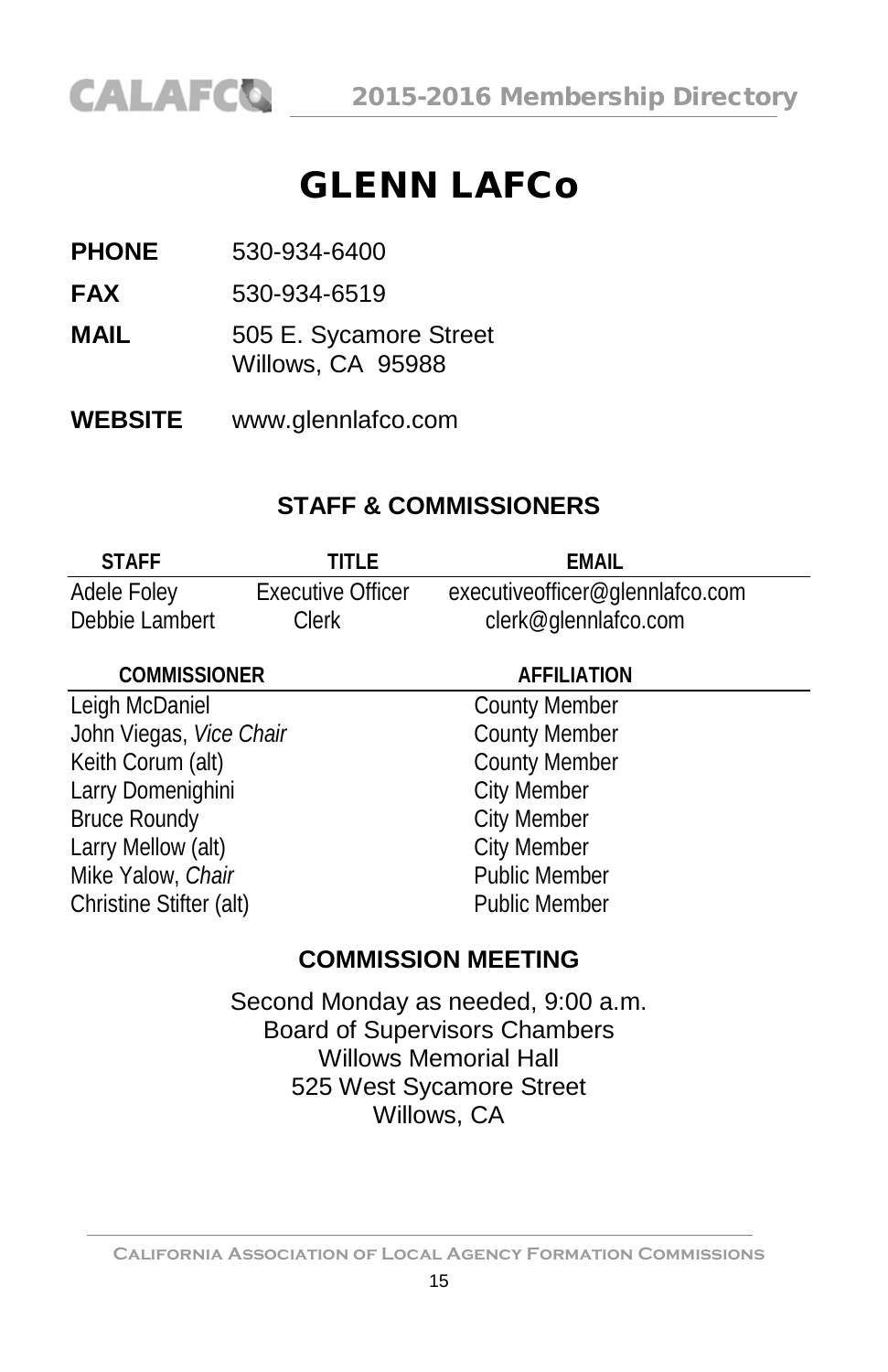

# HUMBOLDT LAFCo

**PHONE** 707-445-7508

**FAX** 707-825-9181

**MAIL** 1125 16<sup>th</sup> Street, Suite 202 Arcata, CA 95521



**WEBSITE** [www.humboldtlafco.org](http://www.humboldtlafco.org/)

# **STAFF & COMMISSIONERS**

| <b>STAFF</b> | TITI F        | FMAIL                                                                   |
|--------------|---------------|-------------------------------------------------------------------------|
|              |               | George Williamson, AICP Executive Officer execofficer@humboldtlafco.org |
| Colette Metz | Administrator | administrator@humboldtlafco.org                                         |
| Paul Brisso  | Legal Counsel | pbrisso@mitchelllawfirm.com                                             |

# **COMMISSIONER AFFILIATION** Virginia Bass, *Chair* County Member Estelle Fennell, *Vice Chair* County Member Ryan Sundberg (alt) County Member Gordon Johnson City Member Sue Long City Member Mark Wheetley (alt) City Member Troy Nicolini **Special District Member** Debra Lake Special District Member Frank Scolari (alt) Special District Member Robert McPherson Public Member Alan "Skip" Jorgensen (alt) Public Member

# **COMMISSION MEETING**

Third Wednesday, every other month at 9:00 a.m. Humboldt County Courthouse – Board of Supervisors Chambers 825 5<sup>th</sup> Street, Eureka, CA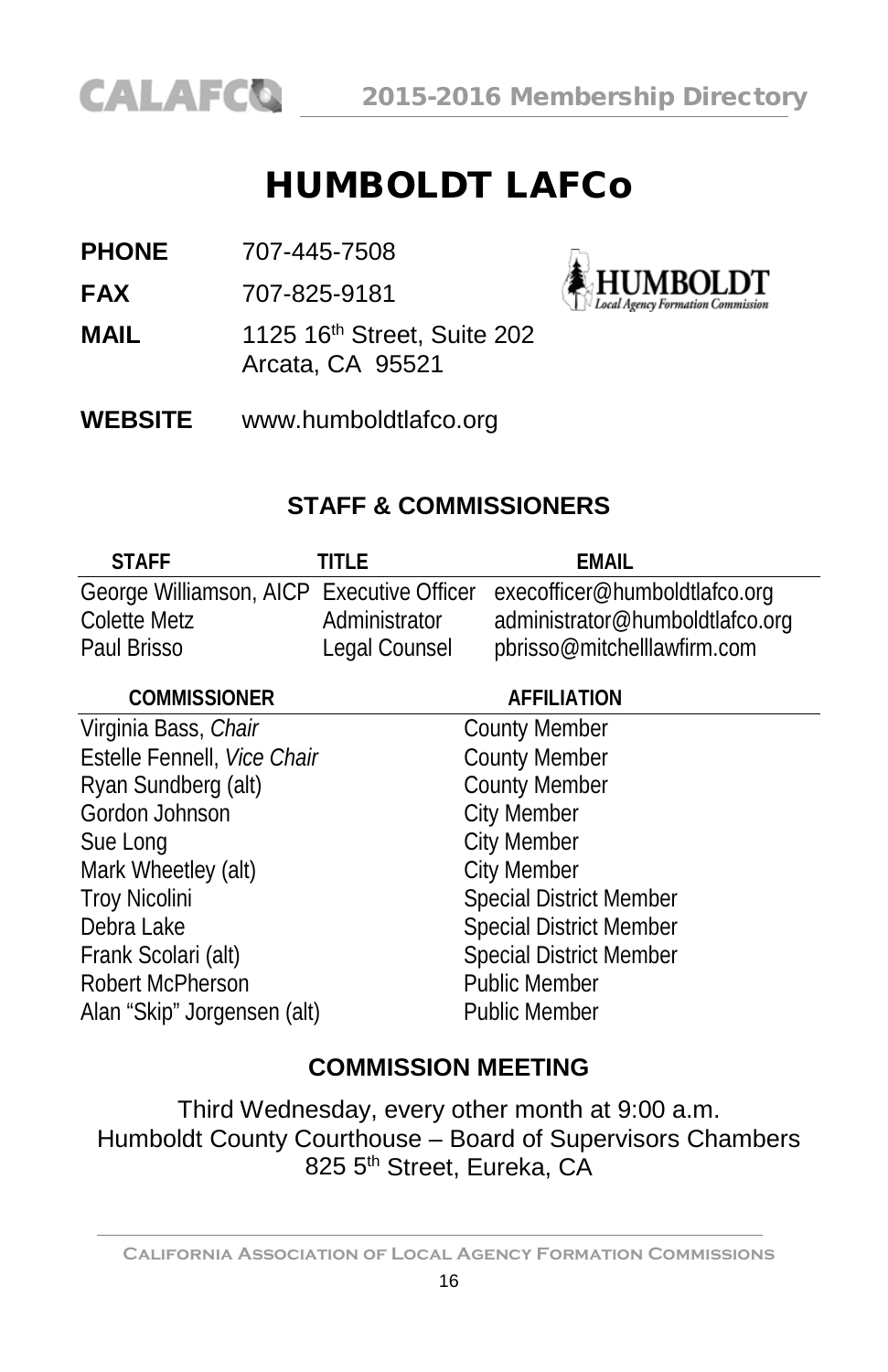# IMPERIAL LAFCo

- **PHONE** 760-353-4115
- **MAIL** 1122 State Street, Suite D El Centro, CA 92243
- **WEBSITE** www.iclafco.com

# **STAFF & COMMISSIONERS**

| TITI F                                | <b>FMAII</b>                 |
|---------------------------------------|------------------------------|
| Jurg Heuberger, CEP Executive Officer | jurgh@iclafco.com            |
| <b>Clerk</b>                          | danielleb@iclafco.com        |
| Clerk                                 | pg@iclafco.com               |
| Accountant                            | juliec@iclafco.com           |
| LAFCo Counsel                         | rdchilders@rdchilderslaw.com |
|                                       |                              |

#### **COMMISSIONER AFFILIATION**

Raymond Castillo **County Member** Michael Kelley, *Chair* County Member Jack Terrazas (alt) County Member Jim Predmore (alt) City Member Jason Jackson **City Member** Maria Nava-Froelich City Member Ralph Menvielle (alt) Public Member David West, *Vice Chair* Public Member

# **COMMISSION MEETING**

City of El Centro Fourth Thursday of each month, 8:30 a.m. El Centro City Council Chambers

**California Association of Local Agency Formation Commissions**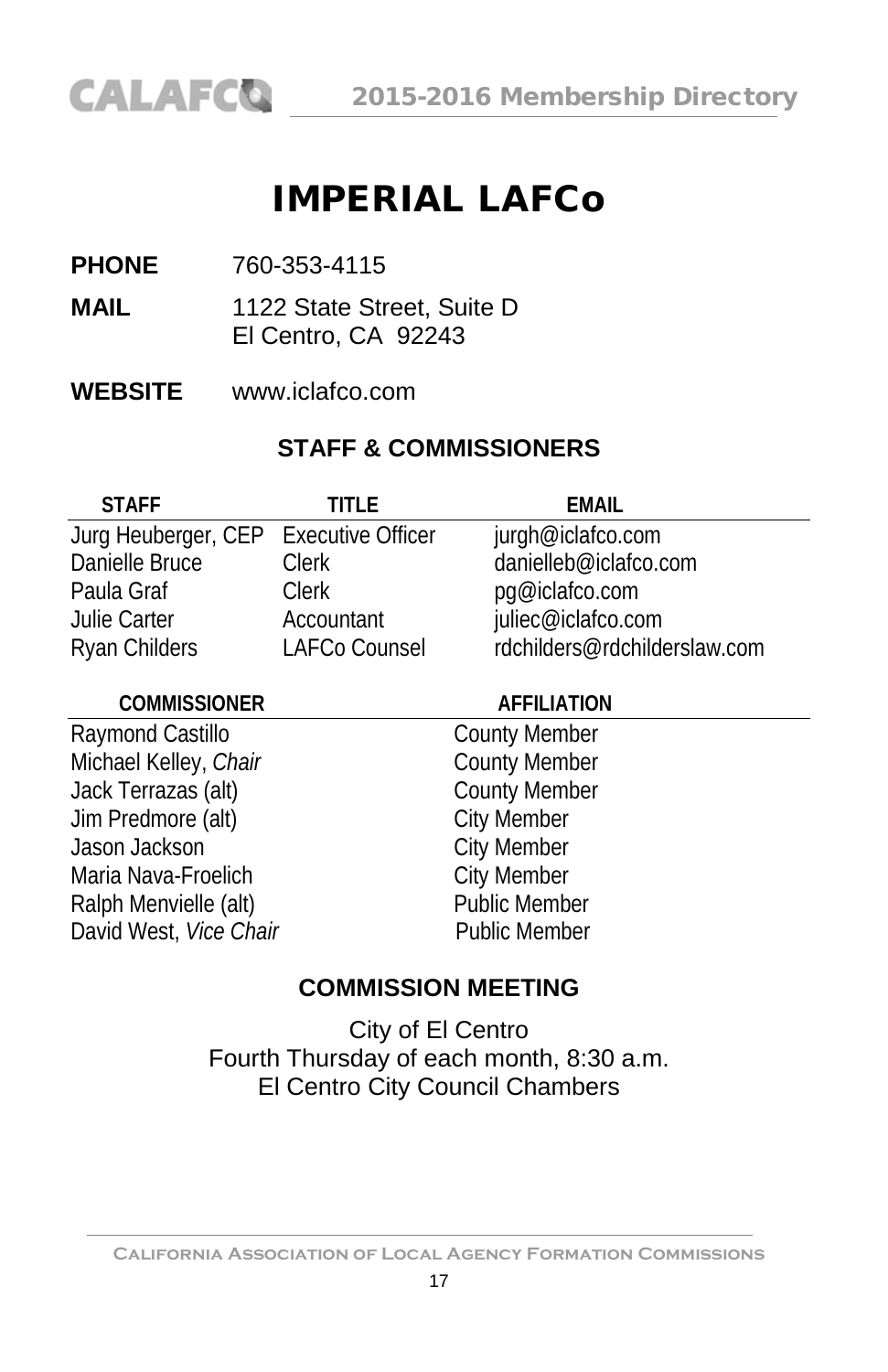

# INYO LAFCo

**PHONE** 760-878-0263

**FAX** 760-878-0382

**MAIL** P.O. Drawer L Independence, CA 93526

**WEBSITE** [www.inyoplanning.org/lafco.htm](http://www.countyofinyo.org/planning/lafco.html)

**EMAIL** inyolafco@inyocounty.us

# **STAFF & COMMISSIONERS**

| <b>STAFF</b>        | TITI F                     | FMAIL                        |
|---------------------|----------------------------|------------------------------|
| Joshua Hart, AICP   | Executive Officer          | jhart@inyocounty.us          |
| Diane Fortney       | <b>Staff Analyst/Clerk</b> | dfortney@inyocounty.us       |
| Marge-Kemp Williams | Legal Counsel              | mkemp-williams@inyocounty.us |

#### **COMMISSIONER AFFILIATION**

Jeff Griffiths County Member Rick Pucci<br>
Mark Tillemans (alt) County Member<br>
County Member Mark Tillemans (alt) Pat Gardner City Member<br>
Laura Smith, *Vice Chair* City Member Laura Smith, *Vice Chair*<br>
Joe Pecsi (alt) City Member Joe Pecsi (alt) Dave Patterson, *Chair* Public Member Vacant (alt) **Public Member** 

# **COMMISSION MEETING**

As needed City of Bishop Council Chambers 307 West Line Street Bishop, CA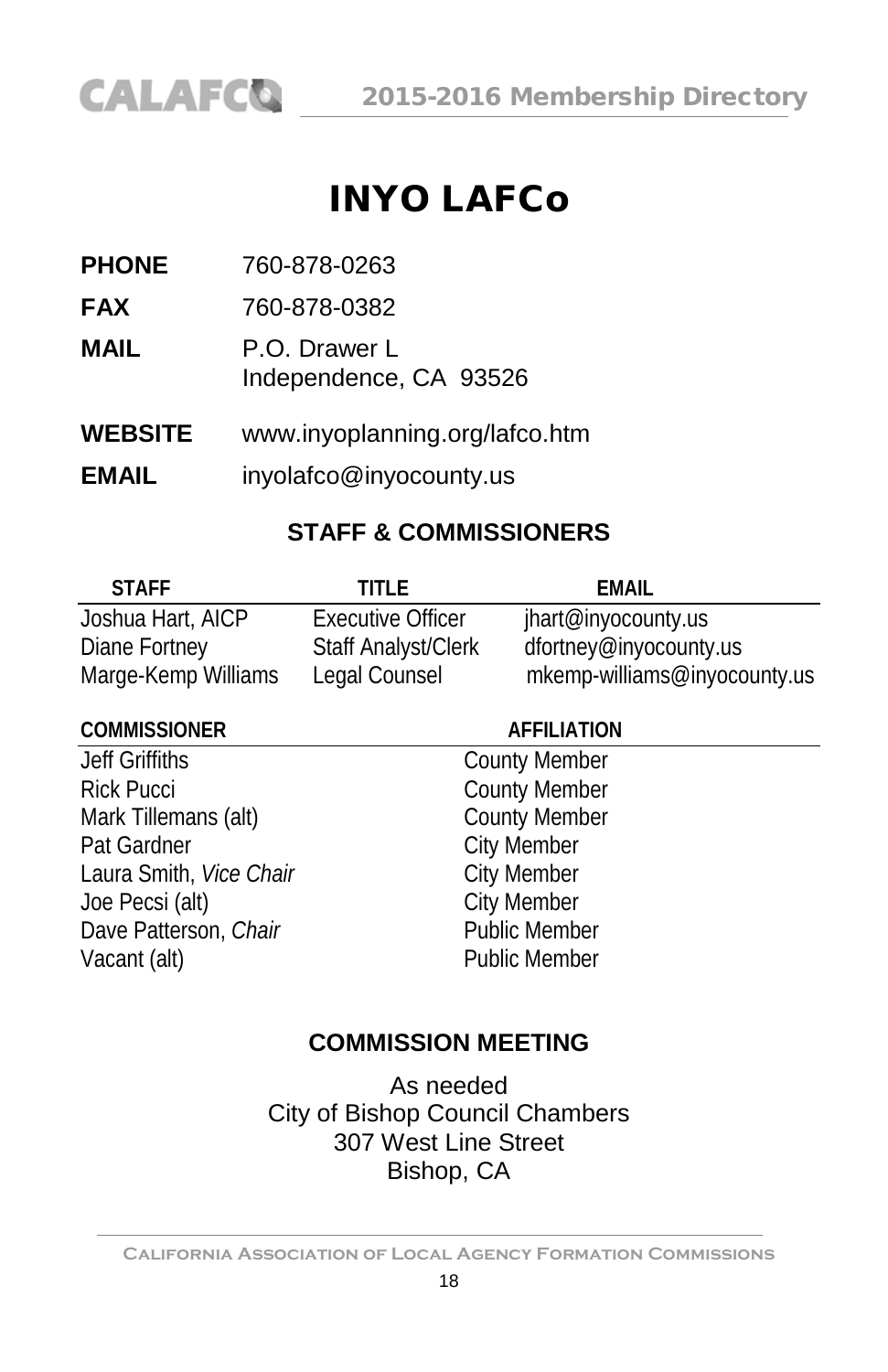

# KERN LAFCo

- **PHONE** 661-716-1076
- **FAX** 661-716-1080
- **MAIL** 5300 Lennox Ave, Suite 303 Bakersfield, CA 93309
- **WEBSITE** [www.co.kern.ca.us/lafco](http://www.co.kern.ca.us/lafco)

# **STAFF & COMMISSIONERS**

| <b>STAFF</b>             | title             | EMAIL                          |
|--------------------------|-------------------|--------------------------------|
| Rebecca Moore            | Executive Officer | kclafco@bak.rr.com             |
| Gianna Munoz             | Commission Clerk  | clerkkclafco@bak.rr.com        |
| <b>Tom Schroeter</b>     | Legal Counsel     |                                |
| <b>COMMISSIONER</b>      |                   | <b>AFFILIATION</b>             |
| David Couch              |                   | <b>County Member</b>           |
| <b>Zack Scrivner</b>     |                   | <b>County Member</b>           |
| Mick Gleason (alt)       |                   | <b>County Member</b>           |
| Jose Gurrola             |                   | <b>City Member</b>             |
| Cherylee Wegman          |                   | <b>City Member</b>             |
| Teofilo Cortez Jr. (alt) |                   | <b>City Member</b>             |
| Willie Rivera            |                   | City of Bakersfield Member     |
| Chris Parlier (alt)      |                   | City of Bakersfield Member     |
| Mel McLaughlin           |                   | <b>Special District Member</b> |
| Vacant                   |                   | Special District Member        |
| Vacant (alt)             |                   | <b>Special District Member</b> |
| Barbara Fowler           |                   | <b>Public Member</b>           |
| Virginia Mello           |                   | <b>Public Member</b>           |
| Stuart Baugher (alt)     |                   | <b>Public Member</b>           |
| Jeff Foy (alt)           |                   | Public Member                  |

# **COMMISSION MEETING**

Fourth Wednesday of each month, 5:00 p.m. Board of Supervisors' Chambers, 1115 Truxtun Ave. Bakersfield, CA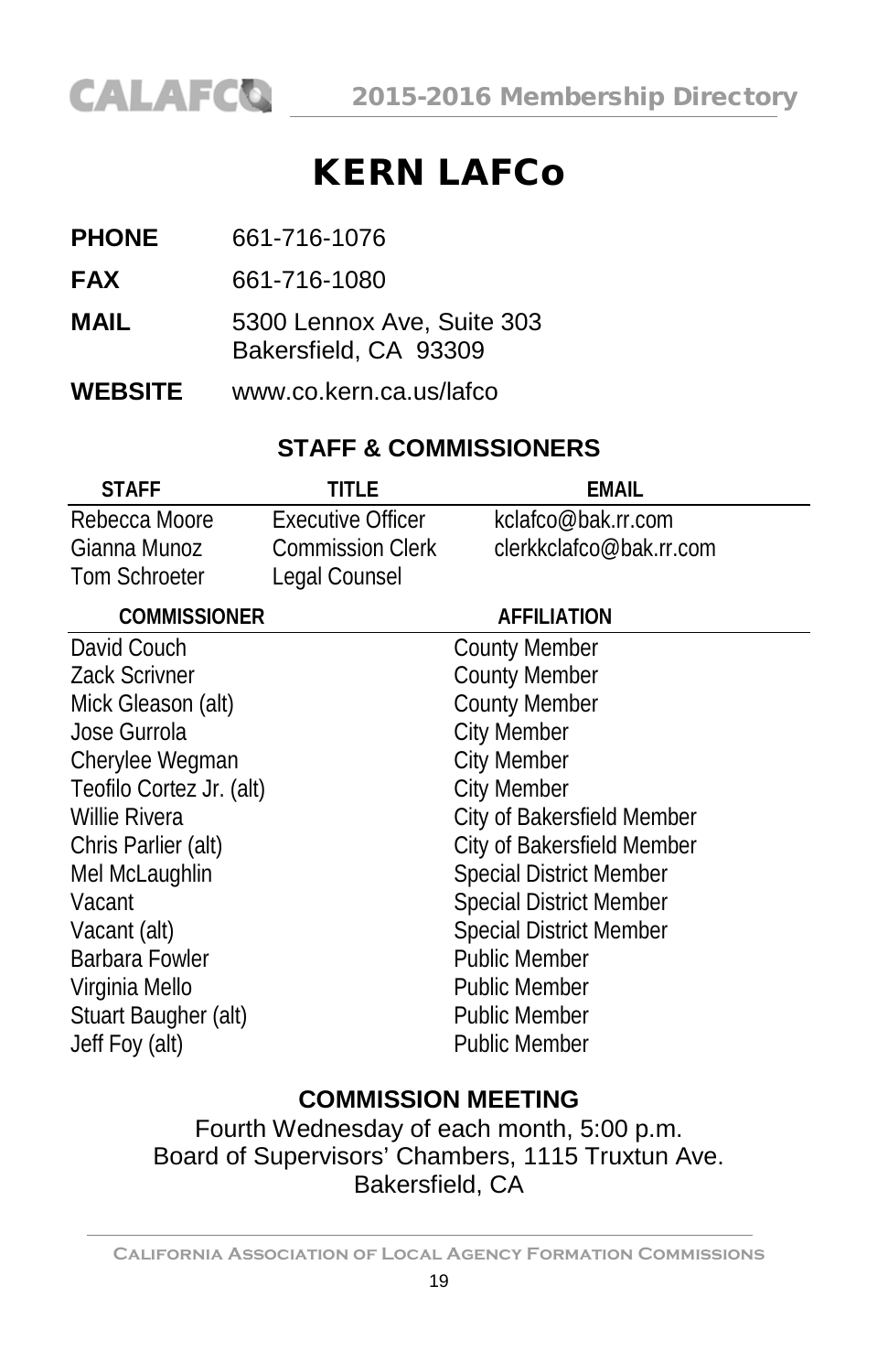

# KINGS LAFCo

- **PHONE** 559-852-2680
- **FAX** 559-584-8989
- **MAIL** 1400 West Lacey Boulevard Hanford, CA 93230
- **WEBSITE** [www.kingslafco.com](http://www.kingslafco.com/)



# **STAFF & COMMISSIONERS**

| <b>STAFF</b>    | TITI F                        | FMAIL                          |
|-----------------|-------------------------------|--------------------------------|
| Greg Gatzka     | <b>Executive Officer</b>      | greg.gatzka@co.kings.ca.us     |
| Chuck Kinney    | <b>Asst Executive Officer</b> | chuck.kinney@co.kings.ca.us    |
| Terri Yarbrough | <b>Clerk</b>                  | terri.yarbrough@co.kings.ca.us |
| Erik Kaeding    | Counsel                       | erik.kaeding@co.kings.ca.us    |

## **COMMISSIONER AFFILIATION** Joe Neves, *Chair* County Member Doug Verboon County Member Richard Valle (alt) County Member Harlin Casida **City Member** Sid Palmerin (alt) City Member Lois Wynne, *Vice Chair* City Member Paul Thompson **Public Member** Vacant (alt) **Public Member**

# **COMMISSION MEETING**

Fourth Wednesday of every month, 3:00 p.m. Kings County Board of Supervisors' Chambers Kings County Government Center, Bldg. #1 Hanford, CA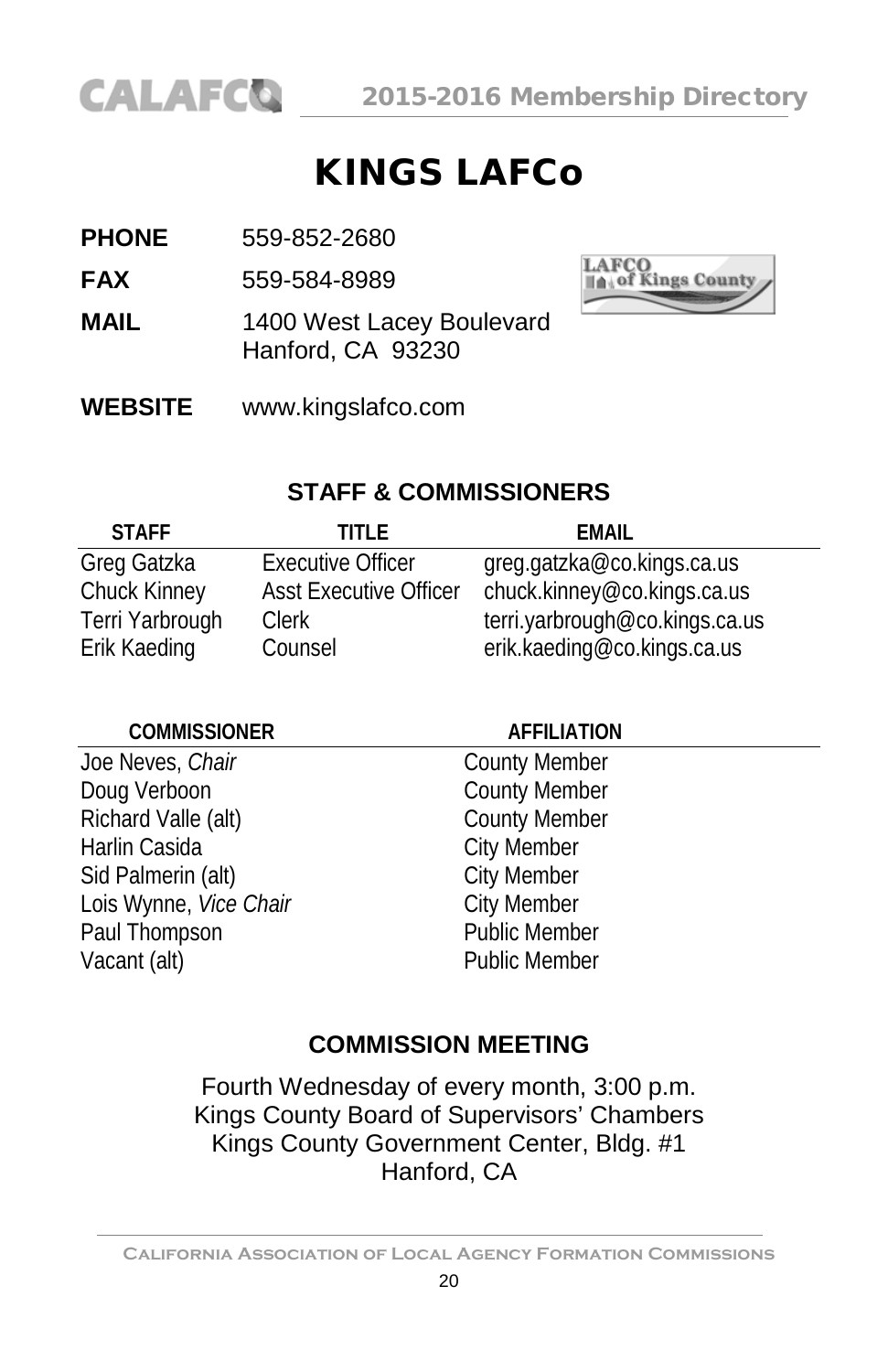# LAKE LAFCo

- **PHONE** 707-592-7528
- **FAX** 916-797-7631
- **MAIL** P.O. Box 2694
	- Granite Bay, CA 95746
- **WEBSITE** [www.lakelafco.org](http://www.lakelafco.org/)

# **STAFF & COMMISSIONERS**

| <b>STAFF</b>        | TITI F                  | FMAIL                   |
|---------------------|-------------------------|-------------------------|
| John Benoit         | Executive Officer       | johnbenoit@surewest.net |
| Kathy Moran         | <b>Commission Clerk</b> | morankatd20@yahoo.com   |
| <b>Scott Browne</b> | Legal Counsel           | scott@scottbrowne.com   |

| <b>COMMISSIONER</b>     | <b>AFFILIATION</b>             |
|-------------------------|--------------------------------|
| Jim Comstock            | <b>County Member</b>           |
| Anthony Farrington      | <b>County Member</b>           |
| Jeff Smith (alt)        | <b>County Member</b>           |
| Stacey Mattina, Chair   | <b>City Member</b>             |
| Joyce Overton           | <b>City Member</b>             |
| Bruno Sabatier (alt)    | <b>City Member</b>             |
| Allen Gott              | <b>Special District Member</b> |
| Gerry Mills, Vice Chair | <b>Special District Member</b> |
| Victoria Brandon (alt)  | <b>Special District Member</b> |
| Ed Robey                | <b>Public Member</b>           |
| Suzanne Lyons (alt)     | <b>Public Member</b>           |

# **COMMISSION MEETING**

Third Wednesday of every month, 9:30 a.m. Alternating months at: Clearlake City Hall, 14050 Olympic Drive, Clearlake, CA Lakeport City Hall, 225 Park Street Lakeport, CA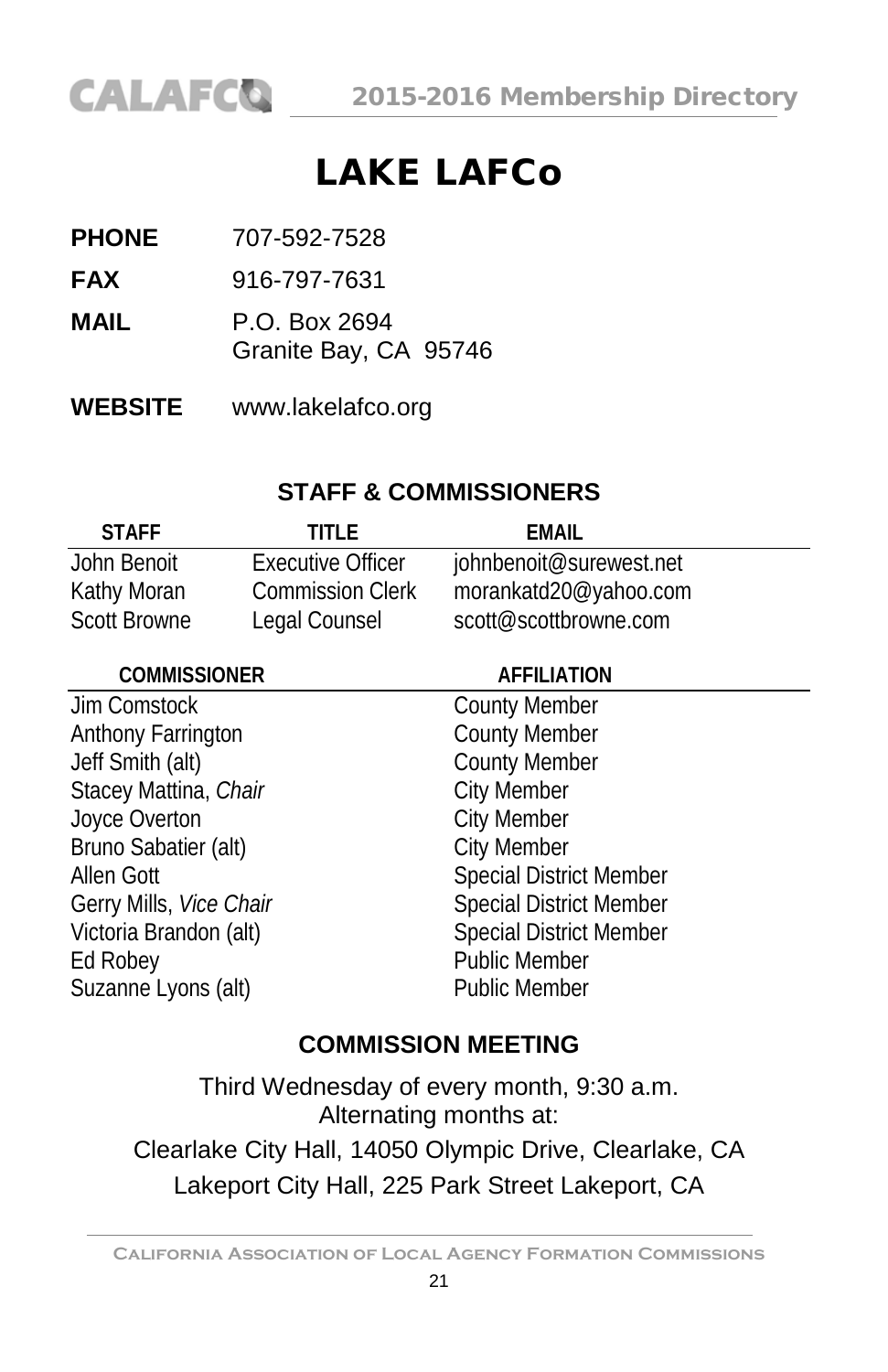

# LASSEN LAFCo

| <b>PHONE</b> | 530-257-0720                           |  |
|--------------|----------------------------------------|--|
| <b>FAX</b>   | 916-797-7631                           |  |
| MAIL         | P.O. Box 2694<br>Granite Bay, CA 95746 |  |

**WEBSITE** [www.lassenlafco.org](http://www.lassenlafco.org/)

### **STAFF & COMMISSIONERS**

| <b>STAFF</b>     | TITI F                   | FMAIL                           |
|------------------|--------------------------|---------------------------------|
| John Benoit      | <b>Executive Officer</b> | lafco@co.lassen.ca.us           |
| Gwenna MacDonald | Clerk                    | gmacdonald@cityofsusanville.org |
| John Kenny       | Legal Counsel            | jskenny@ksn-law.com             |

| <b>COMMISSIONER</b>      | <b>AFFILIATION</b>   |
|--------------------------|----------------------|
| Jim Chapman              | <b>County Member</b> |
| Jeff Hemphill            | <b>County Member</b> |
| Bob Pyle (alt)           | <b>County Member</b> |
| Joseph Franco            | <b>City Member</b>   |
| Brian Wilson, Vice Chair | <b>City Member</b>   |
| Kevin Stafford (alt)     | <b>City Member</b>   |
| Todd Eid, Chair          | <b>Public Member</b> |
| Andrew Wellborn (alt)    | <b>Public Member</b> |

### **COMMISSION MEETING**

Second Monday of each month, 3:00 p.m. Board of Supervisors Chambers 707 Nevada Street Susanville, CA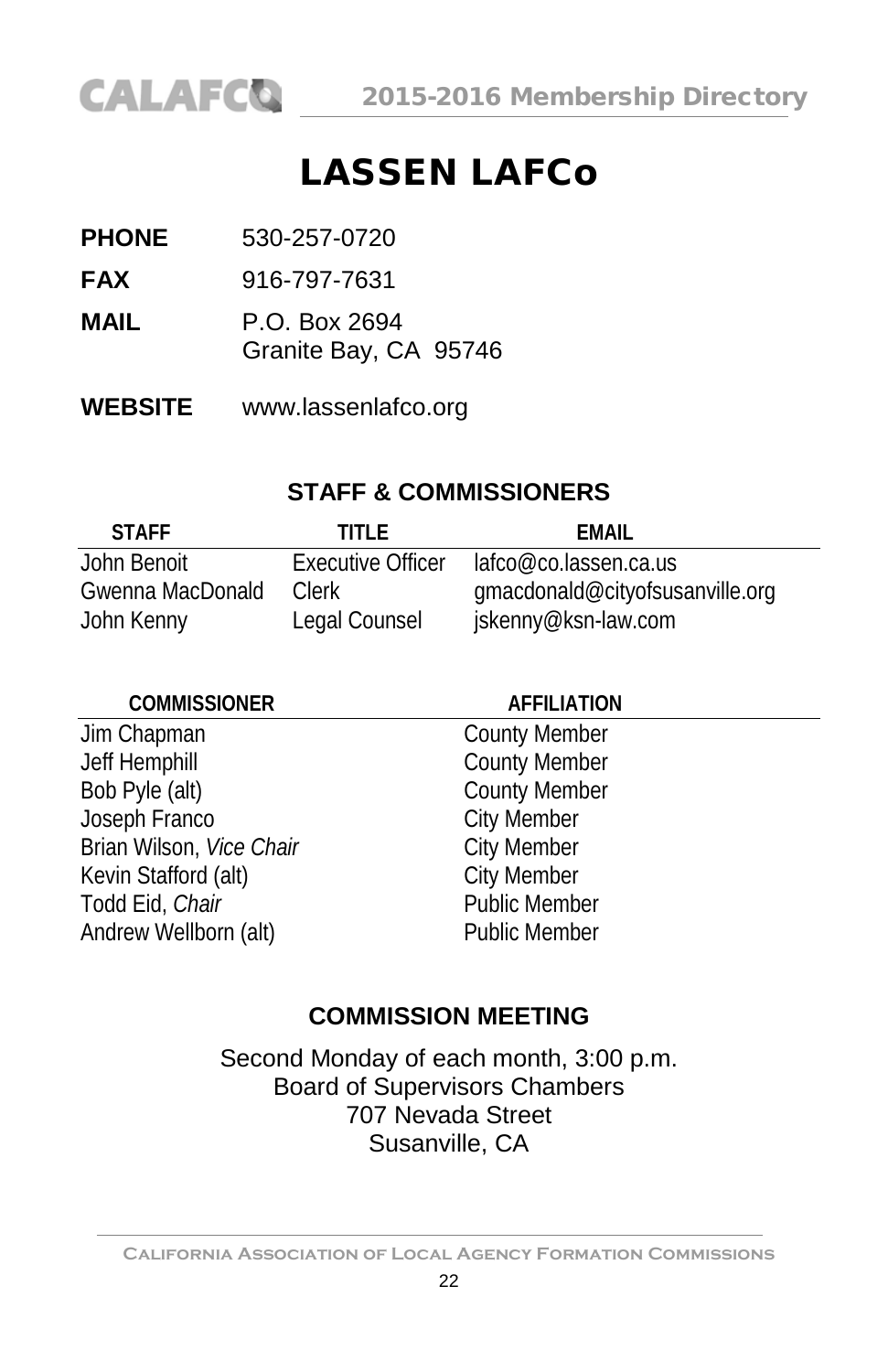

# LOS ANGELES LAFCo

| <b>PHONE</b>   | 626-204-6500                                        |
|----------------|-----------------------------------------------------|
| <b>FAX</b>     | 626-204-6507                                        |
| <b>MAIL</b>    | 80 South Lake Ave., Suite 870<br>Pasadena, CA 91101 |
| <b>WEBSITE</b> | www.lalafco.org                                     |



# **STAFF & COMMISSIONERS**

| <b>STAFF</b>                       | <b>TITLE</b>                  |                      | FMAII                           |
|------------------------------------|-------------------------------|----------------------|---------------------------------|
| Paul A. Novak, AICP                | <b>Executive Officer</b>      |                      | pnovak@lalafco.org              |
| June Savala                        | Deputy Exec. Officer          |                      | jsavala@lalafco.org             |
| Amber De La Torre                  | Gov't Analyst                 |                      | adelatorre@lalafco.org          |
| Doug Dorado                        | Gov't Analyst                 |                      | ddorado@lalafco.org             |
| Alisha O'Brien                     | Gov't Analyst                 |                      | aobrien@lalafco.org             |
| Michael Henderson                  | <b>GIS/Mapping Technician</b> |                      | mhenderson@lalafco.org          |
| Patricia Wood                      | <b>Administrative Clerk</b>   |                      | pwood@lalafco.org               |
| <b>COMMISSIONER</b>                |                               |                      | <b>AFFILIATION</b>              |
| Don Knabe                          |                               | <b>County Member</b> |                                 |
| Sheila Kuehl                       |                               | <b>County Member</b> |                                 |
| Michael Antonovich (alt)           |                               | <b>County Member</b> |                                 |
| Margaret Finlay                    |                               | <b>City Member</b>   |                                 |
| David Spence                       |                               | <b>City Member</b>   |                                 |
| Judith Mitchell (alt)              |                               | <b>City Member</b>   |                                 |
| Vacant                             |                               |                      | City of Los Angeles Member      |
| Paul Krekorian (alt)               |                               |                      | City of Los Angeles Member      |
| <b>Richard Close</b>               |                               |                      | San Fernando Valley Area Member |
| Lori Brogin-Falley (alt)           |                               |                      | San Fernando Valley Area Member |
| Donald L. Dear, First Vice Chair   |                               |                      | <b>Special District Member</b>  |
| Edward "Jerry" Gladbach, Chair     |                               |                      | <b>Special District Member</b>  |
| Joseph Ruzicka (alt)               |                               |                      | <b>Special District Member</b>  |
| Gerard McCallum, Second Vice Chair |                               | <b>Public Member</b> |                                 |
| Greig Smith (alt)                  |                               | <b>Public Member</b> |                                 |

# **COMMISSION MEETING**

Second Wednesday of every month, 9:00 a.m. Board of Supervisors Hearing Room, Room 381B 500 West Temple Street, Los Angeles, CA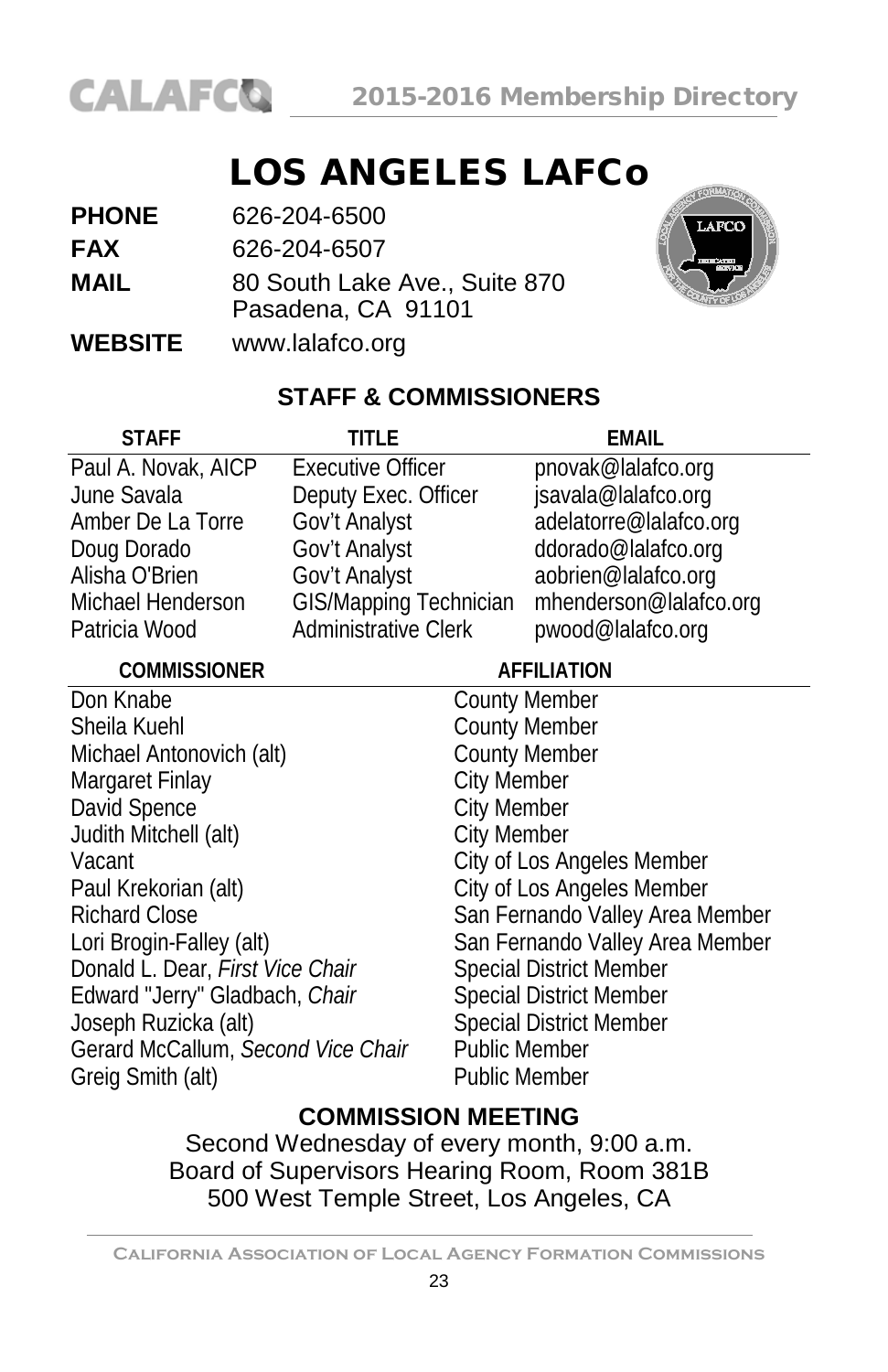

# MADERA LAFCo

**PHONE** 559-675-7821

**FAX** 559-675-6573

- **MAIL** 200 W. Fourth Street Madera, CA 93637
- **WEBSITE** [www.maderalafco.com](http://www.maderalafco.com/)



#### **STAFF & COMMISSIONERS**

| <b>STAFF</b> | TITI F                   | FMAIL                        |
|--------------|--------------------------|------------------------------|
| David Braun  | <b>Executive Officer</b> | david.braun@co.madera.ca.gov |
| Doug Nelson  | Legal Counsel            | dnelson@madera-county.com    |
| Pamela Shaw  | LAFCo Secretary          | pshaw@madera-county.com      |

## **COMMISSIONER AFFILIATION** Max Rodriguez, *Chair* County Member Tom Wheeler **County Member** Rick Farinelli (alt) County Member Waseem Ahmed, *Chair ProTem* City Member Andrew Medellin **City Member** Richard Walker (alt) City Member J. Carol Graham **Public Member** Laura Young (alt) **Public Member**

### **COMMISSION MEETING**

Fourth Wednesday of every month, 6:00 p.m. Madera County Government Center 3<sup>rd</sup> Floor Conference Room 3005 200 West Fourth Street Madera, CA 93637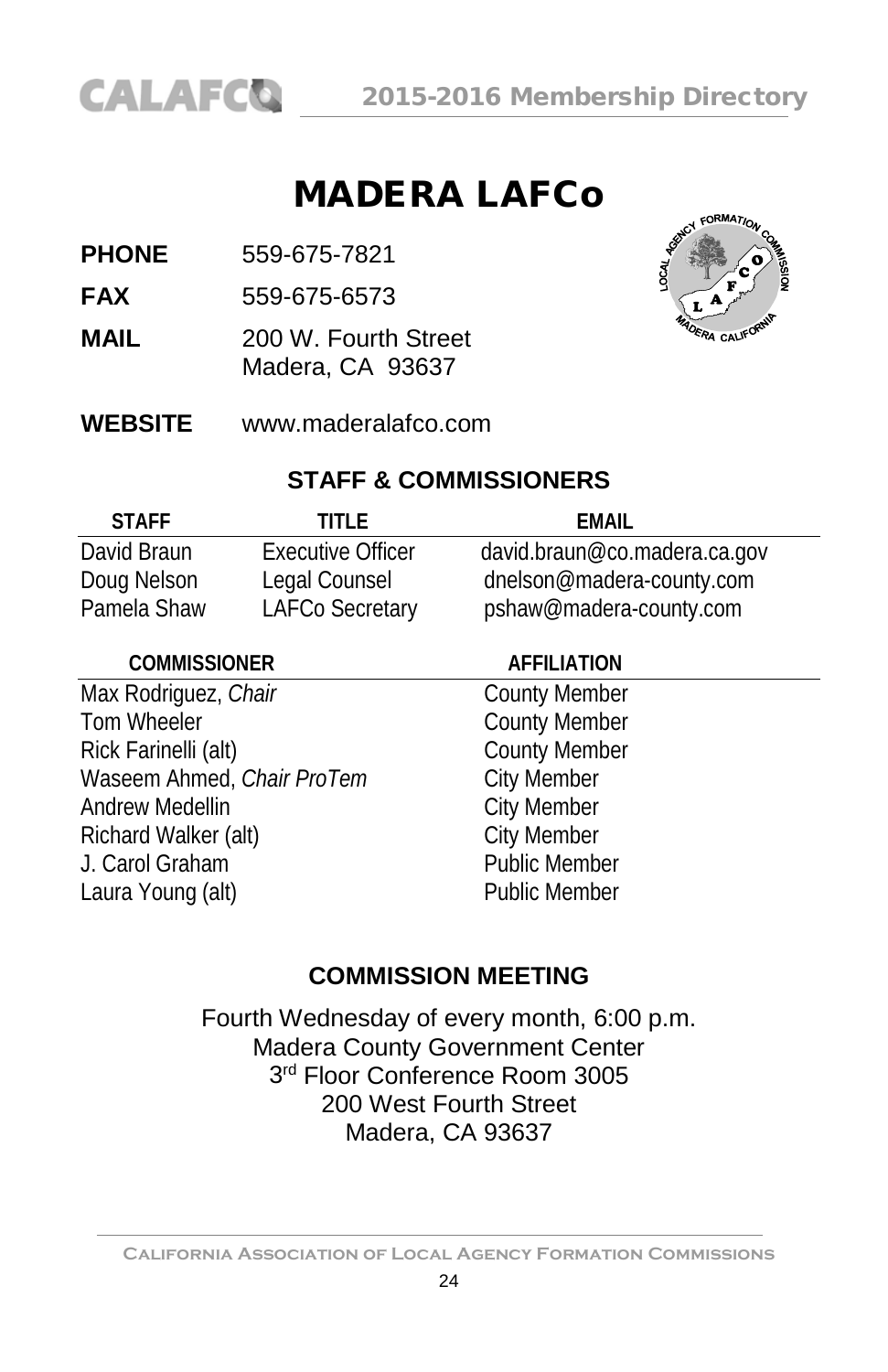# MARIN LAFCo

- **PHONE** (415) 448-5877
- **FAX (**415) 785-7897
- **MAIL** 1401 Los Gamos Drive, Suite 220 San Rafael, CA 94903
- **WEBSITE** [www.marinlafco.com](http://www.marinlafco.com/)

#### **STAFF & COMMISSIONERS**

| <b>STAFF</b>    | TITI F                        | FMAIL                     |
|-----------------|-------------------------------|---------------------------|
| Keene Simonds   | <b>Executive Officer</b>      | ksimonds@marinlafco.org   |
| Candice Bozzard | <b>Commission Clerk</b>       | cbozzard@marinlafco.org   |
| Rachel Jones    | <b>Administrative Analyst</b> | rjones@marinlafco.org     |
| David Zaltsman  | Legal Counsel                 | dzaltsman@marincounty.org |

| <b>COMMISSIONER</b>       | <b>AFFILIATION</b>             |  |
|---------------------------|--------------------------------|--|
| Judy Arnold               | <b>County Member</b>           |  |
| Damon Connolly            | <b>County Member</b>           |  |
| Kate Sears (alt)          | <b>County Member</b>           |  |
| Carla Condon, Vice Chair  | <b>City Member</b>             |  |
| Sashi McEntee (alt)       | <b>City Member</b>             |  |
| Vacant                    | <b>City Member</b>             |  |
| Jack Baker                | <b>Special District Member</b> |  |
| Craig K. Murray           | <b>Special District Member</b> |  |
| Lew Kious (alt)           | <b>Special District Member</b> |  |
| Jeff Blanchfield, Chair   | <b>Public Member</b>           |  |
| Christopher Burdick (alt) | <b>Public Member</b>           |  |
|                           |                                |  |

### **COMMISION MEETING**

Second Thursday every other month, 7:00 pm San Rafael City Hall Council Chambers  $1400$  5<sup>th</sup> Avenue San Rafael, CA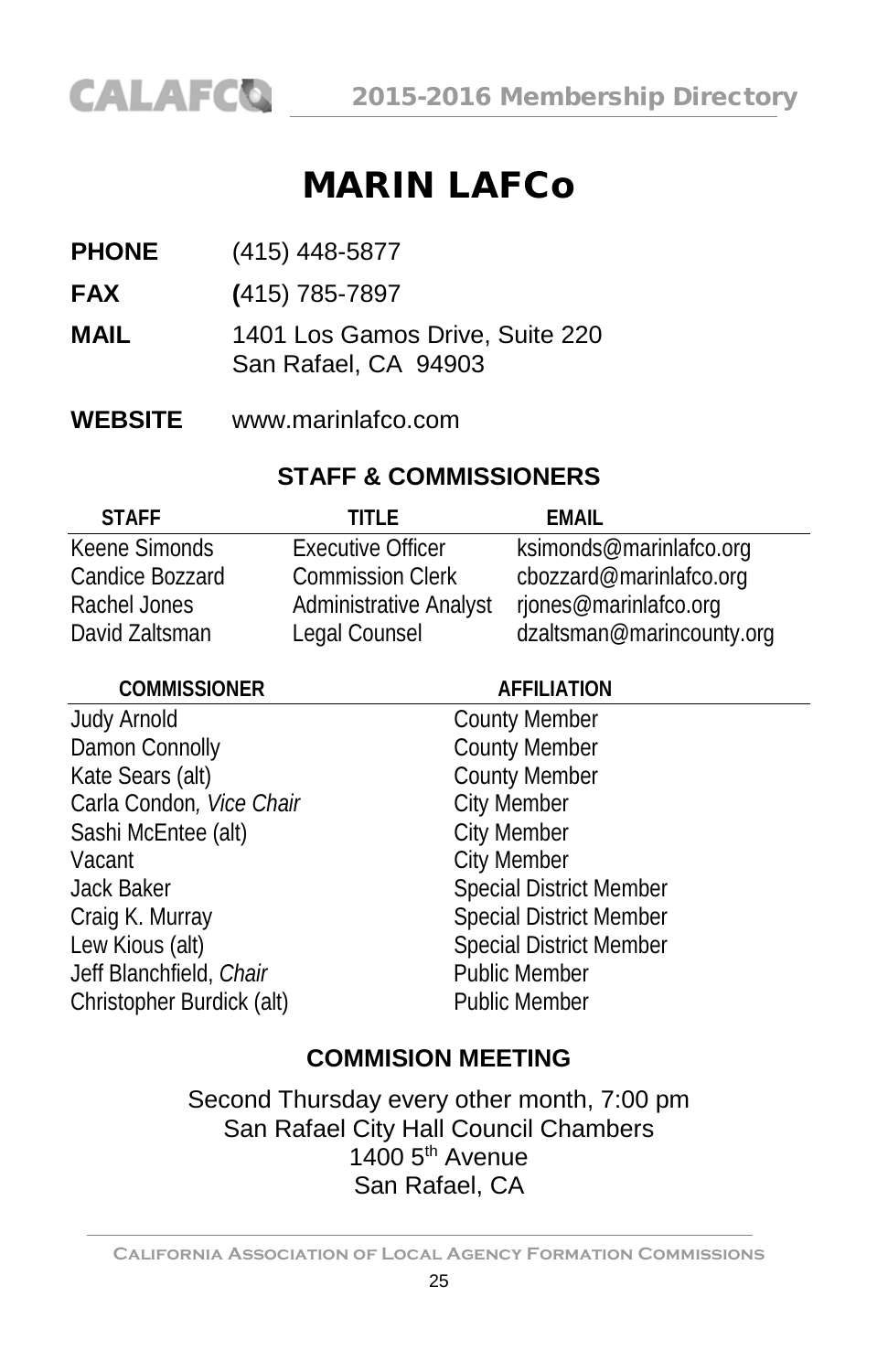# MARIPOSA LAFCo

**PHONE** 209-742-1215

**FAX** 209-742-5024

**MAIL** Post Office Box 2039 Mariposa, CA 95338

**WEBSITE** www.mariposacounty.org/planning/LAFCO

# **STAFF & COMMISSIONERS**

| <b>STAFF</b>   | TITI F            | FMAIL                                            |
|----------------|-------------------|--------------------------------------------------|
| Sarah Williams | Executive Officer | swilliams@mariposacounty.org                     |
| Rene LaRoche   |                   | Exec Secretary/Clerk rlaroche@mariposacounty.org |
| Steve Dahlem   | Legal Counsel     | sdahlem@mariposacounty.org                       |

| <b>COMMISSIONER</b>    | <b>AFFILIATION</b>   |
|------------------------|----------------------|
| Kevin Cann, Vice Chair | <b>County Member</b> |
| Merlin Jones           | <b>County Member</b> |
| Rosemarie Smallcombe   | <b>County Member</b> |
| Marshall Long (alt)    | <b>County Member</b> |
| Kris Casto, Chair      | <b>Public Member</b> |
| Ron Iudice             | <b>Public Member</b> |
| Vacant (alt)           | <b>Public Member</b> |

# **COMMISSION MEETINGS**

Meetings scheduled as necessary Board of Supervisors Chambers 5100 Bullion Street Mariposa, CA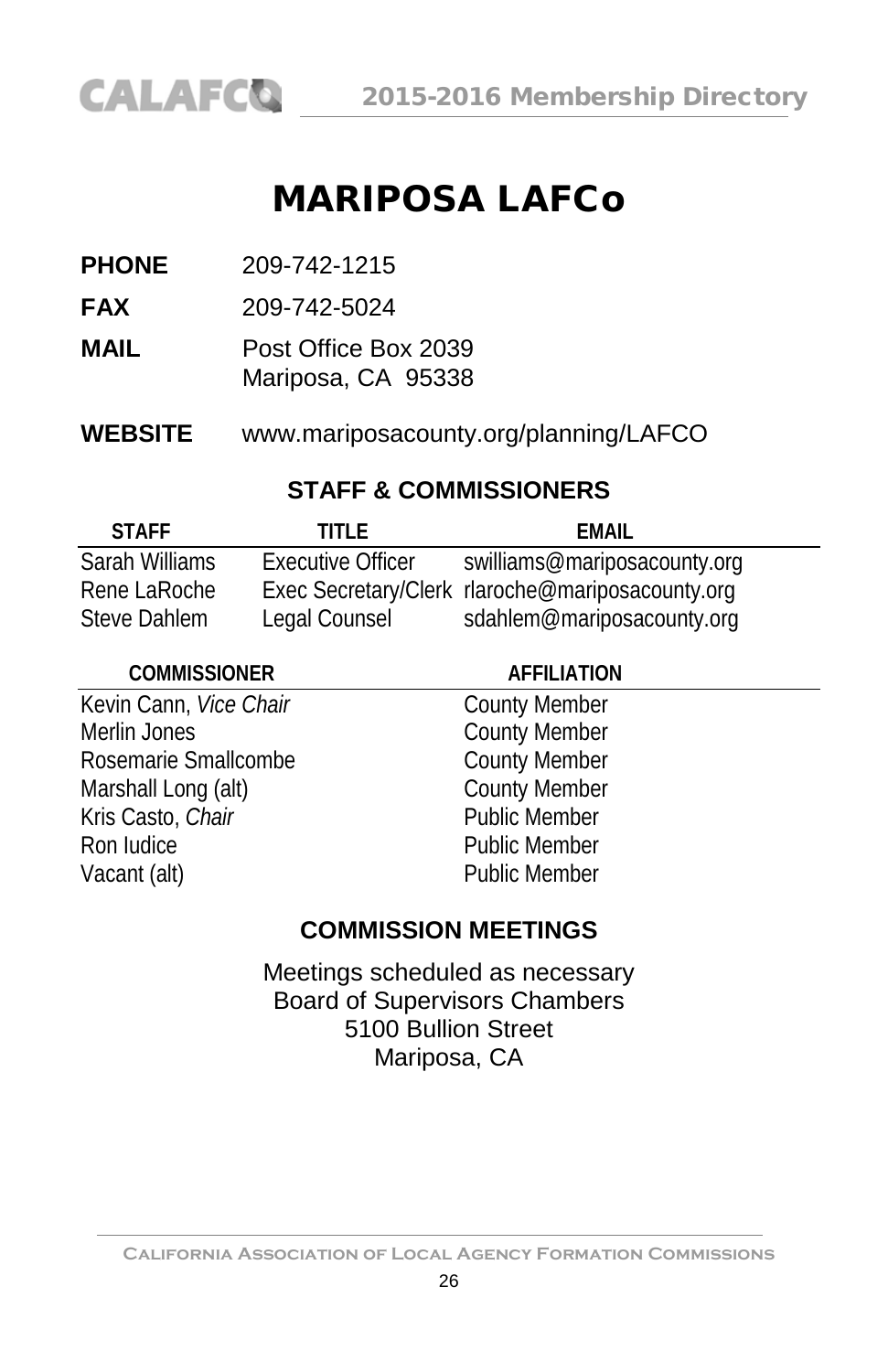

# MENDOCINO LAFCo

- **PHONE** 707-463-4470
- **FAX** 707-462-2088
- **MAIL** 200 South School Street Ukiah, CA 95482
- **WEBSITE** [www.mendolafco.org](http://www.mendolafco.org/)

## **STAFF & COMMISSIONERS**

| <b>STAFF</b>       | TITI F                   | FMAIL                  |
|--------------------|--------------------------|------------------------|
| Uma Hinman         | <b>Executive Officer</b> | eo@mendolafco.org      |
| Larkyn Feiler      | LAFCo Analyst            | analyst@mendolafco.org |
| Elizabeth Salomone | <b>Commission Clerk</b>  | clerk@mendolafco.org   |
| P. Scott Browne    | Legal Counsel            | scott@scottbrowne.com  |

| <b>COMMISSIONER</b>   | <b>AFFILIATION</b>             |  |
|-----------------------|--------------------------------|--|
| Dan Hamburg           | <b>County Member</b>           |  |
| John McCowen          | <b>County Member</b>           |  |
| Carre Brown (alt)     | <b>County Member</b>           |  |
| Doug Hammerstrom      | <b>City Member</b>             |  |
| <b>Holly Madrigal</b> | <b>City Member</b>             |  |
| Kevin Doble (alt)     | <b>City Member</b>             |  |
| Theresa McNerlin      | <b>Special District Member</b> |  |
| Tony Orth             | <b>Special District Member</b> |  |
| Angela Silver (alt)   | <b>Special District Member</b> |  |
| Jerry Ward            | <b>Public Member</b>           |  |
| Carol Rosenberg (alt) | <b>Public Member</b>           |  |
|                       |                                |  |

# **COMMISSION MEETING**

First Monday of each month, 9:00 a.m. Mendocino County Board of Supervisors Chambers 501 Low Gap Road, Ukiah, CA

**California Association of Local Agency Formation Commissions**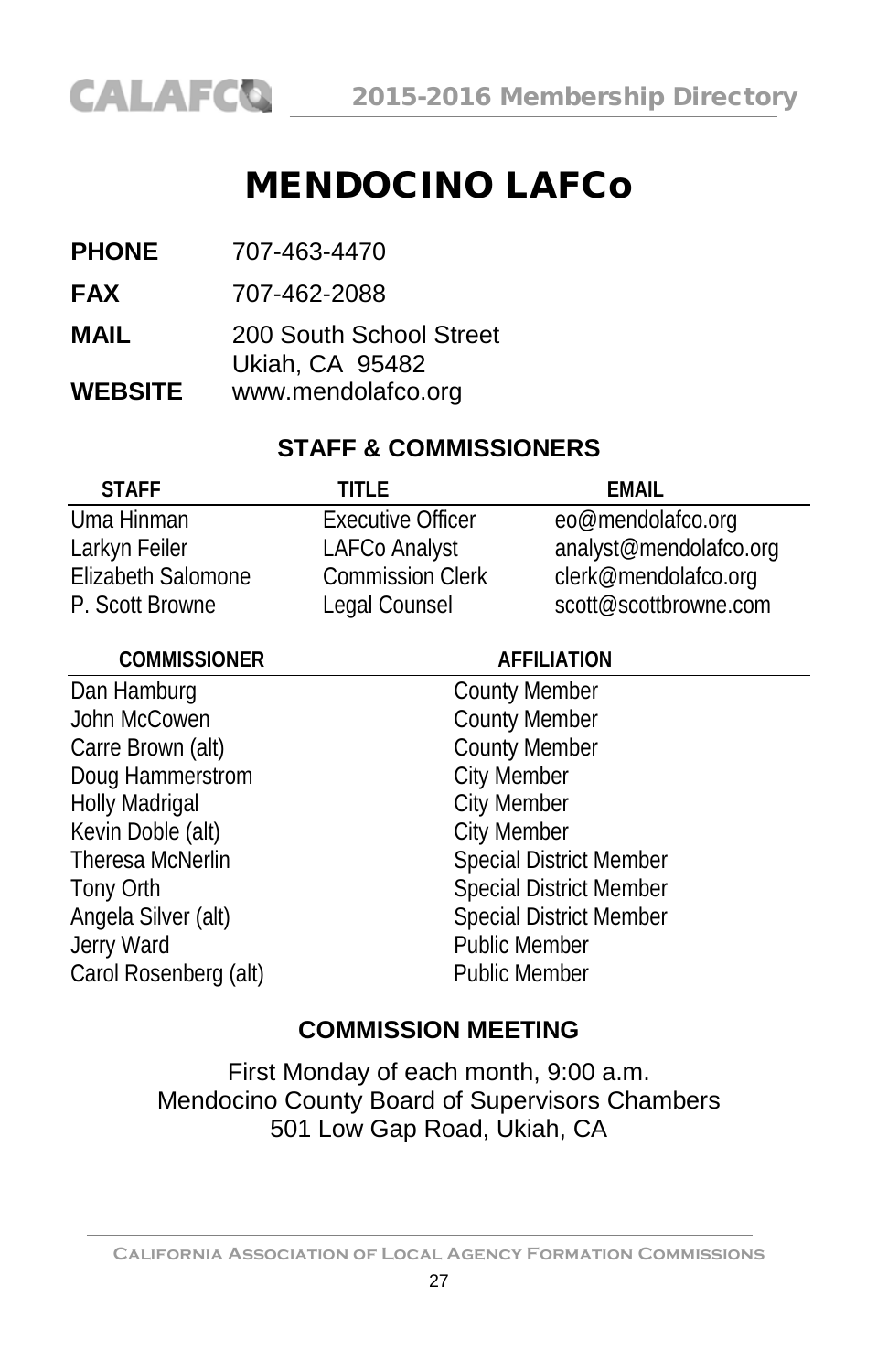# MERCED LAFCo

**PHONE** 209-385-7671

- **FAX** 209-726-1710
- **MAIL** 2222 M Street Merced, CA 95340
- **WEBSITE** [www.lafcomerced.org](http://www.lafcomerced.org/)

# **STAFF & COMMISSIONERS**

| <b>STAFF</b>                       | TITI F               | FMAIL                                         |
|------------------------------------|----------------------|-----------------------------------------------|
| <b>Bill Nicholson</b>              | Executive Officer    | bnicholson@co.merced.ca.us                    |
| Vacant                             | <b>Staff Planner</b> |                                               |
| Kim Anderson                       |                      | Recording Secretary kanderson@co.merced.ca.us |
| Malathay Subramanian Legal Counsel |                      | msubramanian@bbklaw.com                       |

| <b>COMMISSIONER</b>       | <b>AFFILIATION</b>   |  |
|---------------------------|----------------------|--|
| Deidre Kelsey             | <b>County Member</b> |  |
| Jerry O'Banion            | <b>County Member</b> |  |
| Daron McDaniel (alt)      | <b>County Member</b> |  |
| Rodrigo Espinoza          | <b>City Member</b>   |  |
| <b>Jim Price</b>          | <b>City Member</b>   |  |
| Scott Silveira, Chair     | <b>City Member</b>   |  |
| Robert Bertao, Vice Chair | <b>Public Member</b> |  |
| Scott Hunter (alt)        | <b>Public Member</b> |  |
|                           |                      |  |

# **COMMISSION MEETING**

Third Wednesday of each month January-October and second Wednesday in December, 10:30 a.m. Board of Supervisors Chambers, 2222 M Street Merced, CA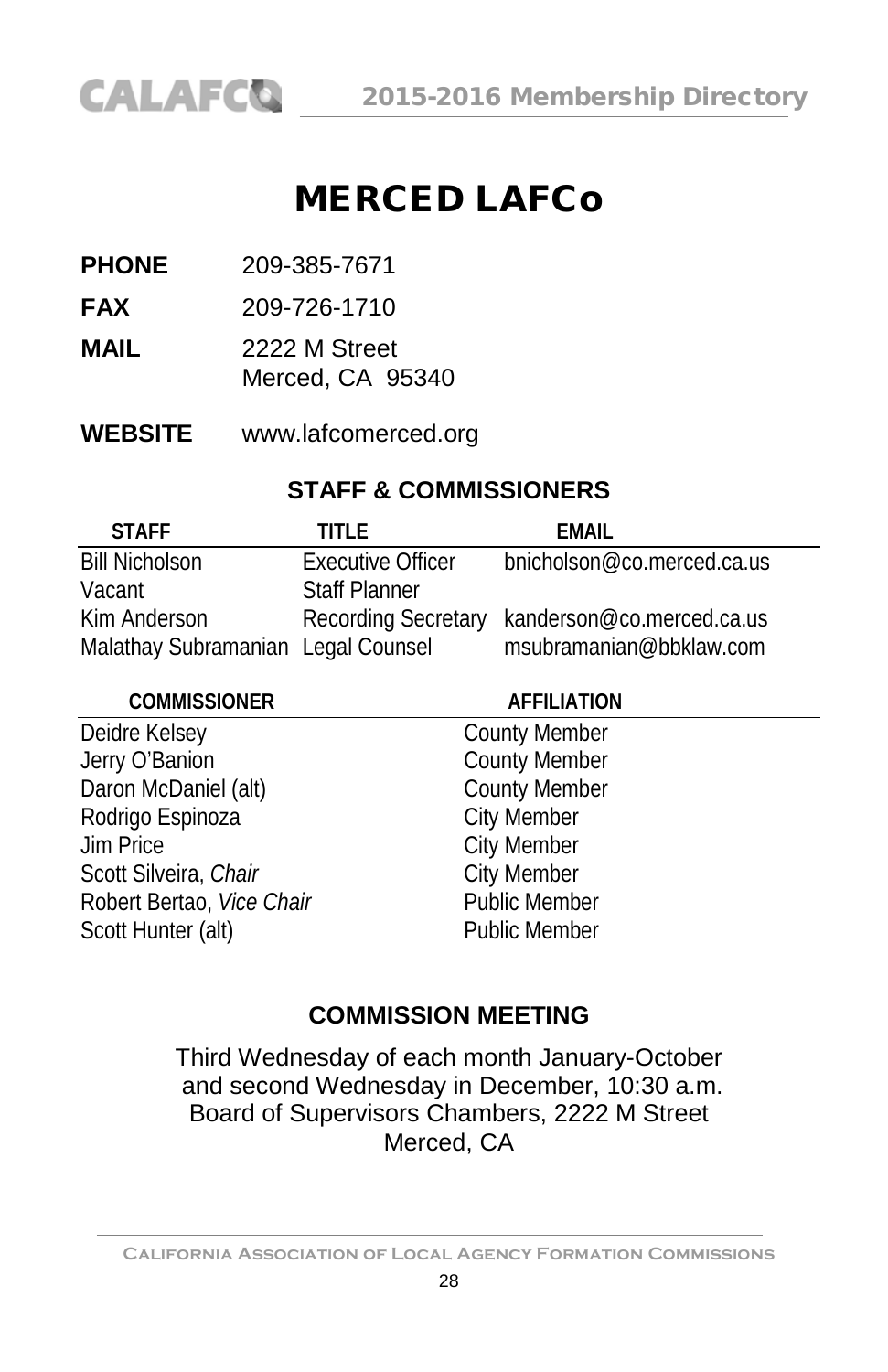# MODOC LAFCo

- **PHONE** 530-223-9625
- **FAX** 916-797-7631
- **MAIL** P.O. Box 2694
	- Granite Bay, CA 95746
- **WEBSITE** [www.modoclafco.org](http://www.modoc.lafco.ca.gov/)

# **STAFF & COMMISSIONERS**

| <b>STAFF</b>        | TITI F        | FMAIL                                      |
|---------------------|---------------|--------------------------------------------|
| John Benoit         |               | Executive Officer lafco@modoc.lafco.ca.gov |
| Kim Hunber          | Clerk         | klwolfe7@qmail.com                         |
| <b>Scott Browne</b> | LAFCo Counsel | scott@scottbrowne.com                      |

| <b>COMMISSIONER</b>       | <b>AFFILIATION</b>   |  |
|---------------------------|----------------------|--|
| David Allan               | <b>County Member</b> |  |
| Kathie Rhoads, Chair      | <b>County Member</b> |  |
| Geri Byrne (alt)          | <b>County Member</b> |  |
| John Dederick, Vice Chair | <b>City Member</b>   |  |
| Jim Irvin                 | <b>City Member</b>   |  |
| Cheryl Nelson (alt)       | <b>City Member</b>   |  |
| T.J. Jerry Shea           | <b>Public Member</b> |  |
| Richard Read (alt)        | <b>Public Member</b> |  |

# **COMMISSION MEETING**

Second Tuesday every other month, 4 p.m. City Council Chambers 200 W North Street Alturas, CA

**California Association of Local Agency Formation Commissions**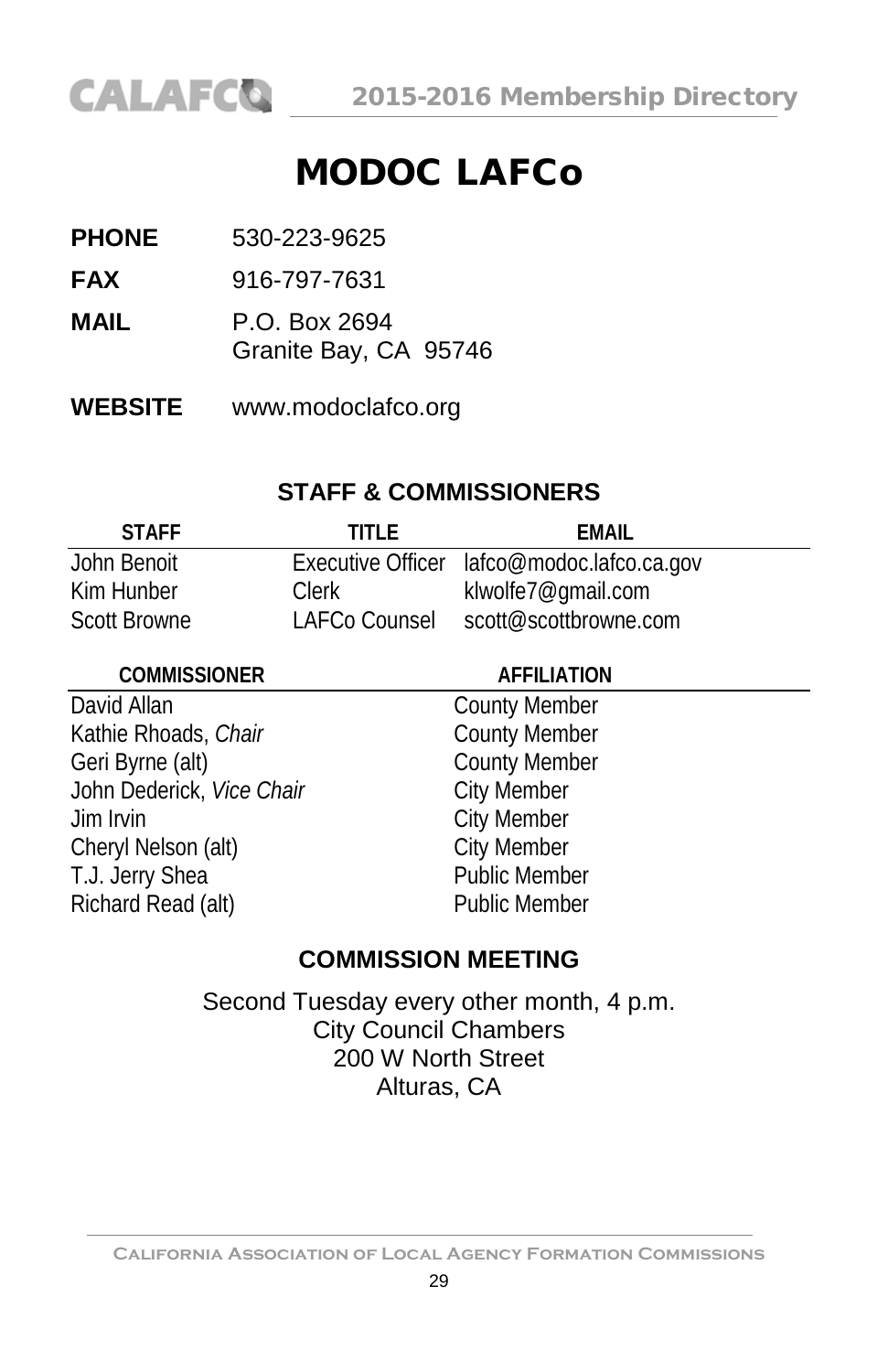

# MONO LAFCo

| <b>WEBSITE</b> | www.monocounty.ca.gov/mono-lafco.htm    |
|----------------|-----------------------------------------|
| MAIL           | P.O. Box 347<br>Mammoth Lakes, CA 93546 |
| <b>FAX</b>     | 760-924-1801                            |
| <b>PHONE</b>   | 760-924-1800                            |

# **STAFF & COMMISSIONERS**

| <b>STAFF</b>          | TITI F                      | FMAIL                 |  |
|-----------------------|-----------------------------|-----------------------|--|
| <b>Scott Burns</b>    | <b>Executive Officer</b>    | sburns@mono.ca.gov    |  |
| <b>Brent Calloway</b> | Analyst                     | bcalloway@mono.ca.gov |  |
| C.D. Ritter           | <b>Commission Secretary</b> | cdritter@mono.ca.gov  |  |

| <b>COMMISSIONER</b>    | <b>AFFILIATION</b>             |
|------------------------|--------------------------------|
| Tim Alpers             | <b>County Member</b>           |
| <b>Fred Stump</b>      | <b>County Member</b>           |
| Larry Johnston (alt)   | <b>County Member</b>           |
| Jo Bacon               | <b>City Member</b>             |
| Shields Richardson     | <b>City Member</b>             |
| John Wentworth (alt)   | <b>City Member</b>             |
| Hank Brown             | <b>Special District Member</b> |
| Earl Henderson         | <b>Special District Member</b> |
| Maria King (alt)       | <b>Special District Member</b> |
| <b>Bruce Woodworth</b> | <b>Public Member</b>           |
| Vacant (alt)           | <b>Public Member</b>           |

# **COMMISSION MEETING**

First Wednesday of each month as needed: 3:00 p.m. Town/County Conference Room, Minaret Village Mall 437 Old Mammoth Rd., Mammoth Lakes, CA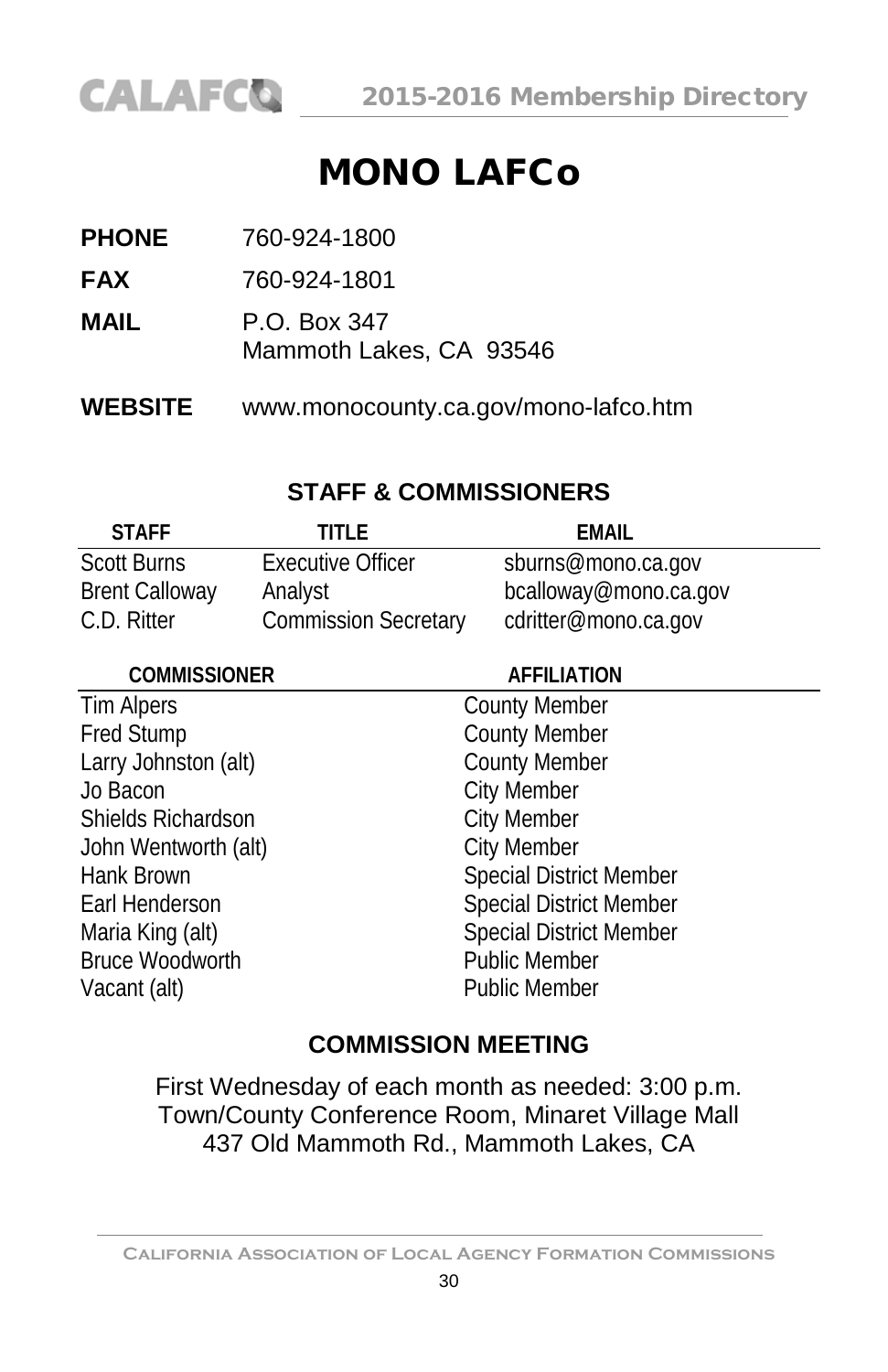

# MONTEREY LAFCo

| <b>PHONE</b>   | 831-754-5838                                                           |
|----------------|------------------------------------------------------------------------|
| <b>FAX</b>     | 831-754-5831                                                           |
| MAIL           | P.O. Box 1369<br>132 W. Gabilan Street, Suite 102<br>Salinas, CA 93902 |
| <b>WEBSITE</b> | www.monterey.lafco.ca.gov                                              |

### **STAFF & COMMISSIONERS**

| <b>STAFF</b>             | TITI F                   | FMAIL                            |
|--------------------------|--------------------------|----------------------------------|
| Kate McKenna, AICP       | <b>Executive Officer</b> | mckennak@monterey.lafco.ca.gov   |
| Darren McBain            | Sr. Analyst              | mcbaind@monterey.lafco.ca.gov    |
| <b>Gail Lawrence</b>     | Clerk                    | lawrenceg@monterey.lafco.ca.gov  |
| <b>Tiffany Hutchison</b> | Admin. Assistant         | hutchisont@monterey.lafco.ca.gov |
| Leslie J. Girard         | LAFCo Counsel            | girardl@co.monterey.ca.us        |

#### **COMMISSIONER AFFILIATION**

**County Member** County Member County Member **City Member City Member** City Member Special District Member Special District Member Special District Member Public Member Public Member

# **COMMISSION MEETING**

Fourth Monday of each month, 4:00 p.m. Board of Supervisors Chambers, Monterey County Government Center Salinas, CA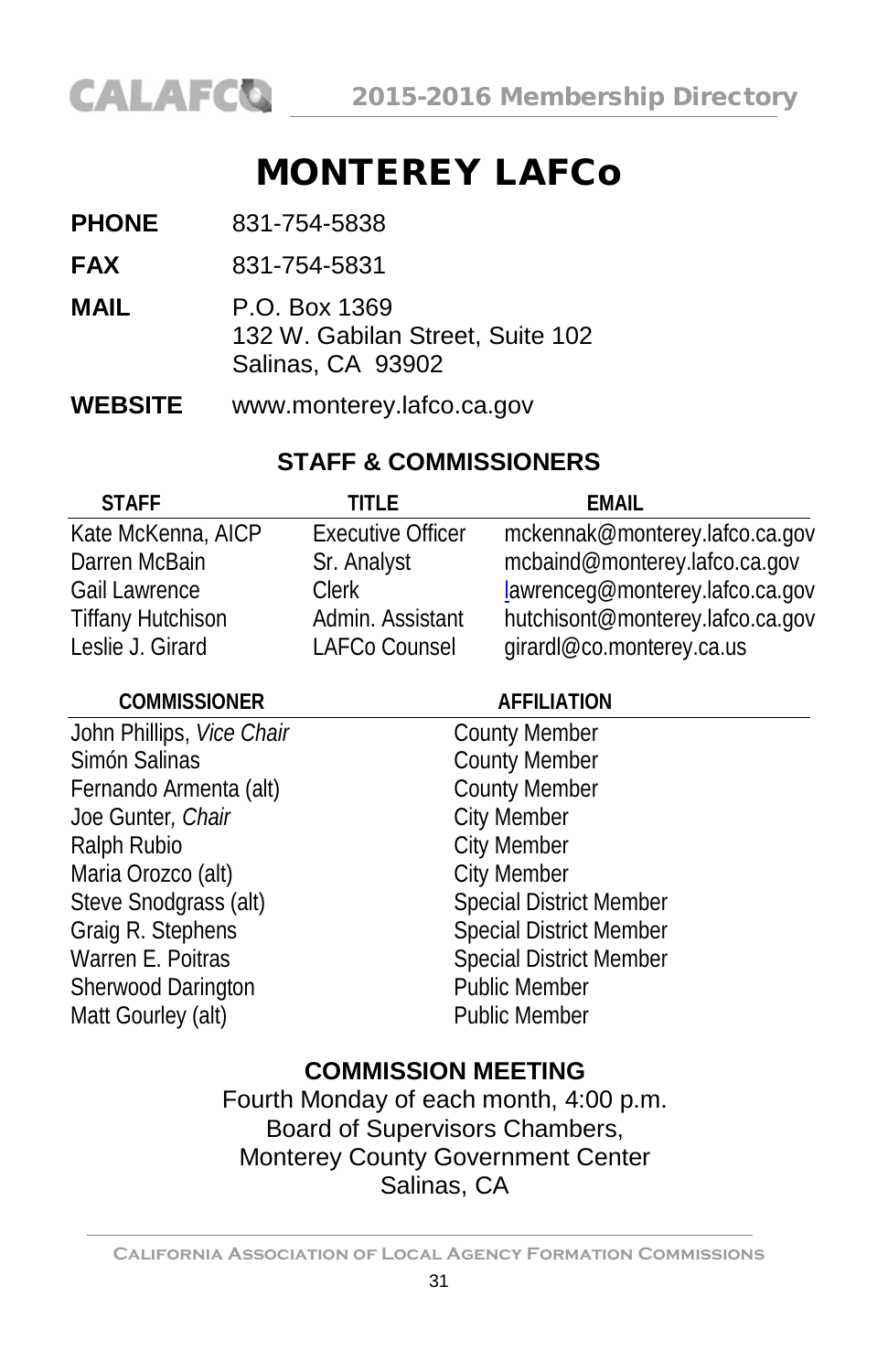

# NAPA LAFCo

**FAX** 707-251-1053

- **MAIL** 1030 Seminary Street, Suite B Napa, CA 94559-2409
- **WEBSITE** www.napa.lafco.ca.gov



# **STAFF & COMMISSIONERS**

| <b>STAFF</b>                      | TITI F                      | FMAIL                      |
|-----------------------------------|-----------------------------|----------------------------|
| Brendon Freeman Executive Officer |                             | bfreeman@napa.lafco.ca.gov |
| Kathy Mabry                       | <b>Commission Secretary</b> | kmabry@napa.lafco.ca.gov   |
| Jennifer Gore                     | Legal Counsel               | jgore@rshslaw.com          |

# **COMMISSIONER AFFILIATION** Diane Dillon, *Chair* County Member Brad Wagenknecht County Member Keith Caldwell (alt) County Member Juliana Inman City Member Greg Pitts, *Vice Chair* City Member Joan Bennett (alt) City Member Brian J. Kelly **Public Member** Gregory Rodeno (alt) Public Member

# **COMMISSION MEETING**

First Monday of every other month, 2:00 p.m. Board of Supervisors Chambers County Administration Building, 3rd Floor 1195 Third Street Napa, CA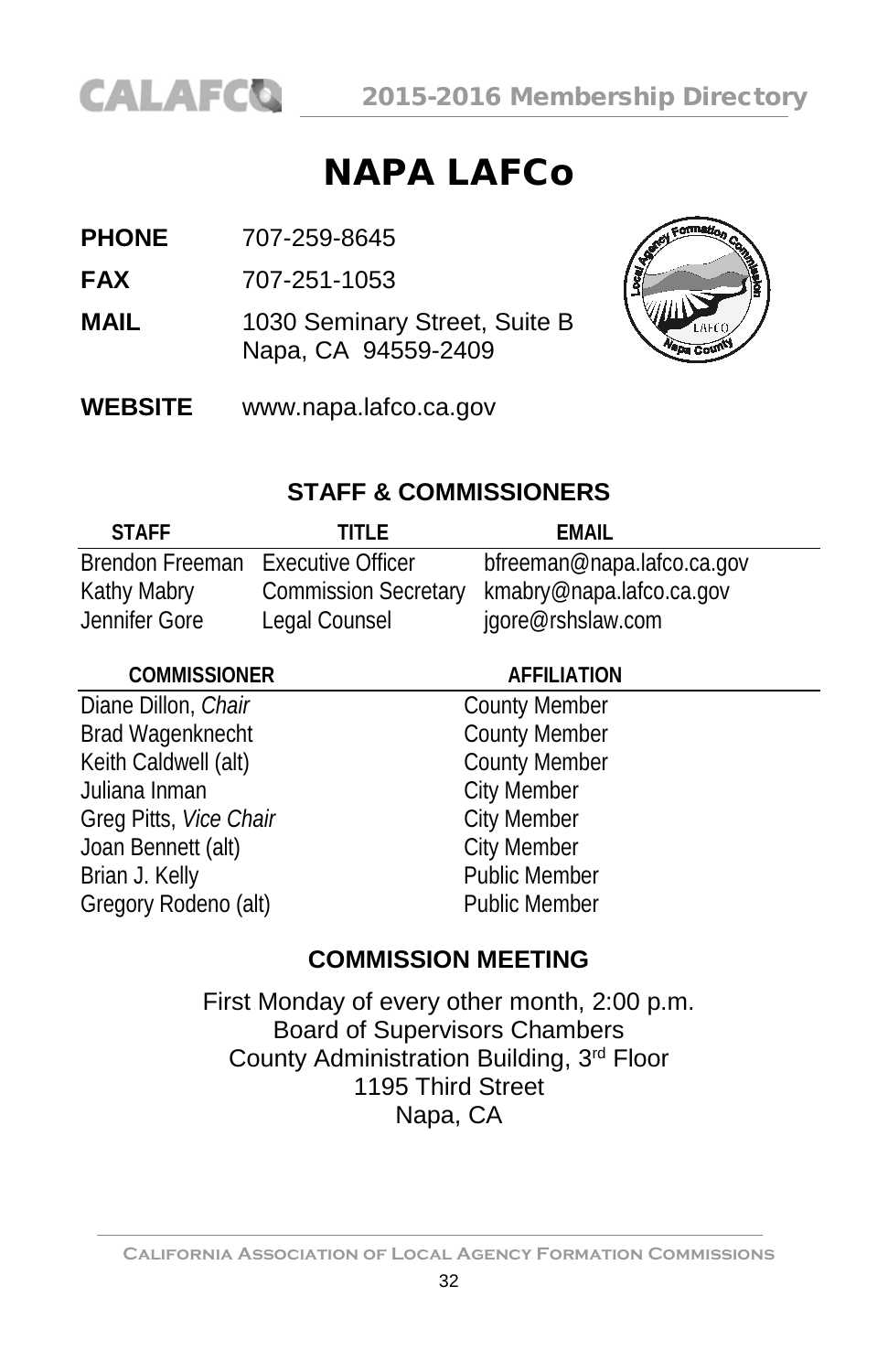

# NEVADA LAFCo

- **MAIL** 950 Maidu Avenue Nevada City, CA 95959
- **WEBSITE** [www.mynevadacounty.com/nc/lafco](http://www.mynevadacounty.com/nc/lafco)

# **STAFF & COMMISSIONERS**

| <b>STAFF</b>     | TITI F                   | FMAIL                            |
|------------------|--------------------------|----------------------------------|
| <b>SR Jones</b>  | <b>Executive Officer</b> | sr.jones@co.nevada.ca.us         |
| Deborah Gilcrest | Clerk/Analyst            | deborah.gilcrest@co.nevada.ca.us |
| Kate Duroux      | <b>Assistant Clerk</b>   | kate.duroux@co.nevada.ca.us      |
| P. Scott Browne  | Legal Counsel            | scott@scottbrowne.com            |

| <b>AFFILIATION</b>             |
|--------------------------------|
| <b>County Member</b>           |
| <b>County Member</b>           |
| <b>County Member</b>           |
| <b>City Member</b>             |
| <b>City Member</b>             |
| <b>City Member</b>             |
| <b>Special District Member</b> |
| <b>Special District Member</b> |
| <b>Special District Member</b> |
| <b>Public Member</b>           |
| <b>Public Member</b>           |
|                                |

### **COMMISSION MEETING**

Third Thursday every other month @ 9:30 a.m. County Administrative Center 950 Maidu Avenue Nevada City, CA

**California Association of Local Agency Formation Commissions**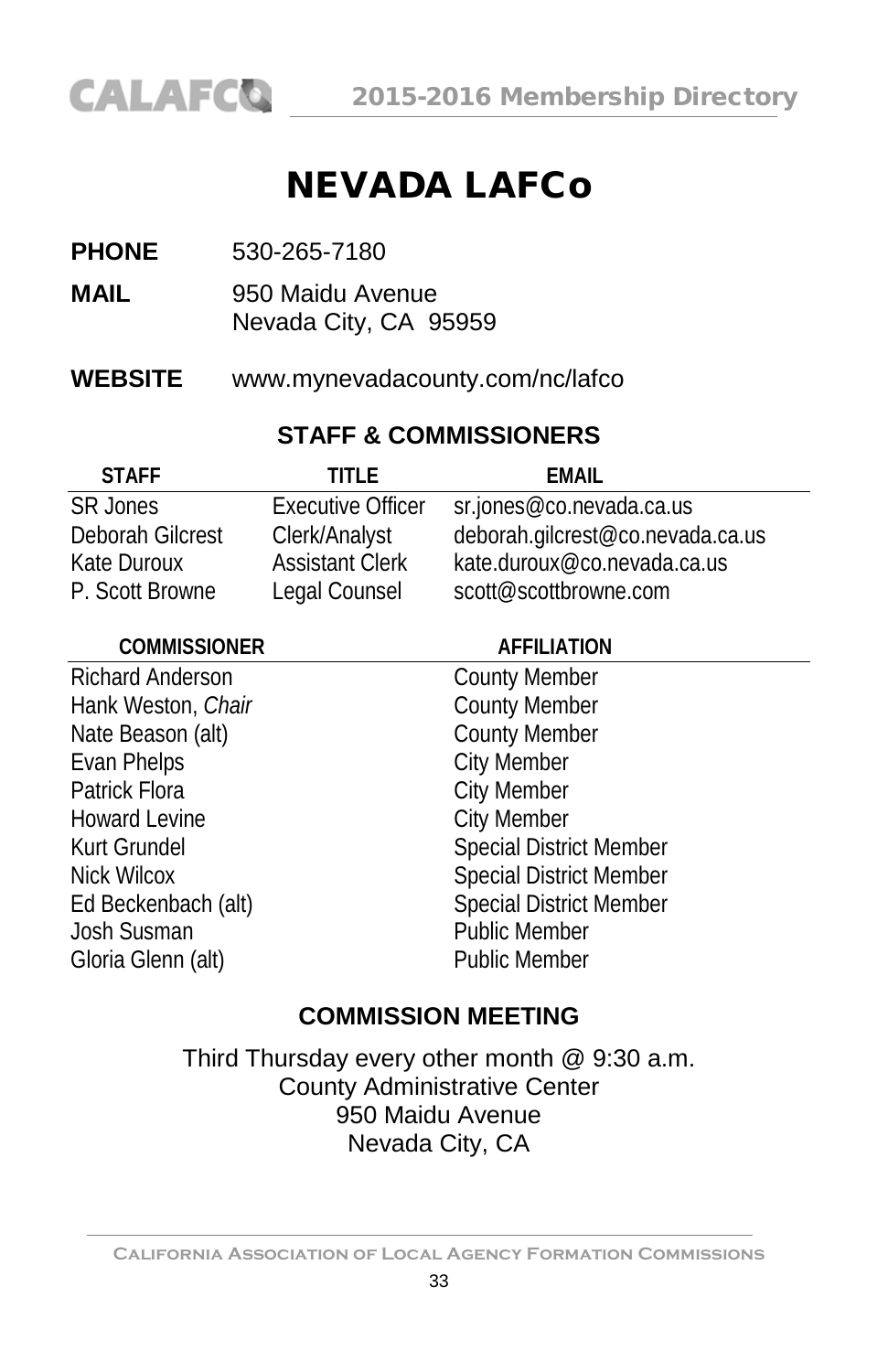

# ORANGE LAFCo

- **PHONE** 714-640-5100
- **FAX** 714-640-5139
- **MAIL** 2677 North Main Street, Suite 1050 Santa Ana, CA 92705



**WEBSITE** www.oclafco.org

# **STAFF & COMMISSIONERS**

| <b>STAFF</b>           | <b>TITLE</b>                                | <b>EMAIL</b>                                      |
|------------------------|---------------------------------------------|---------------------------------------------------|
| Carolyn Emery          | Executive Officer                           | cemery@oclafco.org                                |
| Debra Kurita           | Asst. Executive Officer dkurita@oclafco.org |                                                   |
| Cheryl Carter-Benjamin |                                             | Office Manager/Clerk ccarter-benjamin@oclafco.org |
| Luis Tapia             | Policy Analyst                              | ltapia@oclafco.org                                |
| Vacant                 | Policy Analyst                              |                                                   |
| Scott Smith            | Legal Counsel                               | scott.smith@bbklaw.com                            |
| Clark Alsop            | Legal Counsel                               | clark.alsop@bbklaw.com                            |

#### **COMMISSIONER AFFILIATION**

Lisa Bartlett **County Member** Todd Spitzer County Member Andrew Do (alt) County Member Dr. Allan Bernstein, Vice Chair City Member Cheryl Brothers City Member Wendy Bucknum (alt) City Member<br>
Charley Wilson Charles Special Distri John Withers Special District Member James Fisler (alt) Special District Member Derek J. McGregor, *Chair* Public Member Kathryn Freshley (alt) Public Member

# Special District Member

# **COMMISSION MEETING**

Second Wednesday of each month, 8:00 a.m. Orange County Transportation Authority, Boardroom, Orange CA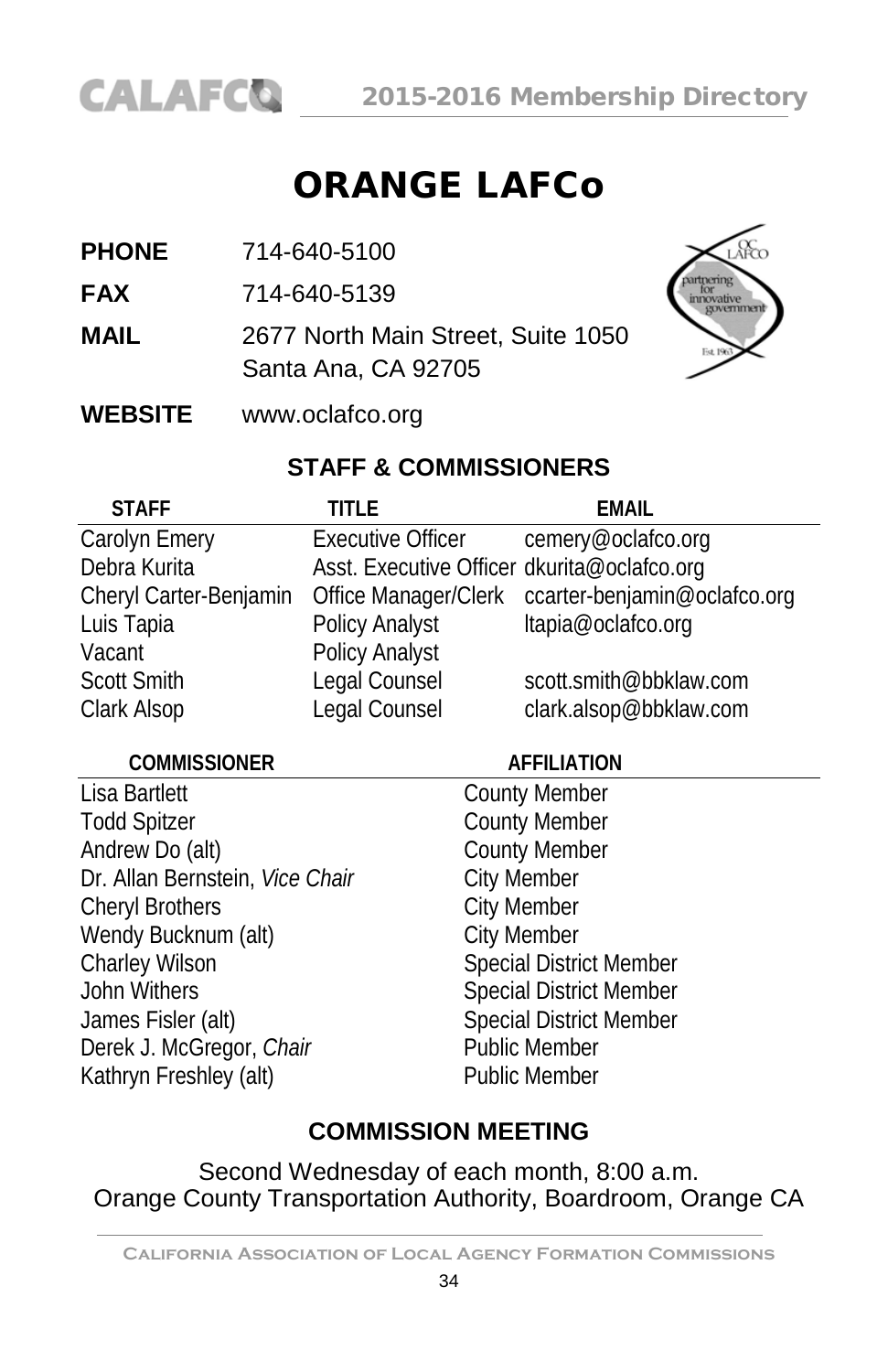

# PLACER LAFCo

- **PHONE** 530-889-4097
- **MAIL** 110 Maple Street Auburn, CA 95603
- **WEBSITE** www.placer.ca.gov/lafco

# **STAFF & COMMISSIONERS**

| <b>STAFF</b>       | TITI F            | FMAIL                       |
|--------------------|-------------------|-----------------------------|
| Kris Berry, AICP   | Executive Officer | kberry@placer.ca.gov        |
| Linda Wilkie       | LAFCo Clerk       | lwilkie@placer.ca.gov       |
| <b>Bill Wright</b> | Legal Counsel     | billofwrights@sbcglobal.net |

| <b>AFFILIATION</b>             |
|--------------------------------|
| <b>County Member</b>           |
| <b>County Member</b>           |
| <b>County Member</b>           |
| <b>City Member</b>             |
| <b>City Member</b>             |
| <b>City Member</b>             |
| <b>Special District Member</b> |
| <b>Special District Member</b> |
| <b>Special District Member</b> |
| <b>Public Member</b>           |
| <b>Public Member</b>           |
|                                |

# **COMMISSION MEETING**

Second Wednesday of each month, 4:00 p.m. Board of Supervisors Chambers 175 Fulweiler Avenue Auburn, CA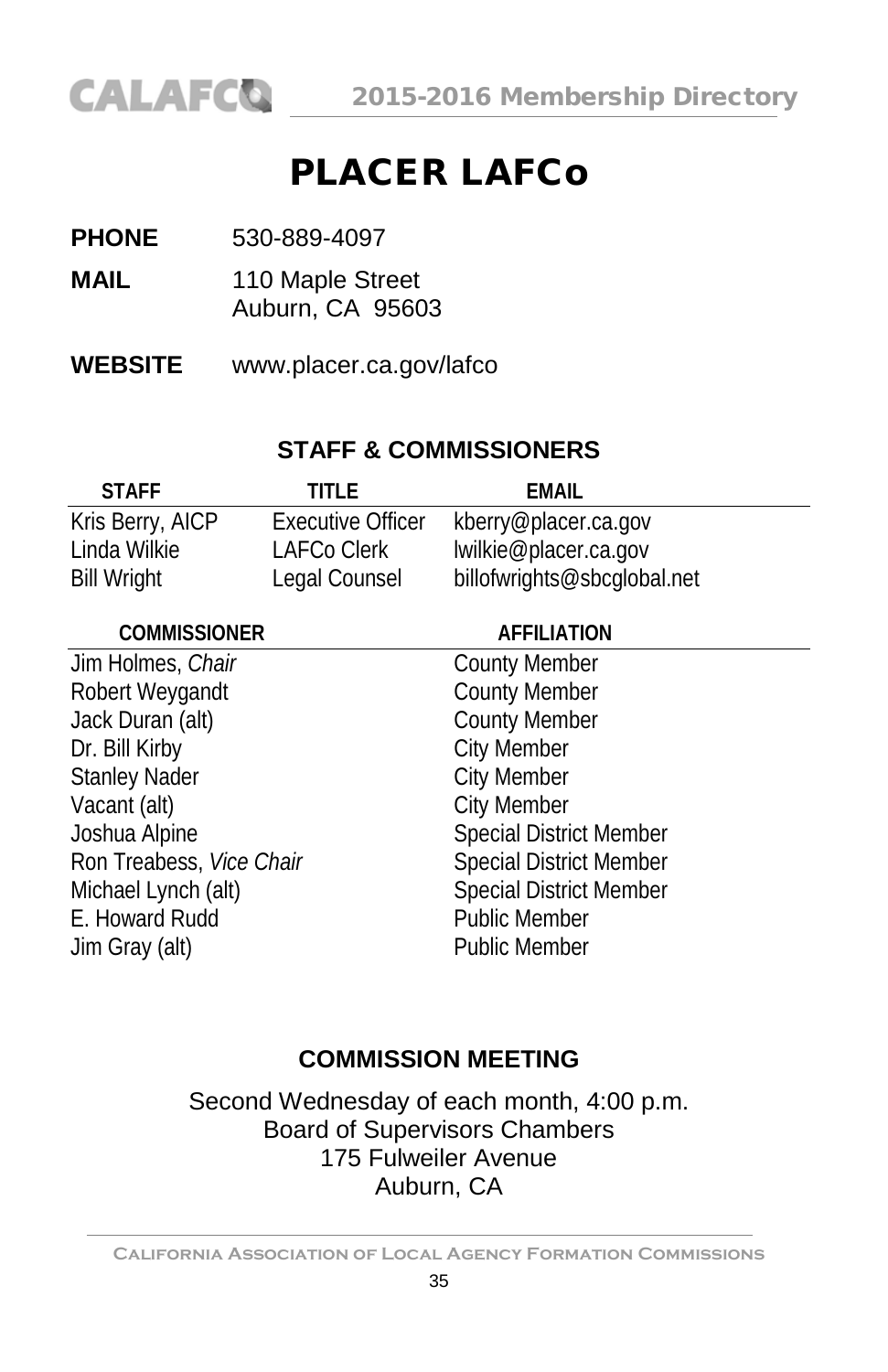

# PLUMAS LAFCo

- **PHONE** 530-283-7069
- **FAX** 916 797-7631
- **MAIL** P.O. Box 2694
	- Granite Bay, CA 95746
- **WEBSITE** www.plumaslafco.org

# **STAFF & COMMISSIONERS**

| <b>STAFF</b>        | TITI F            | FMAIL                   |
|---------------------|-------------------|-------------------------|
| John Benoit         | Executive Officer | johnbenoit@surewest.net |
| Cheryl Kolb         | LAFCo Clerk       | ckbboksbiz@yahoo.com    |
| <b>Scott Browne</b> | Legal Counsel     | scott@scottbrowne.com   |

| <b>AFFILIATION</b>   |
|----------------------|
| <b>County Member</b> |
| <b>County Member</b> |
| <b>County Member</b> |
| <b>City Member</b>   |
| <b>City Member</b>   |
| <b>City Member</b>   |
| <b>Public Member</b> |
| <b>Public Member</b> |
|                      |

# **OFFICE HOURS**

By Appointment

# **COMMISSION MEETING**

Second Monday of each month, 10:00 a.m. Board of Supervisors Meeting Room Plumas County Courthouse, 3rd Floor 520 Main Street Quincy, CA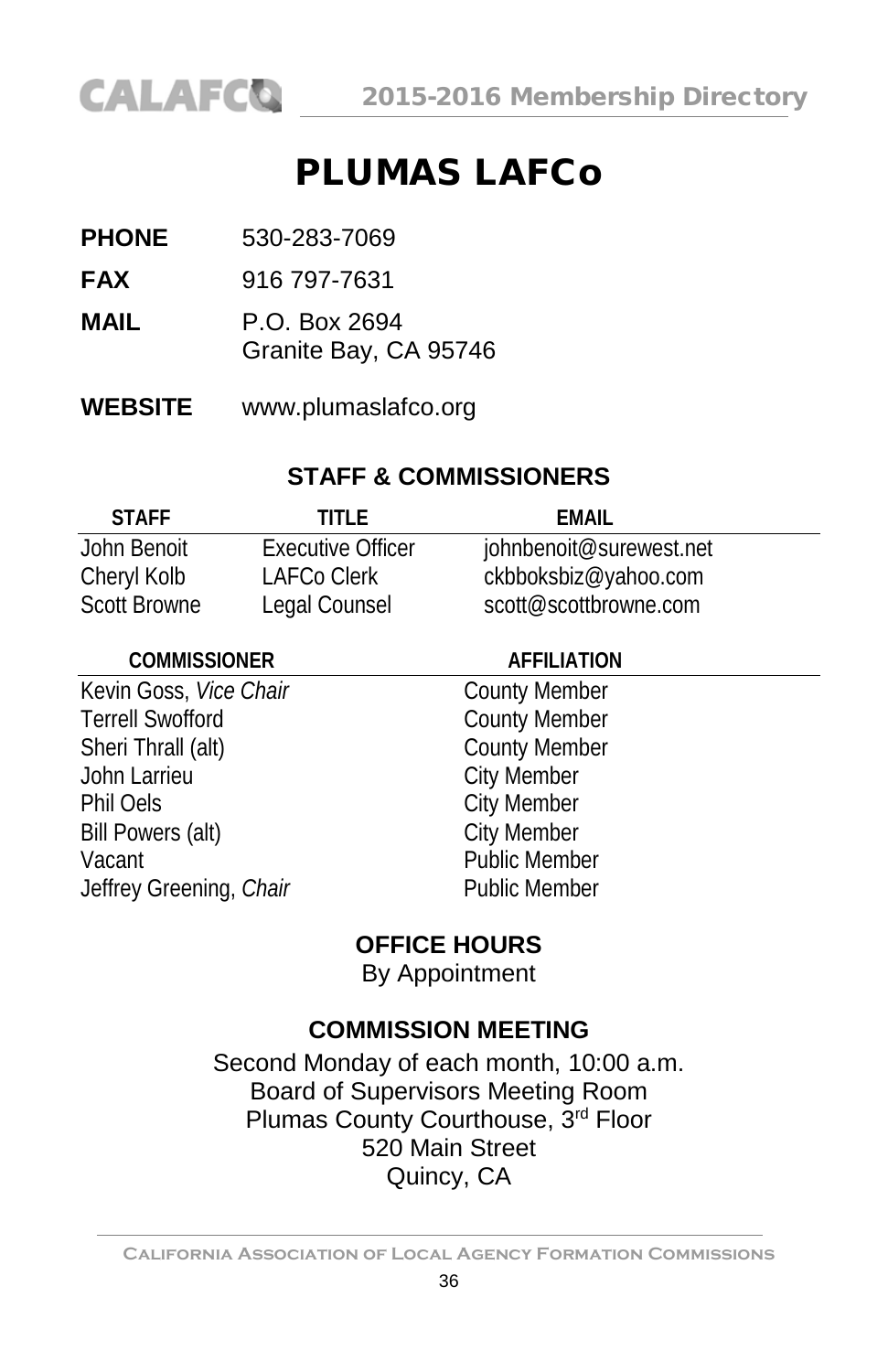

## RIVERSIDE LAFCo

- **PHONE** 951-369-0631
- **FAX** 951-369-8479
- **MAIL** 3850 Vine Street, Suite 240 Riverside, CA 92507



**WEBSITE** [www.lafco.org](http://www.lafco.org/)

#### **STAFF & COMMISSIONERS**

| <b>STAFF</b>         | TITI F                        | <b>EMAIL</b>              |
|----------------------|-------------------------------|---------------------------|
| George J. Spiliotis  | <b>Executive Officer</b>      | gspiliotis@lafco.org      |
| Crystal Craig        | Local Govt. Analyst           | ccraig@lafco.org          |
| Adriana Romo         | Local Govt. Analyst           | aromo@lafco.org           |
| Elena Medina         | <b>Executive Assistant II</b> | emedina@lafco.org         |
| Elizabeth Valdez     | <b>LAFCo Secretary</b>        | evaldez@lafco.org         |
| <b>Tiffany North</b> | Legal Counsel                 | tnorth@co.riverside.ca.us |
|                      |                               |                           |

| <b>COMMISSIONER</b>        | <b>AFFILIATION</b>             |  |
|----------------------------|--------------------------------|--|
| Kevin Jeffries             | <b>County Member</b>           |  |
| Chuck Washington           | <b>County Member</b>           |  |
| Marion Ashley (alt)        | <b>County Member</b>           |  |
| Douglas Hanson, Vice Chair | <b>City Member</b>             |  |
| Eugene Montanez            | <b>City Member</b>             |  |
| Randon Lane (alt)          | <b>City Member</b>             |  |
| Phil Williams              | <b>Special District Member</b> |  |
| Nancy Wright, Chair        | <b>Special District Member</b> |  |
| Robert Stockton (alt)      | <b>Special District Member</b> |  |
| Stephen Tomanelli          | <b>Public Member</b>           |  |
| James H. Love (alt)        | <b>Public Member</b>           |  |
|                            |                                |  |

#### **COMMISSION MEETING**

Fourth Thursday of every month, 9:30 a.m. Board of Supervisors Meeting Room County Administrative Center, 1<sup>st</sup> Floor 4080 Lemon Street Riverside, CA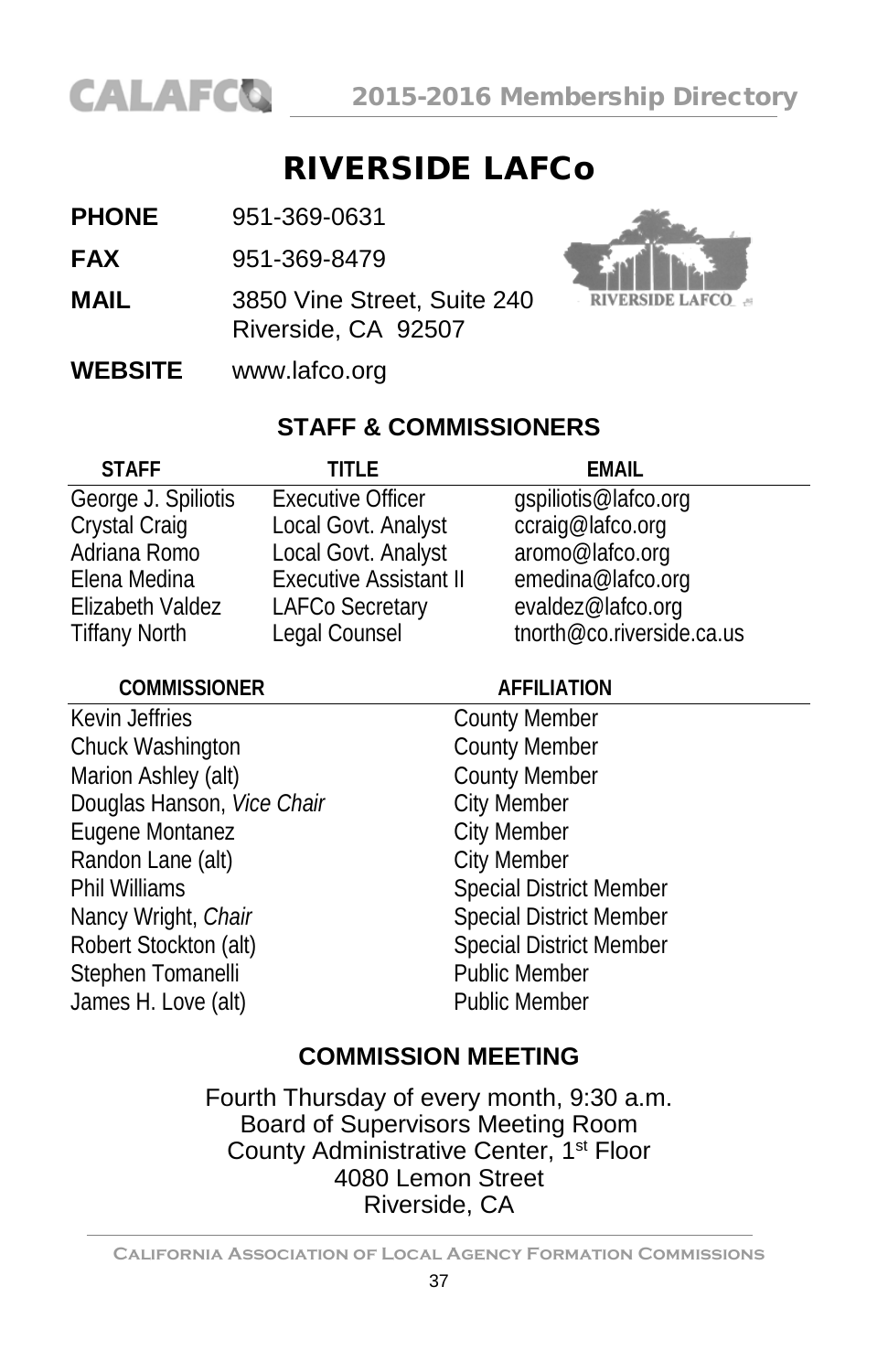

# SACRAMENTO LAFCo

| <b>PHONE</b><br>916-874-6458 |
|------------------------------|
|------------------------------|

**FAX** 916-854-9097

- **MAIL** 1112 I Street, Suite 100 Sacramento, CA 95814-2836
- **WEBSITE** [www.saclafco.org](http://www.saclafco.org/)



#### **STAFF & COMMISSIONERS**

| <b>STAFF</b>       | TITI F                   | FMAIL                       |
|--------------------|--------------------------|-----------------------------|
| Peter Brundage     | <b>Executive Officer</b> | Peter.Brundage@saclafco.org |
| Don Lockhart, AICP | Asst. Exec. Officer      | Don.Lockhart@saclafco.org   |
| Diane Thorpe       | <b>Commission Clerk</b>  | Diane.Thorpe@saclafco.org   |
| Nancy Miller       | Legal Counsel            | miller@MOTLAW.com           |

| <b>COMMISSIONER</b>      | <b>AFFILIATION</b>             |  |
|--------------------------|--------------------------------|--|
| <b>Susan Peters</b>      | <b>County Member</b>           |  |
| <b>Phil Serna</b>        | <b>County Member</b>           |  |
| Roberta MacGlashan (alt) | <b>County Member</b>           |  |
| Angelique Ashby          | City of Sacramento Member      |  |
| Allen Warren (alt)       | City of Sacramento Member      |  |
| Sue Frost                | <b>City Member</b>             |  |
| Patrick Hume (alt)       | <b>City Member</b>             |  |
| Ron Greenwood            | <b>Special District Member</b> |  |
| Gay Jones                | <b>Special District Member</b> |  |
| Paul Green Jr. (alt)     | <b>Special District Member</b> |  |
| Jack Harrison            | <b>Public Member</b>           |  |
| Chris Little (alt)       | <b>Public Member</b>           |  |
|                          |                                |  |

#### **COMMISSION MEETING**

First Wednesday of each month, 5:30 p.m. Board of Supervisors Chambers 700 H Street Sacramento, CA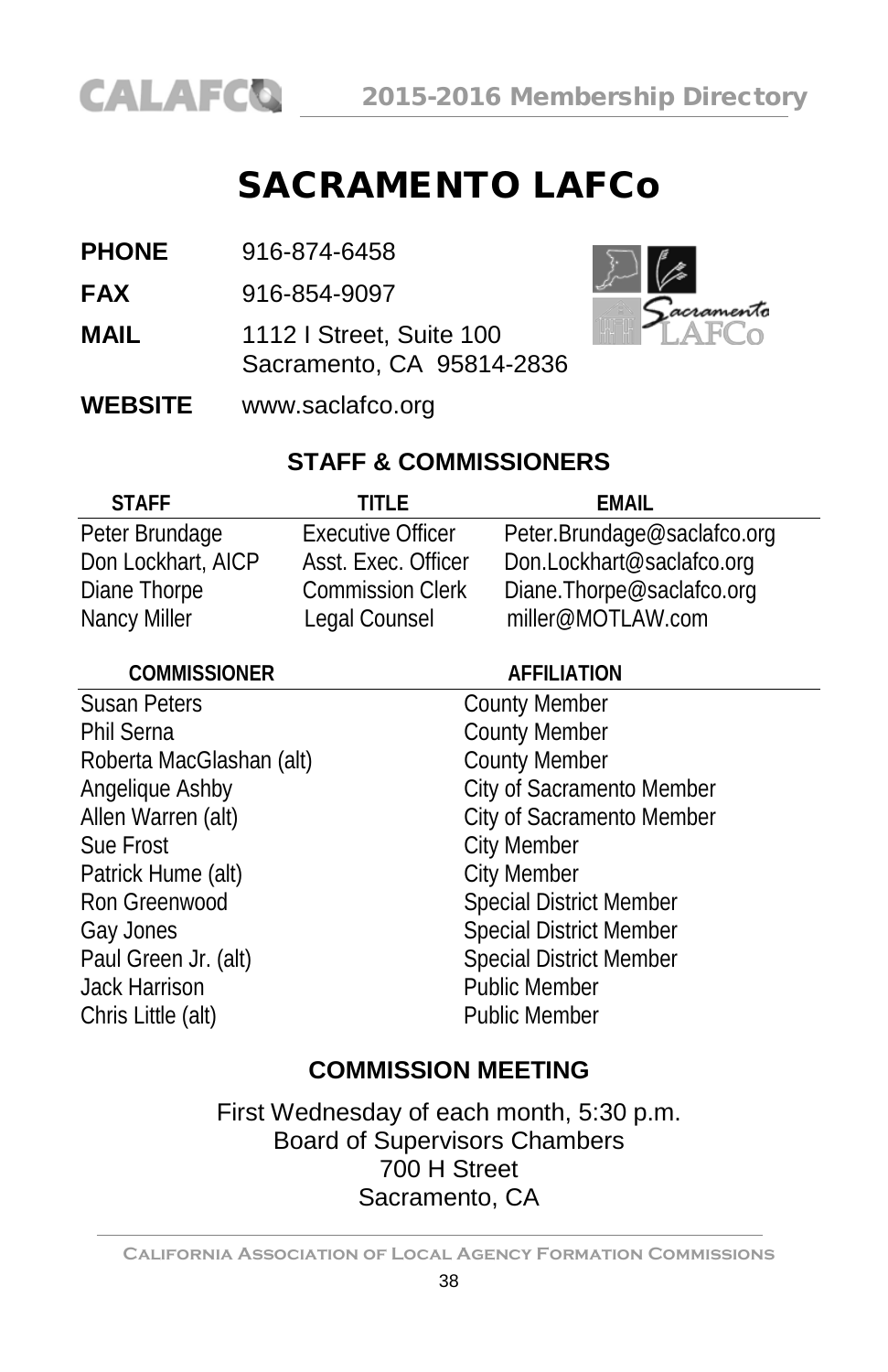

# SAN BENITO LAFCo

| <b>PHONE</b>               | 805-647-7612                                   |                      |  |
|----------------------------|------------------------------------------------|----------------------|--|
| <b>FAX</b>                 | 805-647-7647                                   |                      |  |
| <b>MAIL</b>                | 2301 Technology Parkway<br>Hollister, CA 95023 |                      |  |
| <b>WEBSITE</b>             | www.cosb.us/county-departments/lafco           |                      |  |
|                            | <b>STAFF &amp; COMMISSIONERS</b>               |                      |  |
| <b>STAFF</b>               | TITLE                                          | <b>EMAIL</b>         |  |
| <b>Bill Nicholson</b>      | <b>Executive Officer</b>                       |                      |  |
| Louie Valdez               | <b>Commission Clerk</b>                        |                      |  |
| Matt Granger               | Legal Counsel                                  | MGranger@cosb.us     |  |
| <b>COMMISSIONER</b>        |                                                | <b>AFFILIATION</b>   |  |
| Margie Barrios             |                                                | <b>County Member</b> |  |
| Anthony Botelho            |                                                | <b>County Member</b> |  |
| Robert Rivas (alt)         |                                                | <b>County Member</b> |  |
| Rick Edge                  |                                                | City Member          |  |
| Ignacio Velazquez          |                                                | <b>City Member</b>   |  |
| Victor Gomez (alt)         |                                                | City Member          |  |
| <b>Richard Bettencourt</b> |                                                | <b>Public Member</b> |  |
| Mark Tognazzini (alt)      |                                                | <b>Public Member</b> |  |
|                            |                                                |                      |  |

#### **COMMISSION MEETINGS**

Fourth Thursday of each month\*, 6:00 p.m. Board of Supervisors Chambers 481 Fourth Street Hollister, CA

\*No regular meetings June, November, December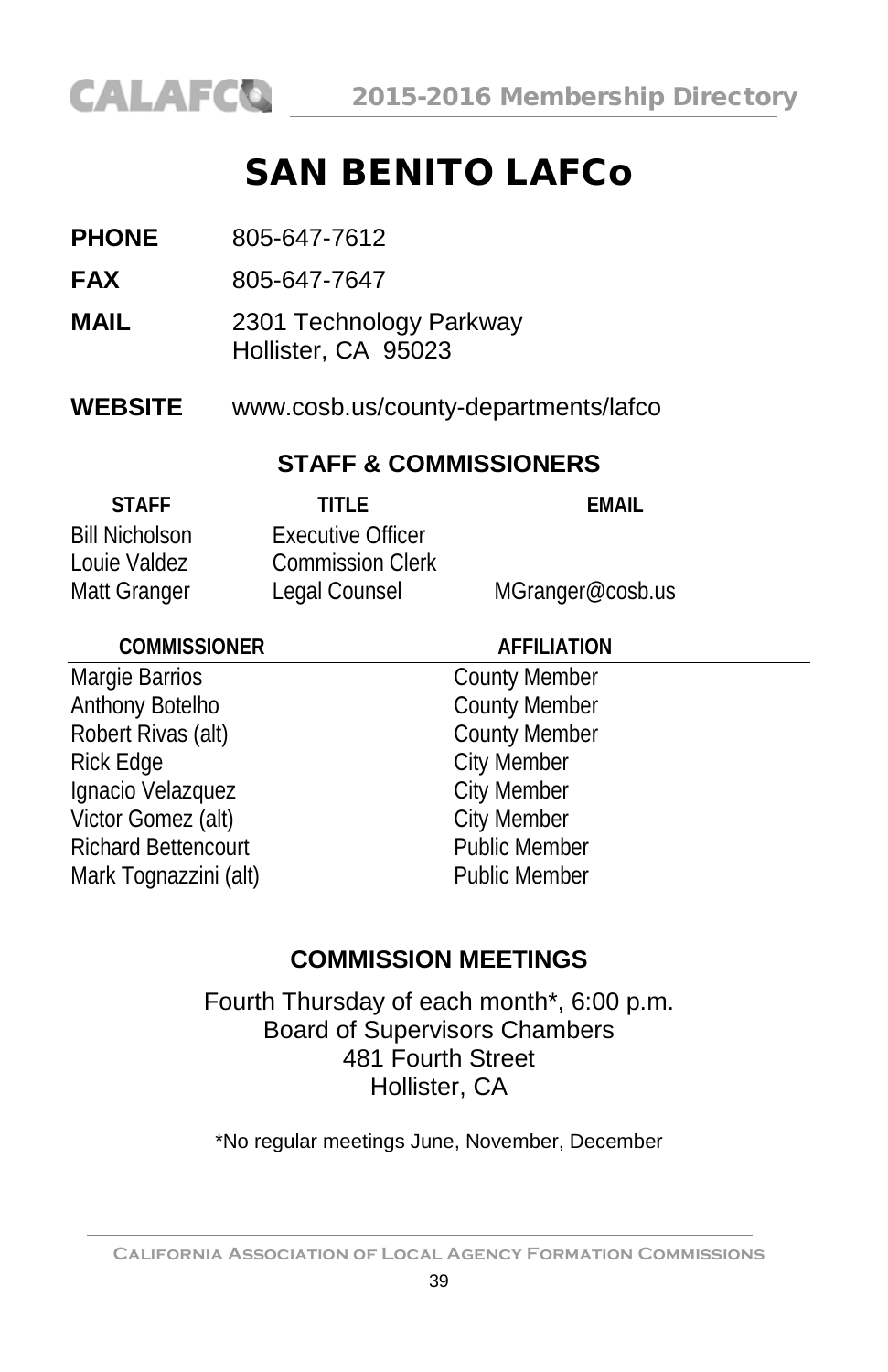

# SAN BERNARDINO LAFCo

| <b>PHONE</b> | 909-383-9900 |
|--------------|--------------|
|              |              |

- **FAX** 909-383-9901
- **MAIL** 215 North D Street, Suite 204 San Bernardino, CA 92415-0490

#### **WEBSITE** [www.sbclafco.org](http://www.sbclafco.org/)



#### **STAFF & COMMISSIONERS**

| <b>STAFF</b>                              | TITI F                   | FMAIL                          |  |  |
|-------------------------------------------|--------------------------|--------------------------------|--|--|
| Kathleen Rollings-                        |                          |                                |  |  |
| McDonald                                  | <b>Executive Officer</b> | kmcdonald@lafco.sbcounty.gov   |  |  |
| <b>Samuel Martinez</b>                    | Asst. Exec. Officer      | smartinez@lafco.sbcounty.gov   |  |  |
| Michael Tuerpe                            | Project Manager          | mtuerpe@lafco.sbcounty.gov     |  |  |
| Rebecca Lowery                            | <b>Commission Clerk</b>  | rlowery@lafco.sbcounty.gov     |  |  |
| Vacant                                    | LAFCo Analyst            |                                |  |  |
| Angela Schell                             | Administrative Asst.     | aschell@lafco.sbcounty.gov     |  |  |
| Clark H. Alsop                            | Legal Counsel            | clark.alsop@bbklaw.com         |  |  |
| <b>COMMISSIONER</b><br><b>AFFILIATION</b> |                          |                                |  |  |
| Robert Lovingood                          |                          | <b>County Member</b>           |  |  |
| James Ramos                               |                          | <b>County Member</b>           |  |  |
| Janice Rutherford (alt)                   |                          | <b>County Member</b>           |  |  |
| Larry McCallon                            |                          | <b>City Member</b>             |  |  |
| Diane Williams                            |                          | <b>City Member</b>             |  |  |
| Acquanetta Warren (alt)                   |                          | <b>City Member</b>             |  |  |
| Kimberly Cox, Vice Chair                  |                          | <b>Special District Member</b> |  |  |
| James Curatalo, Chair                     |                          | <b>Special District Member</b> |  |  |
| Steven Farrell (alt)                      |                          | <b>Special District Member</b> |  |  |
| Jim Bagley                                |                          | <b>Public Member</b>           |  |  |
| Sunil Sethi (alt)                         |                          | <b>Public Member</b>           |  |  |
| <b>COMMISSION MEETING</b>                 |                          |                                |  |  |

Third Wednesday of the month, 9:00 a.m. San Bernardino City Council Chambers 300 North D Street, First Floor San Bernardino, CA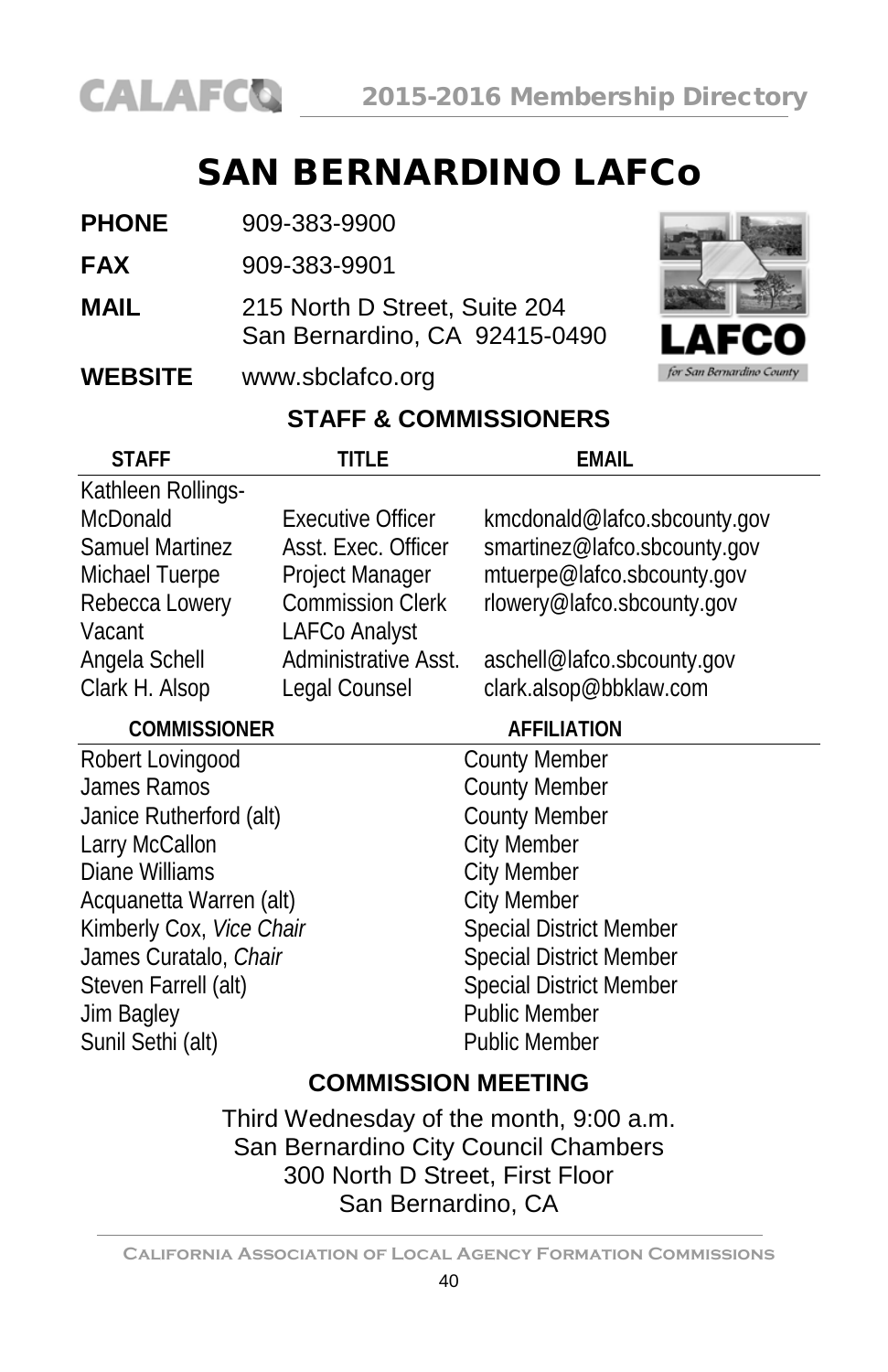

# SAN DIEGO LAFCo

| <b>PHONE</b> | 858-614-7755                                      |
|--------------|---------------------------------------------------|
| <b>FAX</b>   | 858.614-7766                                      |
| <b>MAIL</b>  | 9335 Hazard Way, Suite 200<br>San Diego, CA 92123 |

**WEBSITE** [www.sdlafco.org](http://www.sdlafco.org/)

#### **STAFF & COMMISSIONERS**

| <b>STAFF</b>           | <b>TITLE</b>               | <b>EMAIL</b>                      |
|------------------------|----------------------------|-----------------------------------|
| Michael D. Ott         | <b>Executive Officer</b>   | mike.ott@sdcounty.ca.gov          |
| Ingrid Hansen          | Chief Govt. Ser.           | ingrid.hansen@sdcounty.ca.gov     |
| Robert Barry           | Local Govt. Analyst        | robert.barry@sdcounty.ca.gov      |
| Joe Serrano            | Local Govt. Analyst        | joe.serrano@sdcounty.ca.gov       |
| <b>Ruth Arellano</b>   | <b>Executive Assistant</b> | ruth.arellano@sdcounty.ca.gov     |
| <b>Tamaron Luckett</b> | <b>Executive Assistant</b> | tamaron.luckett@sdcounty.ca.gov   |
| Erica Blom             | Adm. Assistant             | alyssa.dronenburg@sdcounty.ca.gov |
| <b>Thomas Bosworth</b> | Legal Counsel              | thomas.bosworth@sdcounty.ca.gov   |
| Michael Colantuono     | Special Counsel            | mcolantuono@cllaw.us              |
| Casey McGehee          | Govt. Consultant           | cdmconsulting@live.com            |
| Harry Ehrlich          | Govt. Consultant           | harry.ehrlich@sdcounty.ca.gov     |
| John Traylor           | Govt. Consultant           | john.traylor@sdcounty.ca.gov      |
| <b>Bill Smith</b>      | Govt. Consultant           | dmopbuff@san.rr.com               |
| <b>Betty Dehoney</b>   | Environ. Consultant        | betty.dehoney@hdrinc.com          |
| Dieu Ngu               | <b>GIS/IT Consultant</b>   | dieu.ngu@sdcounty.ca.gov          |
| <b>COMMISSIONER</b>    |                            | <b>AFFILIATION</b>                |
| Bill Horn, Chair       |                            | <b>County Member</b>              |
| Dianne Jacob           |                            | <b>County Member</b>              |
| Greg Cox (alt)         |                            | <b>County Member</b>              |
| Lorie Zapf             |                            | City of San Diego Member          |
| Chris Cate (alt)       |                            | City of San Diego Member          |
| Sam Abed, Vice Chair   |                            | <b>City Member</b>                |
| Racquel Vasquez (alt)  |                            | <b>City Member</b>                |
| Lorraine Wood          |                            | <b>City Member</b>                |
| Ed Sprague             |                            | Special District Member           |
| Judy Hanson (alt)      |                            | Special District Member           |
| Jo MacKenzie           |                            | <b>Special District Member</b>    |
| Andy Vanderlaan        |                            | <b>Public Member</b>              |
| Harry Mathis (alt)     |                            | <b>Public Member</b>              |

#### **COMMISSION MEETING**

First Monday of each month, 9:00 a.m. County Administration Center, 1600 Pacific Highway, Room 302 San Diego, CA 92101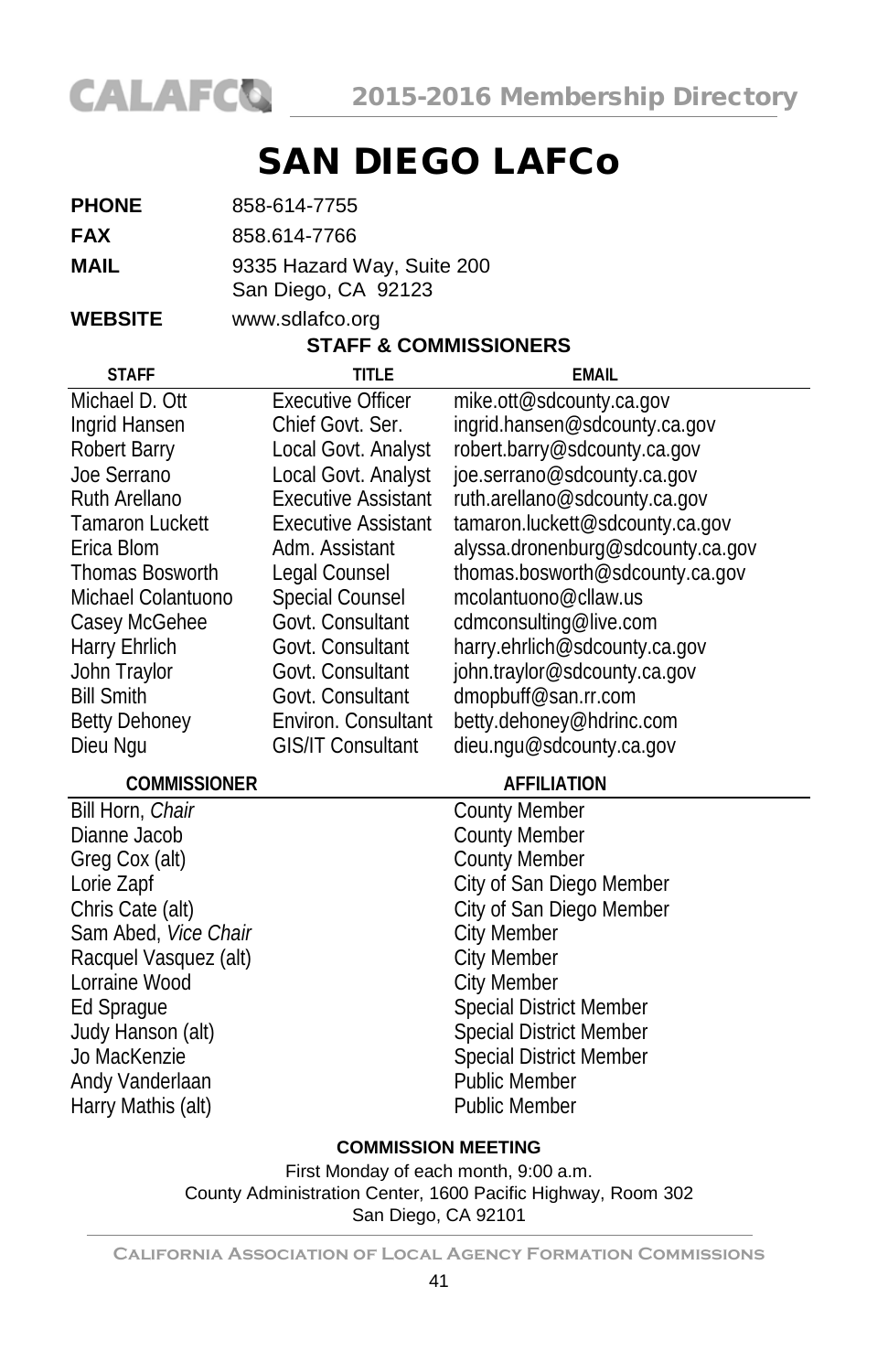

# SAN FRANCISCO LAFCo

- **FAX** 415-554-5163
- **MAIL** 1 Dr. Carlton B. Goodlett Place Room 244 San Francisco, CA 94102-4689
- **WEBSITE** [www.sfgov.org/lafco](http://www.sfgov.org/bos/lafco)

#### **STAFF & COMMISSIONERS**

| <b>STAFF</b> | TITI F.                 | FMAIL                  |
|--------------|-------------------------|------------------------|
| Jason Fried  | Executive Officer       | jason fried@sfgov.org  |
| Nancy Miller | Legal Counsel           | miller@motlaw.com      |
| Alisa Somera | <b>Commission Clerk</b> | alisa.somera@sfgov.org |

#### **COMMISSIONER AFFILIATION**

| Vacant                    | <b>County Member</b> |
|---------------------------|----------------------|
| Eric Mar                  | <b>County Member</b> |
| Vacant (alt)              | <b>County Member</b> |
| John Avalos, Chair        | <b>City Member</b>   |
| David Campos              | <b>City Member</b>   |
| Cynthia Crews, Vice Chair | <b>Public Member</b> |
| Edwin Lindo (alt)         | <b>Public Member</b> |
|                           |                      |

#### **COMMMISSION MEETING**

4<sup>th</sup> Friday of the Month City Hall, Room 244 1 Dr. Carlton B. Goodlett Place San Francisco, CA

**California Association of Local Agency Formation Commissions**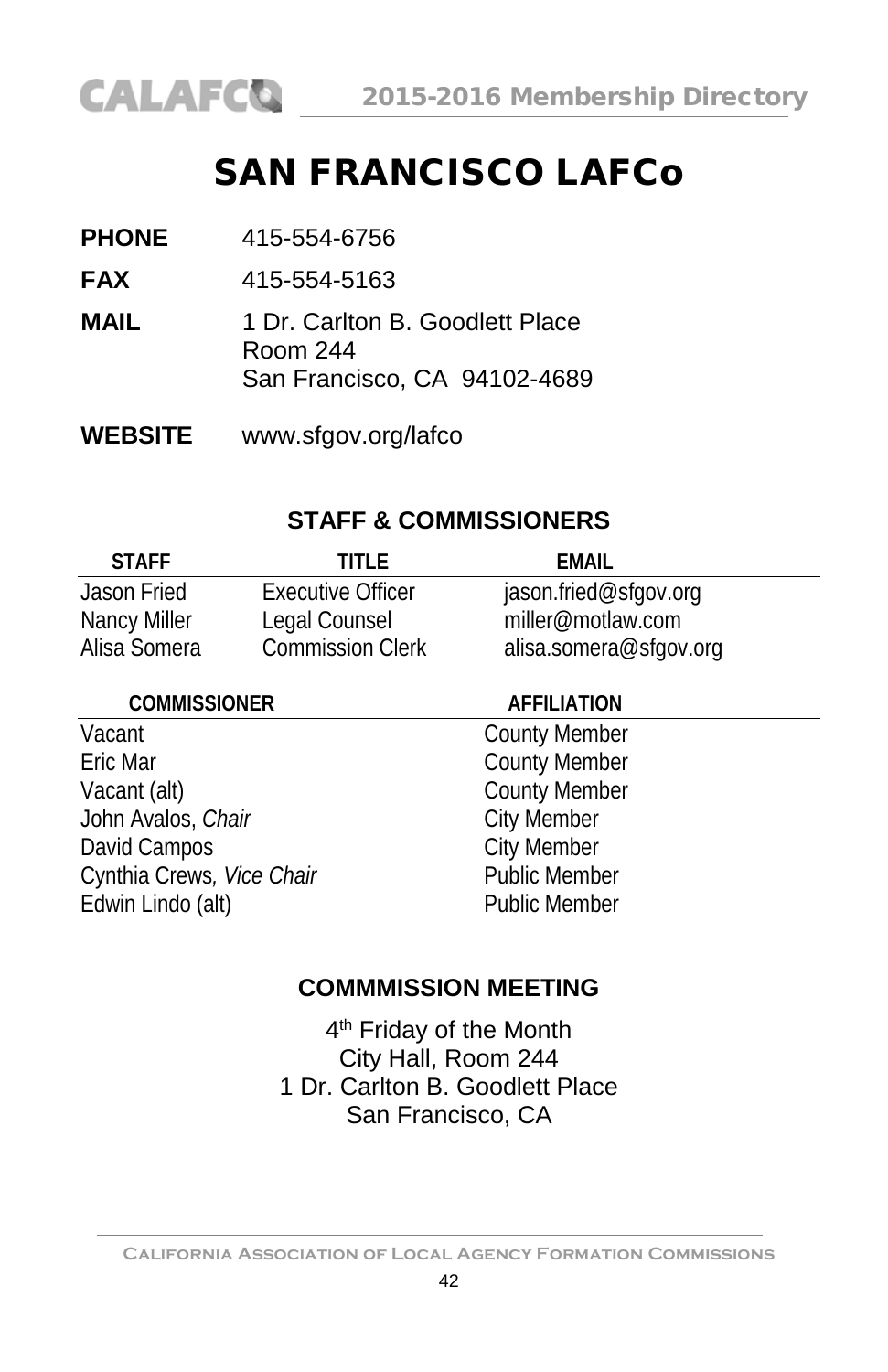# SAN JOAQUIN LAFCo

**PHONE** 209-468-3198

**FAX** 209-468-3199

**MAIL** 509 W. Weber Avenue, Suite 420 Stockton, CA 95203

**WEBSITE** [www.sjgov.org/lafco](http://www.sjgov.org/lafco)

#### **STAFF & COMMISSIONERS**

| <b>STAFF</b>        | TITI F                   | FMAIL                   |
|---------------------|--------------------------|-------------------------|
| James Glaser        | <b>Executive Officer</b> | jglaser@sjgov.org       |
| Mitzi Stites        | <b>Commission Clerk</b>  | mstites@sjgov.org       |
| Rod A. Attebery     | Legal Counsel            | rattebery@neumiller.com |
| Elizabeth Contreras | <b>LAFCo Analyst</b>     | econtreras@sjgov.org    |

#### **COMMISSIONER AFFILIATION**

Steve Bestolarides County Member Carlos Villapudua **County Member** Chuck Winn (alt)*, Vice Chair* County Member Doug Kuehne City Member Michael Maciel, Chair **Chair** City Member Gary Haskin (alt) City Member Steven B. Nilssen **Public Member** Patrick Stockar (alt) Public Member

### **COMMISSION MEETING**

Second Thursday of every month, 9:00 a.m. Board of Supervisors Chambers 44 N. San Joaquin Street, 6<sup>th</sup> Floor Stockton, CA 95203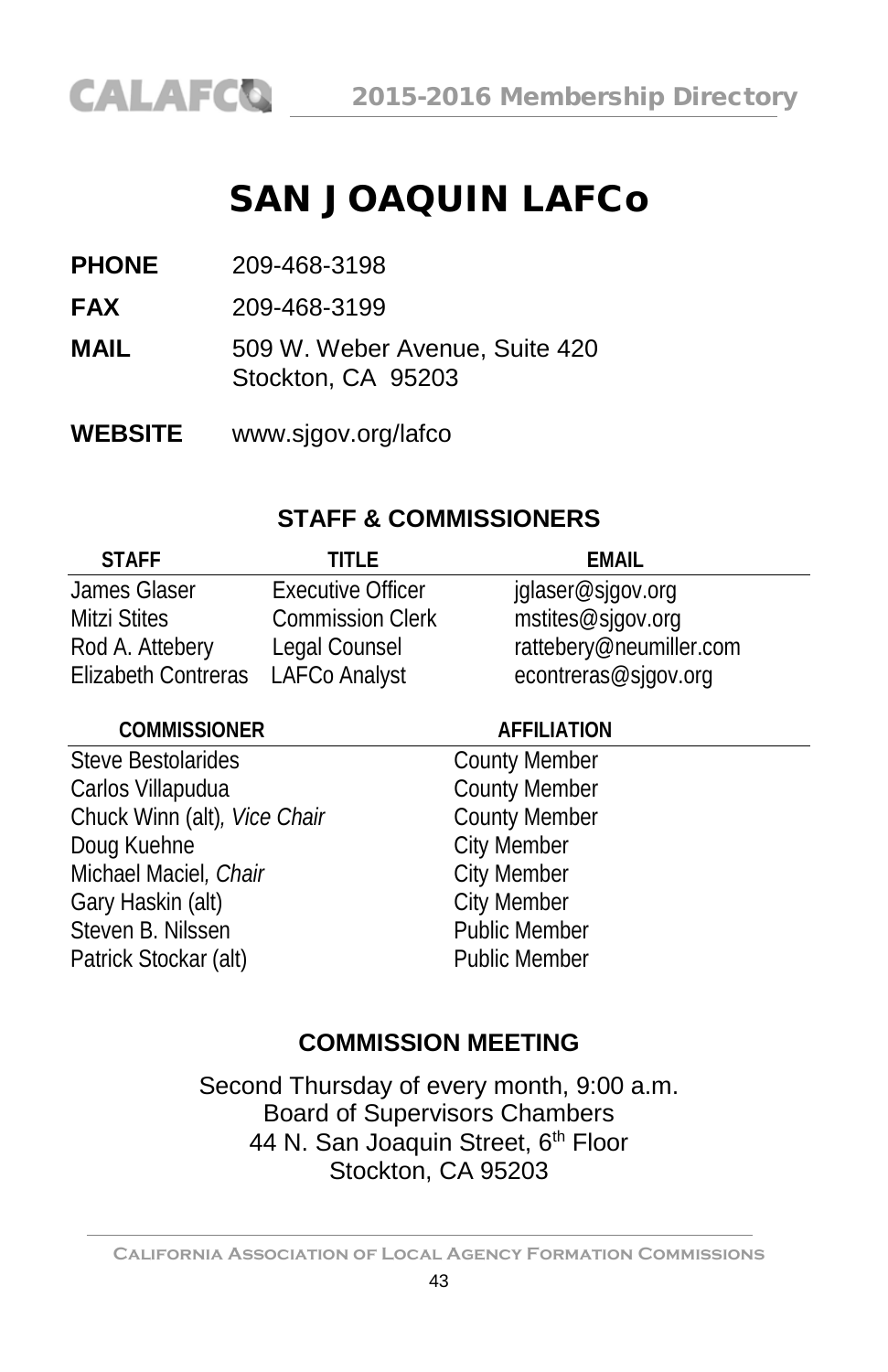# SAN LUIS OBISPO LAFCo

**PHONE** 805-781-5795

**FAX** 805-788-2072

- **MAIL** 1042 Pacific Street, Suite A San Luis Obispo, CA 93401
- **WEBSITE** [www.slolafco.com](http://www.slolafco.com/)



#### **STAFF & COMMISSIONERS**

| <b>STAFF</b>    | TITI F                   | EMAIL                 |
|-----------------|--------------------------|-----------------------|
| David Church    | <b>Executive Officer</b> | dchurch@slolafco.com  |
| Mike Prater     | Senior Analyst           | mprater@slolafco.com  |
| Donna J. Bloyd  | <b>Commission Clerk</b>  | dbloyd@slolafco.com   |
| Raymond Biering | Legal Counsel            | rbiering@slolafco.com |

#### **COMMISSIONER AFFILIATION**

Bruce Gibson<br>
Frank Mecham, *Chair*<br>
Frank Mecham, *Chair*<br>
County Member Frank Mecham, Chair Adam Hill (alt) County Member Roberta Fonzi **City Member** Ed Waage City Member<br>
Jaime Irons (alt) City Member Jaime Irons (alt) Robert Enns Marshall Ochylski, Vice Chair Special District Member Ed Eby (alt) Special District Member Tom Murray, *Chair* Public Member David Brooks (alt) Public Member

#### **COMMISSION MEETING**

Third Thursday of every month, 9:00 a.m. County Board of Supervisors Chambers San Luis Obispo, CA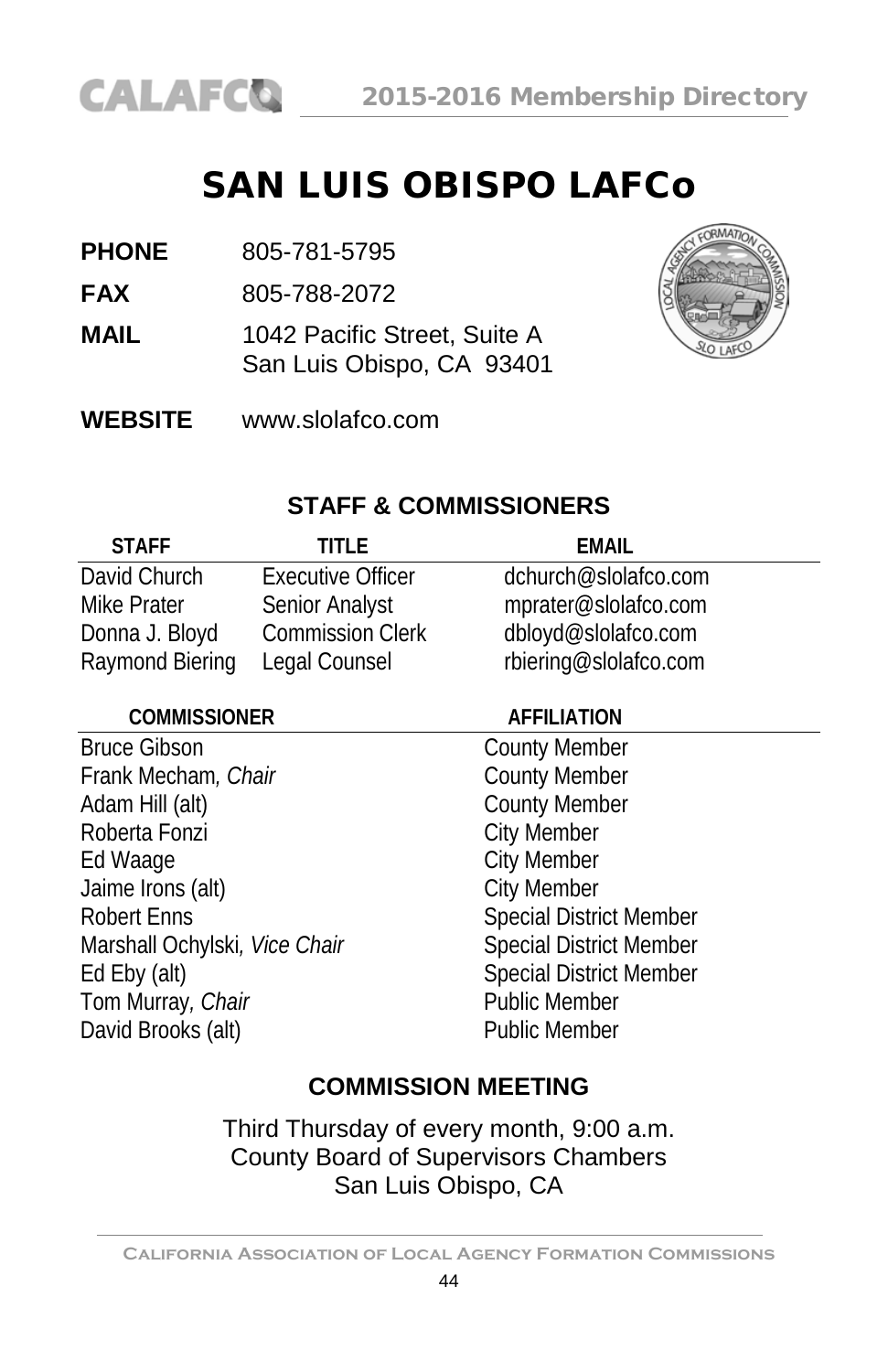

# SAN MATEO LAFCo

| <b>PHONE</b> | 650-363-4224                                                       |
|--------------|--------------------------------------------------------------------|
| <b>FAX</b>   | 650-363-4849                                                       |
| MAIL         | 455 County Center, 2 <sup>nd</sup> Floor<br>Redwood City, CA 94063 |

**WEBSITE** www.sanmateolafco.org

#### **STAFF & COMMISSIONERS**

| <b>STAFF</b>   | TITI F        | FMAIL                                 |
|----------------|---------------|---------------------------------------|
| Martha Poyatos |               | Executive Officer mpoyatos@smcgov.org |
| Jean Brook     |               | Commission Clerk jbrook@smcgov.org    |
| Rebecca Archer | Legal Counsel | rmarcher@smcgov.org                   |

| <b>COMMISSIONER</b>     | <b>AFFILIATION</b>             |  |
|-------------------------|--------------------------------|--|
| Don Horsley, Vice Chair | <b>County Member</b>           |  |
| <b>Adrienne Tissier</b> | <b>County Member</b>           |  |
| Warren Slocum (alt)     | <b>County Member</b>           |  |
| <b>Rich Garbarino</b>   | <b>City Member</b>             |  |
| Michael O'Neill         | <b>City Member</b>             |  |
| Ray Mueller (alt)       | <b>City Member</b>             |  |
| Joshua Cosgrove, Chair  | <b>Special District Member</b> |  |
| Joe Sheridan            | <b>Special District Member</b> |  |
| Ric Lohman (alt)        | <b>Special District Member</b> |  |
| Ann Draper              | <b>Public Member</b>           |  |
| Sepi Richardson (alt)   | <b>Public Member</b>           |  |
|                         |                                |  |

### **COMMISSION MEETING**

Third Wednesday of odd-numbered months, 2:30 p.m. Board of Supervisors Chambers 400 County Center Redwood City, CA 94063

**California Association of Local Agency Formation Commissions**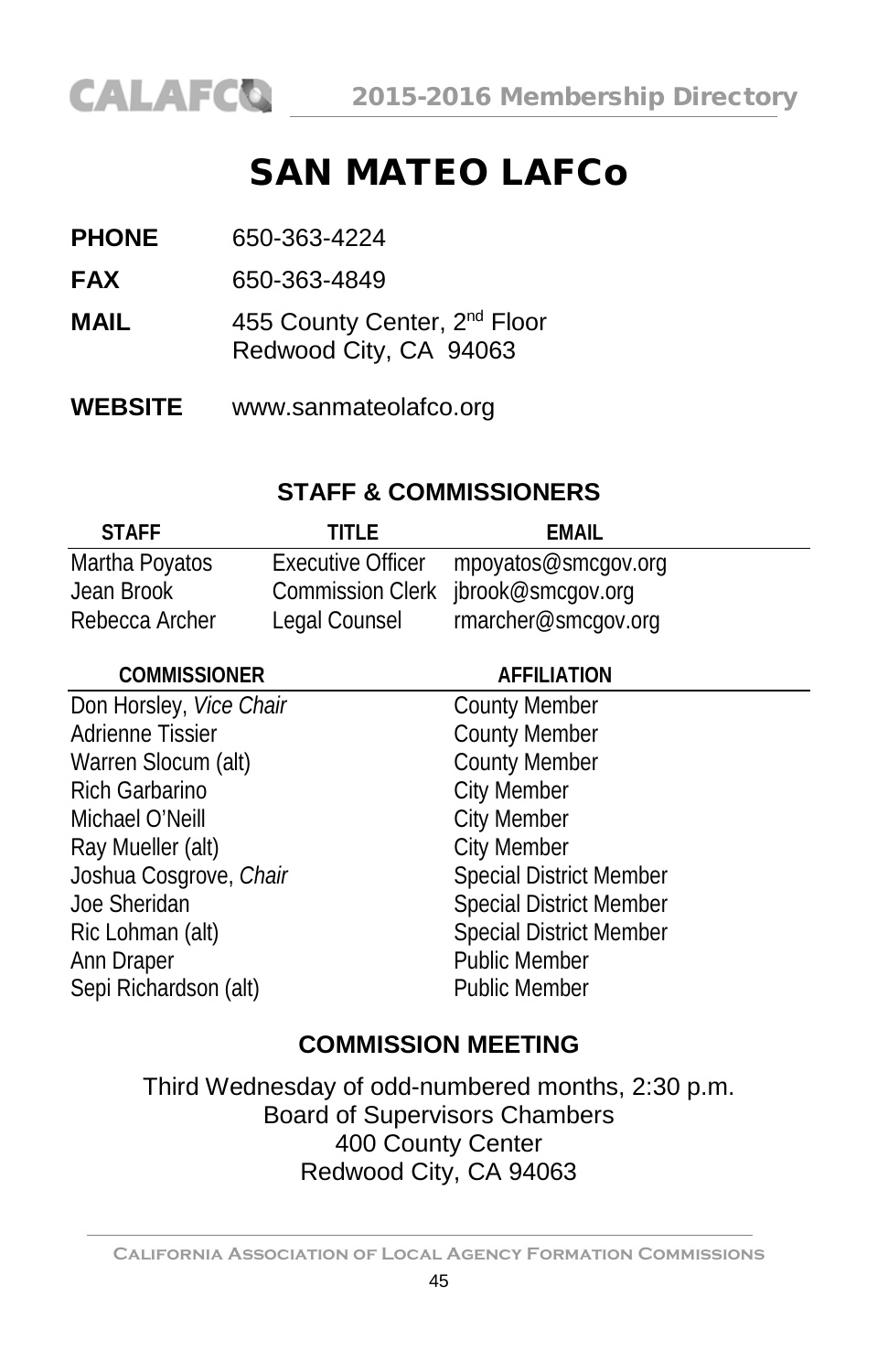

# SANTA BARBARA LAFCo

**PHONE** 805-568-3391

**FAX** 805-568-2249

- **MAIL** 105 East Anapamu Street, Room 407 Santa Barbara, CA 93101
- **WEBSITE** [www.sblafco.org](http://www.sblafco.org/)

#### **STAFF & COMMISSIONERS**

| <b>STAFF</b>         | TITI F                              | FMAIL                                              |
|----------------------|-------------------------------------|----------------------------------------------------|
| Paul Hood            | Executive Officer lafco@sblafco.org |                                                    |
| Jacquelyne Alexander |                                     | Commission Clerk jalexander@co.santa-barbara.ca.us |
| <b>Bill Dillon</b>   | Legal Counsel                       | wdillon@co.santa-barbara.ca.us                     |

| <b>COMMISSIONER</b>      | <b>AFFILIATION</b>             |  |
|--------------------------|--------------------------------|--|
| Doreen Farr              | <b>County Member</b>           |  |
| Janet Wolf               | <b>County Member</b>           |  |
| Steve Lavagnino (alt)    | <b>County Member</b>           |  |
| Roger Aceves, Vice Chair | <b>City Member</b>             |  |
| <b>Bob Orach</b>         | <b>City Member</b>             |  |
| Jim Richardson (alt)     | <b>City Member</b>             |  |
| Craig Geyer, Chair       | <b>Special District Member</b> |  |
| Jeff Moorhouse           | <b>Special District Member</b> |  |
| Judith Ishkanian (alt)   | <b>Special District Member</b> |  |
| Roger Welt               | <b>Public Member</b>           |  |
| Shane Stark (alt)        | <b>Public Member</b>           |  |
|                          |                                |  |

#### **COMMISSION MEETING**

First Thursday of each month, 1:00 p.m. Board of Supervisors Hearing Rooms, alternating monthly between Santa Barbara and Santa Maria, CA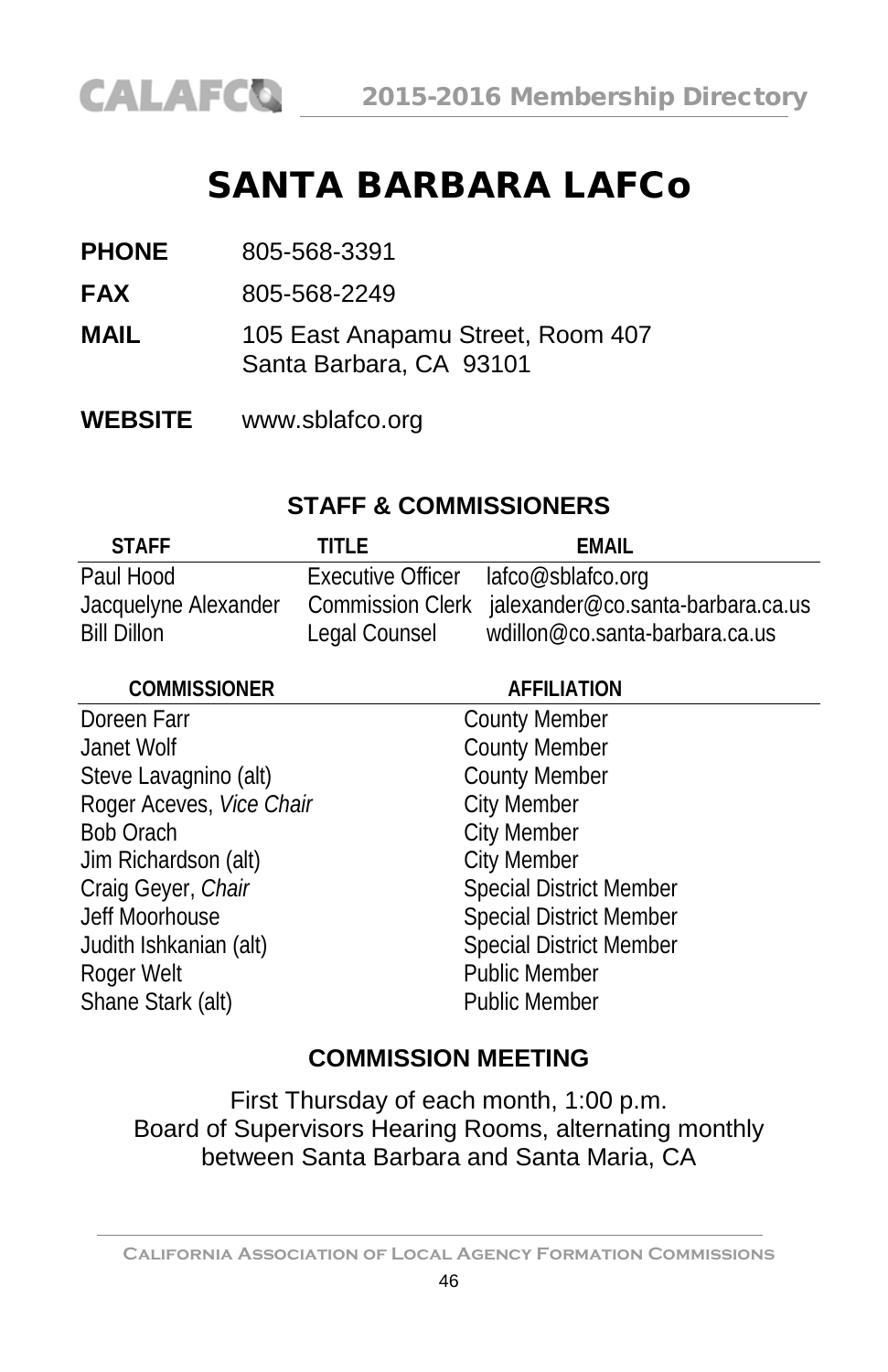

# SANTA CLARA LAFCo

| <b>PHONE</b><br>408-299-6415 |  |
|------------------------------|--|
|------------------------------|--|

**FAX** 408-295-1613



**MAIL** 70 West Hedding Street 8<sup>th</sup> Floor, East Wing San Jose, CA 95110 **WEBSITE** [www.santaclaralafco.org](http://www.santaclara.lafco.ca.gov/)

### **STAFF & COMMISSIONERS**

| TITI F.       | FMAIL                                               |
|---------------|-----------------------------------------------------|
|               | Executive Officer neelima.palacherla@ceo.sccgov.org |
| LAFCo Analyst | dunia.noel@ceo.sccqov.org                           |
|               | Commission Clerk emmanuel.abello@ceo.sccqov.org     |
| Legal Counsel | malathy.subramanian@bbklaw.com                      |
|               |                                                     |

| <b>COMMISSIONER</b>      | <b>AFFILIATION</b>             |  |
|--------------------------|--------------------------------|--|
| Cindy Chavez             | <b>County Member</b>           |  |
| Mike Wasserman           | <b>County Member</b>           |  |
| Ken Yeager (alt)         | <b>County Member</b>           |  |
| Cat Tucker, Vice Chair   | <b>City Member</b>             |  |
| Tara Martin-Milius (alt) | <b>City Member</b>             |  |
| Johnny Khamis            | City of San Jose Member        |  |
| Ash Kalra (alt)          | City of San Jose Member        |  |
| Sequoia Hall             | <b>Special District Member</b> |  |
| Linda J. LeZotte, Chair  | <b>Special District Member</b> |  |
| Yoriko Kishimoto (alt)   | <b>Special District Member</b> |  |
| Susan Vicklund Wilson    | <b>Public Member</b>           |  |
| Terry Trumbull (alt)     | Public Member                  |  |
|                          |                                |  |

### **COMMISSION MEETING**

First/Second Wednesday of even months, 1:00 p.m. County Government Center 70 West Hedding Street San Jose, CA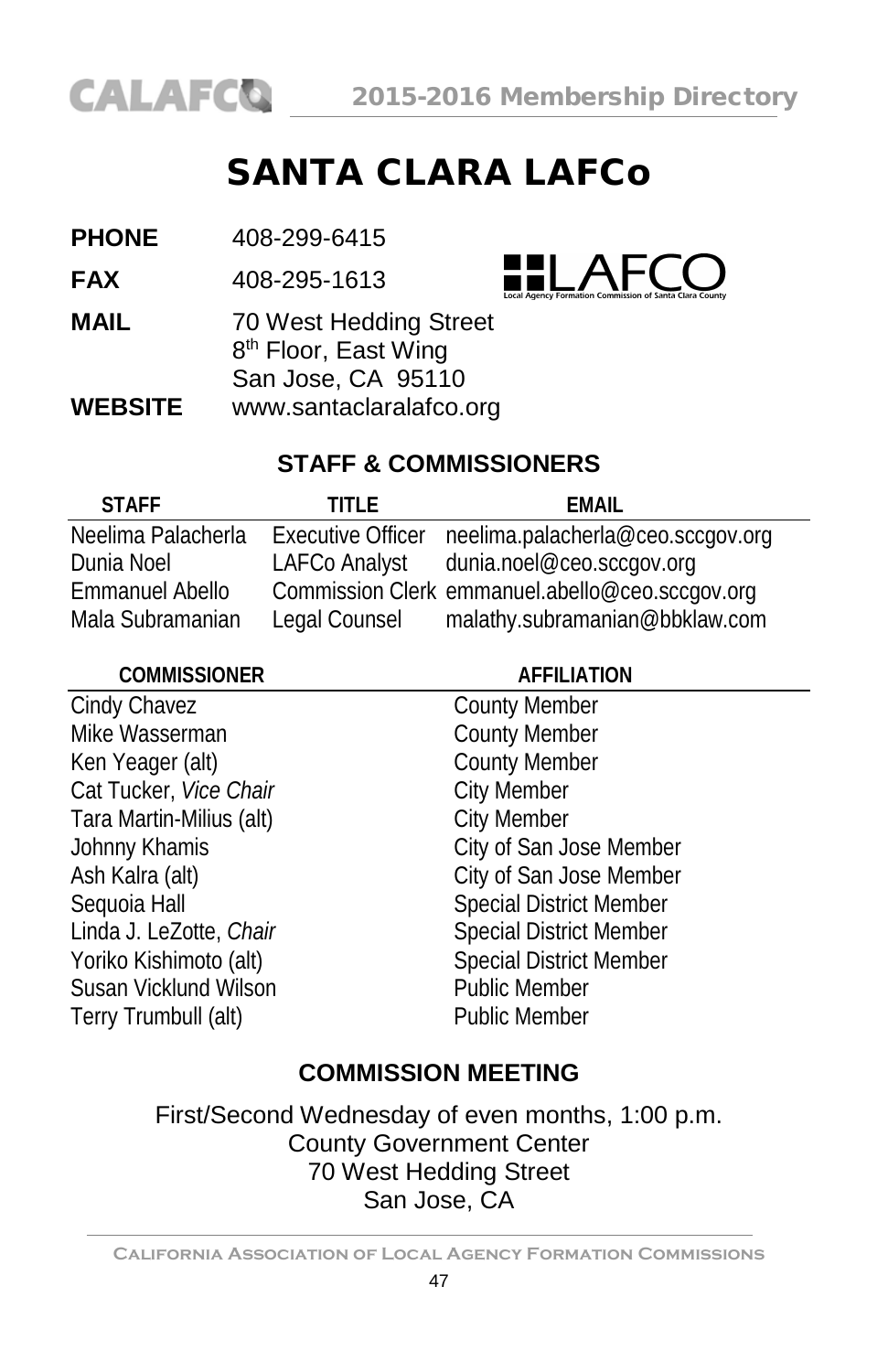

# SANTA CRUZ LAFCo

| <b>PHONE</b> | 831-454-2055 |
|--------------|--------------|
|              |              |



**MAIL** 701 Ocean Street, Room 318-D Santa Cruz, CA 95060

**WEBSITE** [www.santacruzlafco.org](http://www.santacruzlafco.org/)

### **STAFF & COMMISSIONERS**

| <b>STAFF</b>         | TITI F        | FMAIL                                    |
|----------------------|---------------|------------------------------------------|
| Patrick M. McCormick |               | Executive Officer pat@santacruzlafco.org |
| Debra Means          |               | Secretary/Clerk deb@santacruzlafco.org   |
| <b>Brooke Miller</b> | Legal Counsel | t.brooke.miller@santacruzcounty.us       |

| <b>AFFILIATION</b>             |
|--------------------------------|
| <b>County Member</b>           |
| <b>County Member</b>           |
| <b>County Member</b>           |
| <b>City Member</b>             |
| <b>City Member</b>             |
| <b>City Member</b>             |
| <b>Special District Member</b> |
| <b>Special District Member</b> |
| <b>Special District Member</b> |
| <b>Public Member</b>           |
| <b>Public Member</b>           |
|                                |

#### **COMMISSION MEETING**

First Wednesday of the month, (except July), 10:00 a.m. 701 Ocean Street, Room 525 Santa Cruz, CA 95060

**California Association of Local Agency Formation Commissions**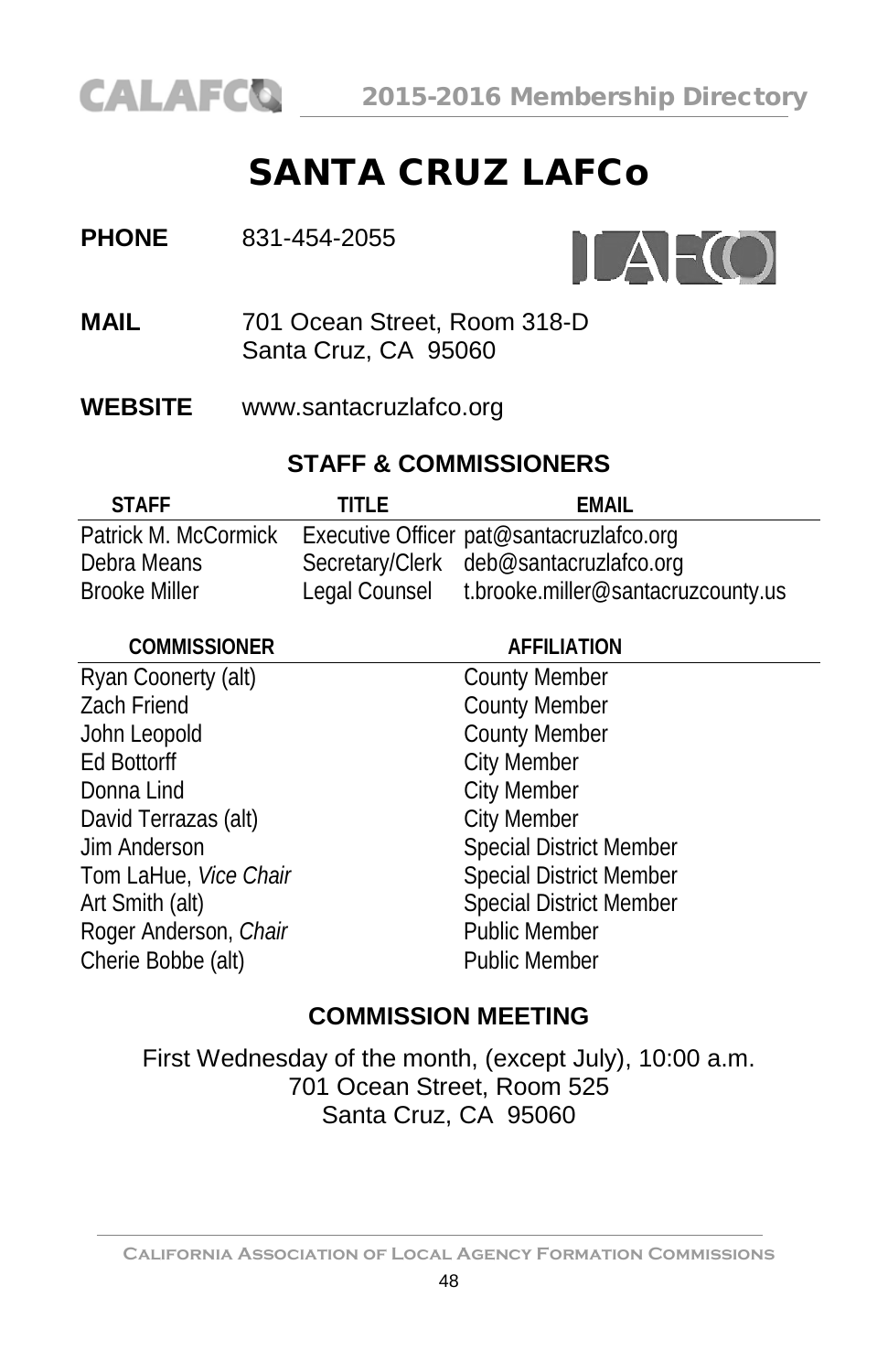# SHASTA LAFCo

- **PHONE** 530-242-1112
- **FAX** 530-242-1113
- **MAIL** 1255 East Street, Suite 201 Redding, CA 96001
- **WEBSITE** [www.shasta.lafco.ca.gov](http://www.shasta.lafco.ca.gov/)

#### **STAFF & COMMISSIONERS**

| <b>STAFF</b>      | TITI F                   | FMAIL                       |
|-------------------|--------------------------|-----------------------------|
| George Williamson | <b>Executive Officer</b> | exec@shasta.lafco.ca.gov    |
| Kathy Bull        | Office Manager           | manager@shasta.lafco.ca.gov |
| James Underwood   | Legal Counsel            | jim@underwoodwetzellaw.com  |

| <b>COMMISSIONER</b>     | <b>AFFILIATION</b>             |  |
|-------------------------|--------------------------------|--|
| Les Baugh               | <b>County Member</b>           |  |
| David Kehoe             | <b>County Member</b>           |  |
| Pam Giacomini (alt)     | <b>County Member</b>           |  |
| Larry Farr (alt)        | <b>City Member</b>             |  |
| <b>Francie Sullivan</b> | <b>City Member</b>             |  |
| James Yarbrough, Chair  | <b>City Member</b>             |  |
| Brenda Haynes           | <b>Special District Member</b> |  |
| Stephen Morgan (alt)    | <b>Special District Member</b> |  |
| Irwin Fust, Vice Chair  | <b>Special District Member</b> |  |
| Dick Fyten              | <b>Public Member</b>           |  |
| Bob Richardson (alt)    | <b>Public Member</b>           |  |
|                         |                                |  |

### **COMMISSION MEETING**

First Thursday of even numbered months, 9:00 a.m. Various public meeting locations in or near Redding, CA

**California Association of Local Agency Formation Commissions**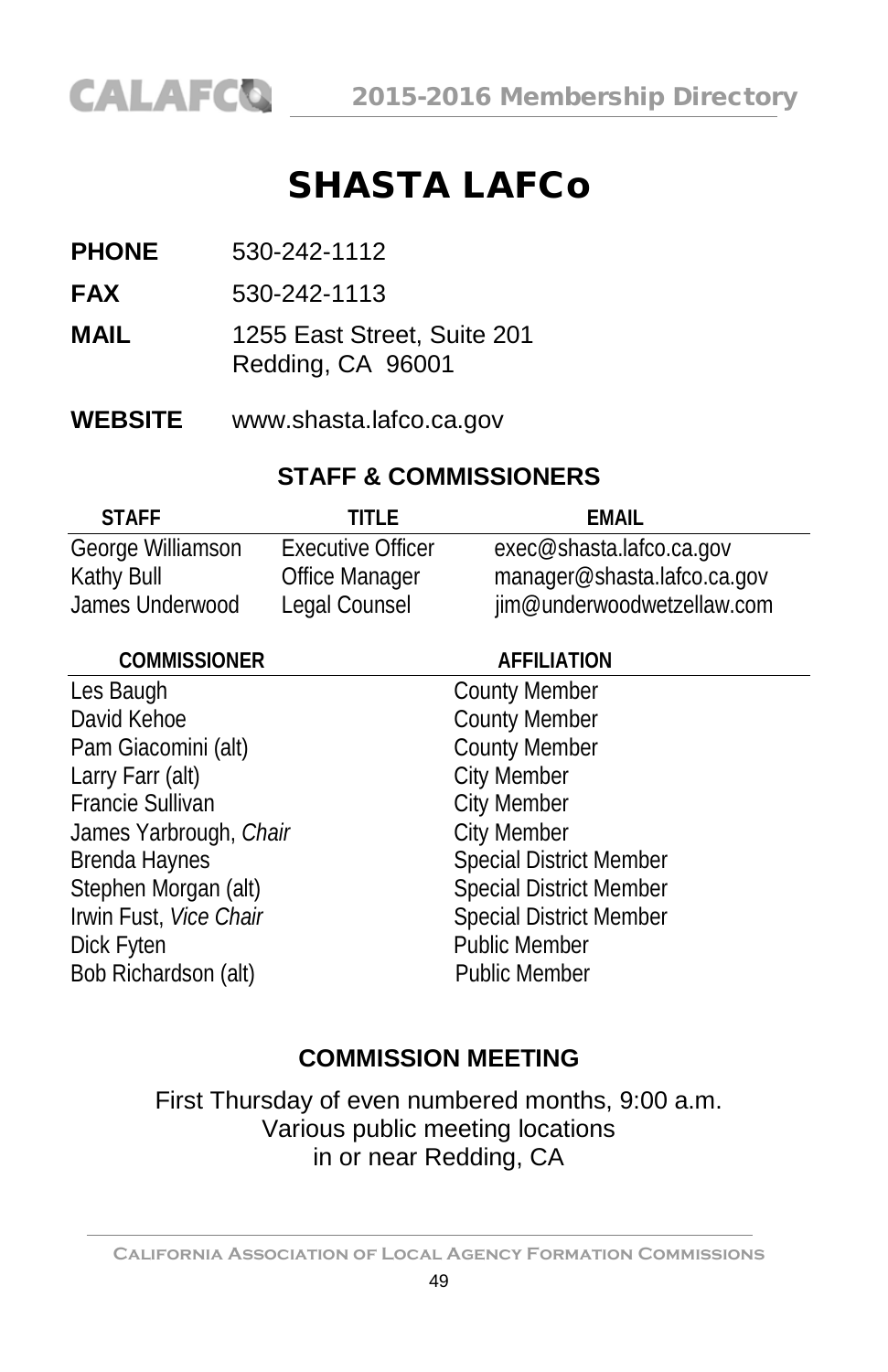

CALAFCO 2015-2016 Membership Directory

# SIERRA LAFCo

**PHONE** 530-289-3251

**FAX** 530-289-2828

**MAIL** P.O. Box 530 Downieville, CA 95936

#### **WEBSITE**

#### **STAFF & COMMISSIONERS**

| <b>STAFF</b>         | titi f            | FMAIL                        |
|----------------------|-------------------|------------------------------|
| Tim H. Beals         | Executive Officer | tbeals@sierracounty.ca.gov   |
| <b>Kathy Whitlow</b> | Clerk             | kwhitlow@sierracounty.ca.gov |

#### **COMMISSIONER AFFILIATION**

Paul Roen County Member<br>Brooks Mitchell City Member **Brooks Mitchell** Pat Whitley City Member Tom Rawson **Public Member** 

Peter Huebner County Member

#### **COMMISSION MEETING**

To be determined. Contact Sierra LAFCo Office 101 Courthouse Square Downieville, CA

**California Association of Local Agency Formation Commissions**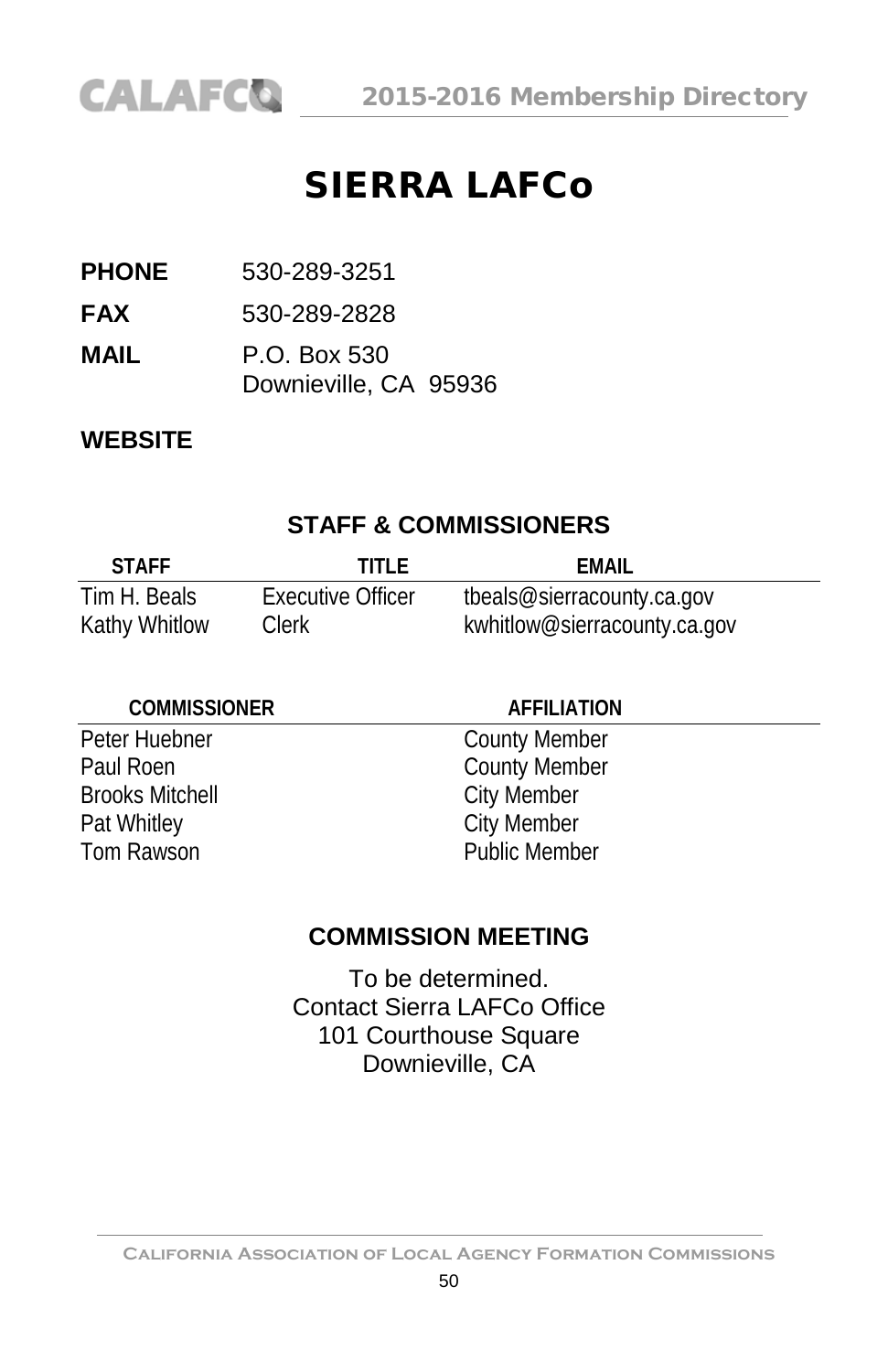

# SISKIYOU LAFCo

**PHONE** 530-842-8201

**FAX** 530-841-4076

**MAIL** 806 South Main Street Yreka, CA 96097



**WEBSITE** [www.co.siskiyou.ca.us/PHS/planning/LAFCO.aspx](http://www.co.siskiyou.ca.us/PHS/planning/LAFCO.aspx)

#### **STAFF & COMMISSIONERS**

| <b>STAFF</b>           | TITI F                   | FMAIL                                               |  |
|------------------------|--------------------------|-----------------------------------------------------|--|
| <b>Greg Plucker</b>    | <b>Executive Officer</b> | gplucker@co.siskiyou.ca.us                          |  |
| <b>Richard Tinsman</b> |                          | Deputy Executive Officer rtinsman@co.siskiyou.ca.us |  |
| Vurl Trytten           | <b>Commission Clerk</b>  | vtrytten@co.siskiyou.ca.us                          |  |
| Jim Underwood          | Interim Legal Counsel    | jim.uandwlaw@qmail.com                              |  |

#### **COMMISSIONER AFFILIATION**

Grace Bennett County Member Ed Valenzuela<br>
Michael Kobseff (alt) County Member<br>
County Member Michael Kobseff (alt) County Meml<br>Dick Kelby, *Chair* Charles City Member Dick Kelby, Chair Tim Stearns<br>
Phillip Robustellini (alt)<br>
City Member Phillip Robustellini (alt)<br>April Gray *Vice Chair* Charles Bublic Member April Gray, Vice Chair Gary Peery (alt) **Public Member** 

### **COMMISSION MEETING**

Generally the First Tuesday of every Quarter, or as needed, at 4:30 p.m. Public Health Upstairs Conference Room 806 South Main Street Yreka, CA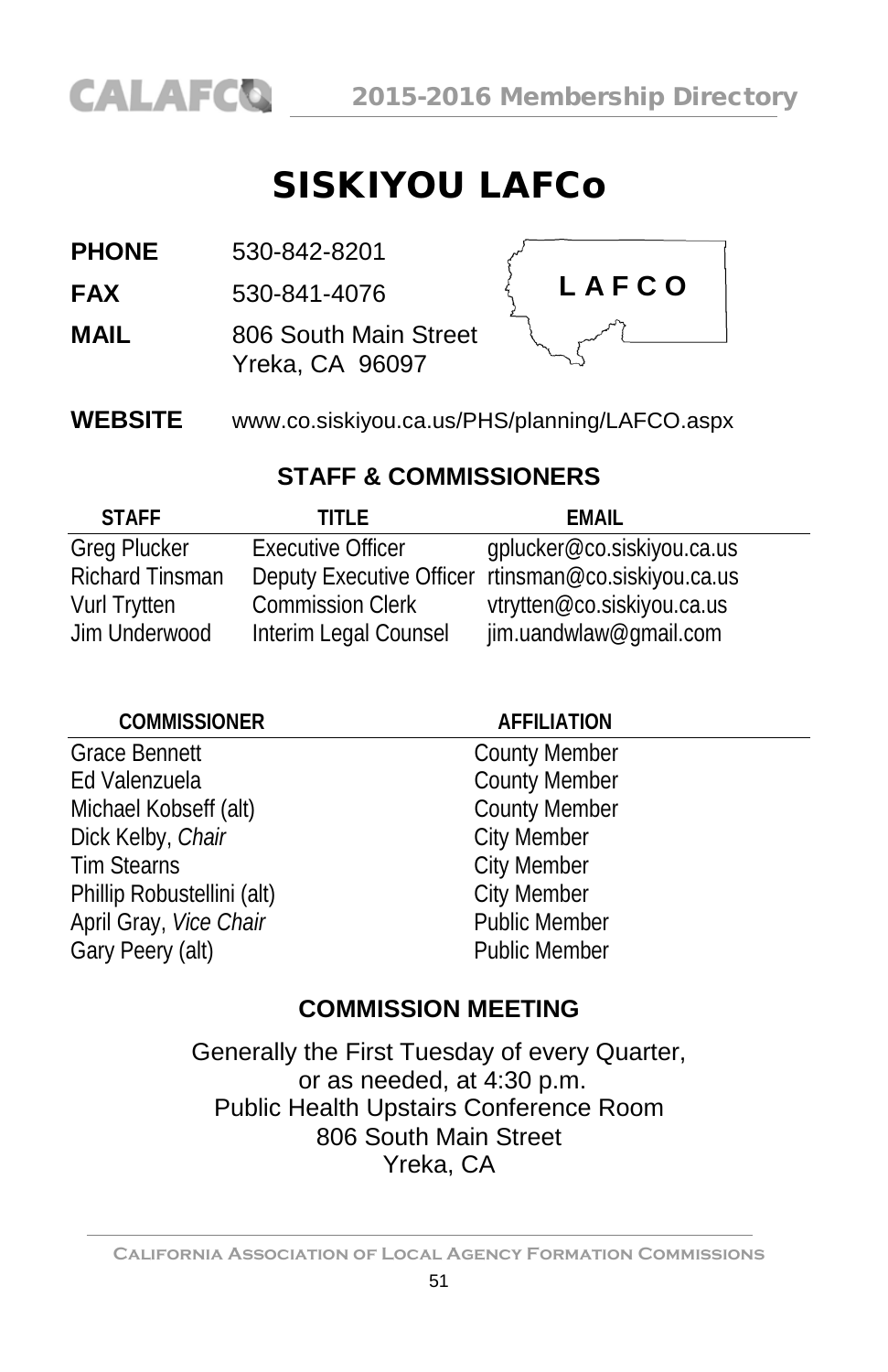

# SOLANO LAFCo

**PHONE** 707-439-3897

**FAX** 707-438-1788

**MAIL** 675 Texas Street, Suite 6700 Fairfield, CA 94533



**WEBSITE** [www.solanolafco.com](http://www.solanolafco.com/)

#### **STAFF & COMMISSIONERS**

| <b>STAFF</b>          | TITI F                   | FMAIL                     |
|-----------------------|--------------------------|---------------------------|
| <b>Elliot Mulberg</b> | <b>Executive Officer</b> | emulberg@solanolafco.com  |
| Michelle McIntyre     | Analyst                  | mmcintyre@solanolafco.com |
| <b>Scott Browne</b>   | Legal Counsel            | scott@scottbrowne.com     |

#### **COMMISSIONER AFFILIATION**

James Spering **County Member** John Vasquez<br>
Skip Thomson (alt) Skip Thomson (alt) Skip Thomson (alt) Jack Batchelor City Member Harry Price<br>
Pete Sanchez (alt) City Member<br>
City Member Pete Sanchez (alt) City Member<br>
John Saunderson, Chair<br>
Public Member John Saunderson, Chair Nancy Shopay (alt) Public Member

#### **COMMISSION MEETING**

Second Monday of even numbered months, 1:30 p.m. Board of Supervisors Chambers 675 Texas Street Fairfield, CA

**California Association of Local Agency Formation Commissions**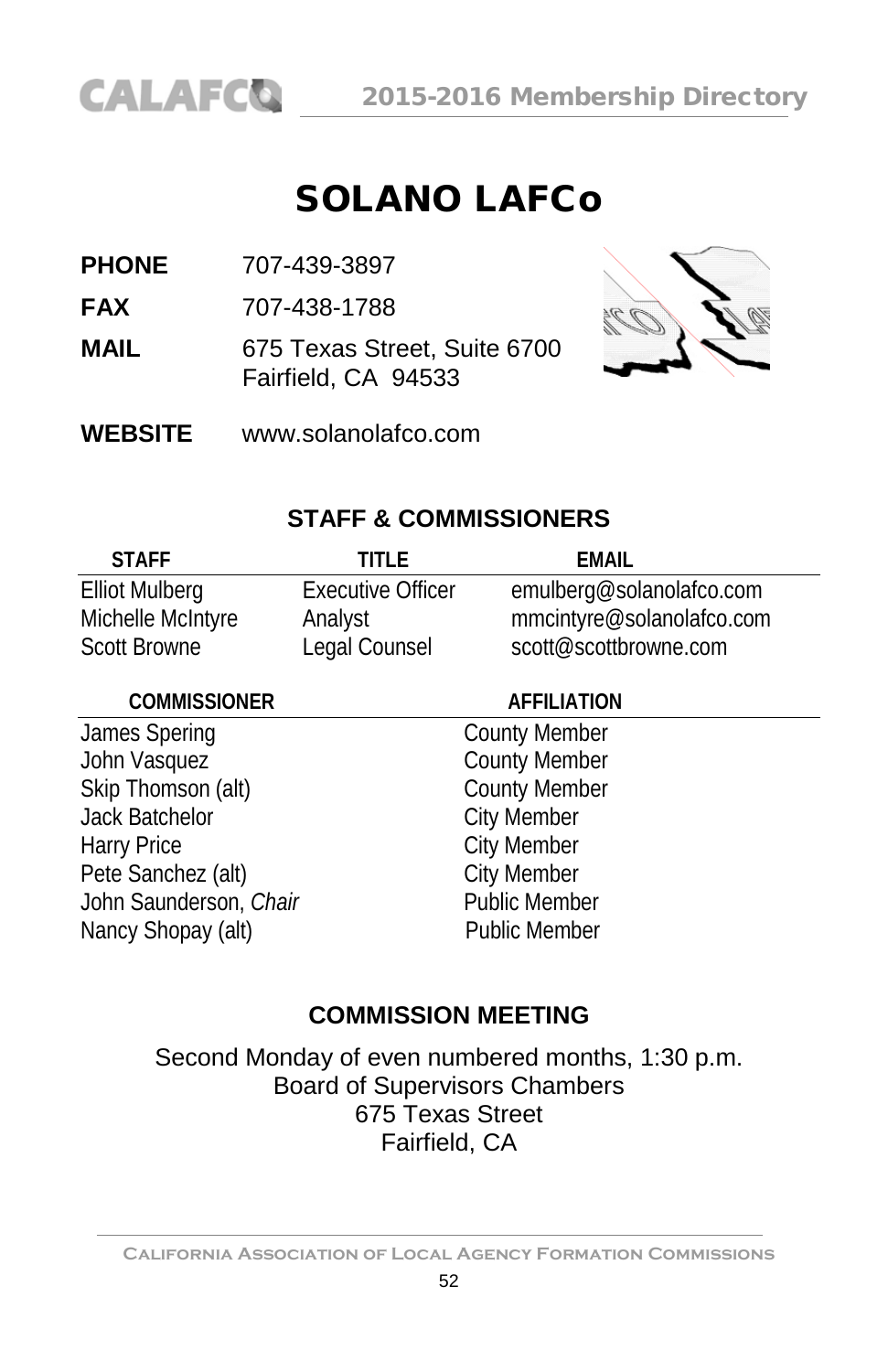# SONOMA LAFCo

- **PHONE** 707-565-2577
- **FAX** 707-565-3778
- **MAIL** 575 Administration Drive, Room 104A Santa Rosa, CA 95403
- **WEBSITE** [www.sonomalafco.org](http://www.sonomalafco.org/)

#### **STAFF & COMMISSIONERS**

| <b>STAFF</b>     | TITI F                   | FMAIL                           |
|------------------|--------------------------|---------------------------------|
| Mark Bramfitt    | <b>Executive Officer</b> | mark.bramfitt@sonoma-county.org |
| Carole L. Cooper | Asst. Executive Officer  | carole.cooper@sonoma-county.org |
| Jeff Brax        | Legal Counsel            | jeff.brax@sonoma-county.org     |
| Cynthia Olson    | <b>Commission Clerk</b>  | cynthia.olson@sonoma-county.org |

| <b>COMMISSIONER</b>   | <b>AFFILIATION</b>             |  |
|-----------------------|--------------------------------|--|
| Efren Carrillo, Chair | <b>County Member</b>           |  |
| Susan Gorin           | <b>County Member</b>           |  |
| James Gore (alt)      | <b>County Member</b>           |  |
| <b>Teresa Barrett</b> | <b>City Member</b>             |  |
| Pam Stafford          | <b>City Member</b>             |  |
| Mark Landman (alt)    | <b>City Member</b>             |  |
| Ernie Loveless        | <b>Special District Member</b> |  |
| <b>Rich Holmer</b>    | <b>Special District Member</b> |  |
| Albert Giordano (alt) | <b>Special District Member</b> |  |
| Jean Kapolchok        | <b>Public Member</b>           |  |
| Steve Hertzberg (alt) | <b>Public Member</b>           |  |
|                       |                                |  |

### **COMMISSION MEETING**

First Wednesday of each month, 2:00 p.m. Sonoma County Board of Supervisors Chambers 575 Administration Drive, Room 102A Santa Rosa, CA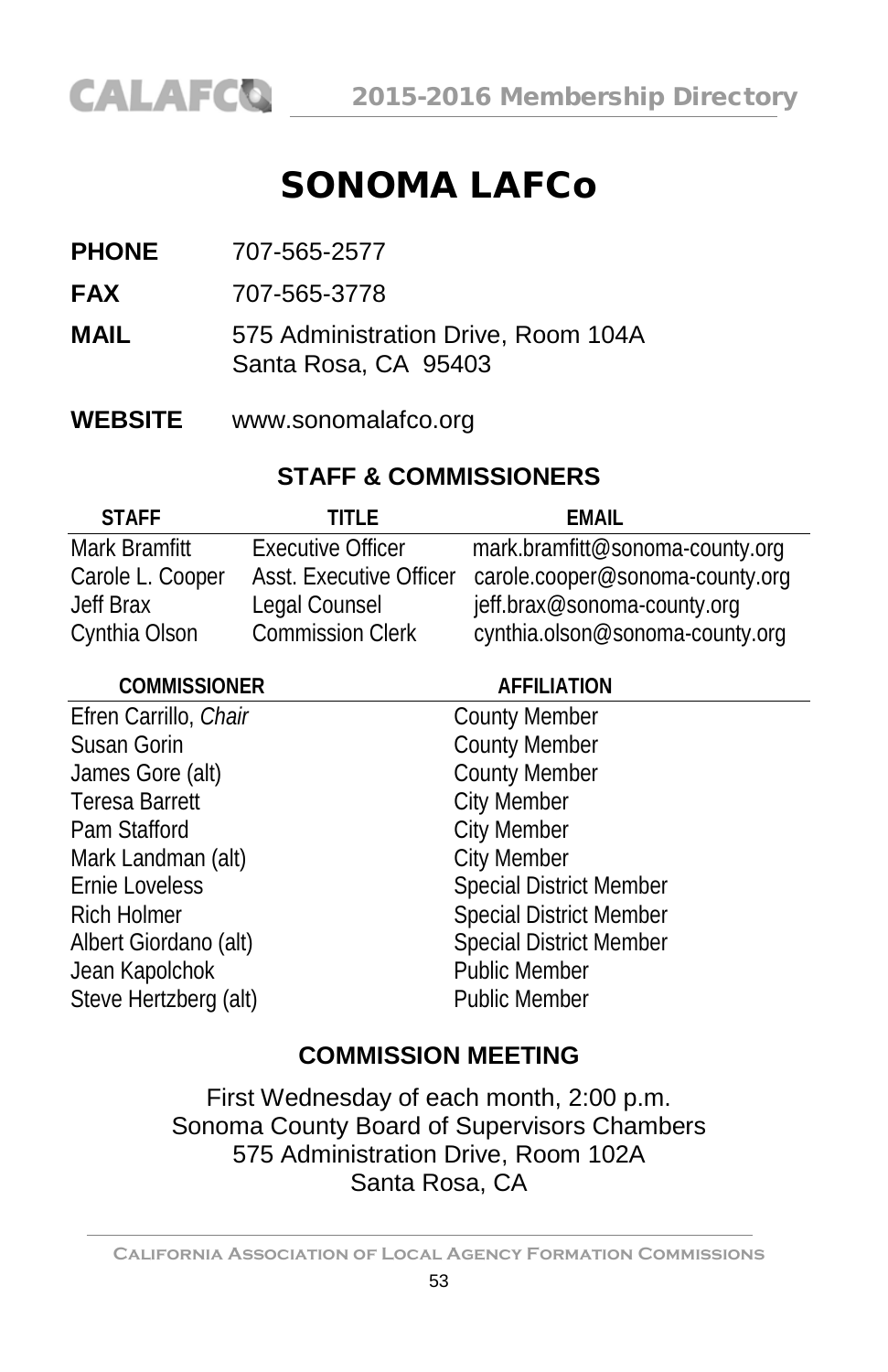

# STANISLAUS LAFCo

**PHONE** 209-525-7660

**FAX** 209-525-7643

**MAIL** 1010 Tenth Street, 3<sup>rd</sup> Floor Modesto, CA 95354

**WEBSITE** [www.stanislauslafco.org](http://www.stanislauslafco.org/)



#### **STAFF & COMMISSIONERS**

| <b>STAFF</b>      | TITI F                   | FMAIL                  |
|-------------------|--------------------------|------------------------|
| Sara Lytle-Pinhey | <b>Executive Officer</b> | pinheys@stancounty.com |
| Vacant            | Asst. Executive Officer  |                        |
| Jennifer Goss     | <b>Commission Clerk</b>  | gossj@stancounty.com   |
| Robert J. Taro    | Legal Counsel            | taror@stancounty.com   |

#### **COMMISSIONER AFFILIATION**

Jim DeMartini, *Chair* County Member Terry Withrow County Member<br>
William O'Brien (alt) County Member William O'Brien (alt) Matt Beekman City Member Amy Bublak City Member<br>
Richard O'Brien (alt) City Member Richard O'Brien (alt) City Member<br>Rrad Hawn *Vice Chair* Public Member Brad Hawn, *Vice Chair* Annabell Gammon (alt) **Public Member** 

#### **COMMISSION MEETING**

Fourth Wednesday of each month, 6:00 p.m. Tenth Street Place Joint Chambers 1010 10<sup>th</sup> Street, Basement Level, Modesto, CA 95354

**California Association of Local Agency Formation Commissions**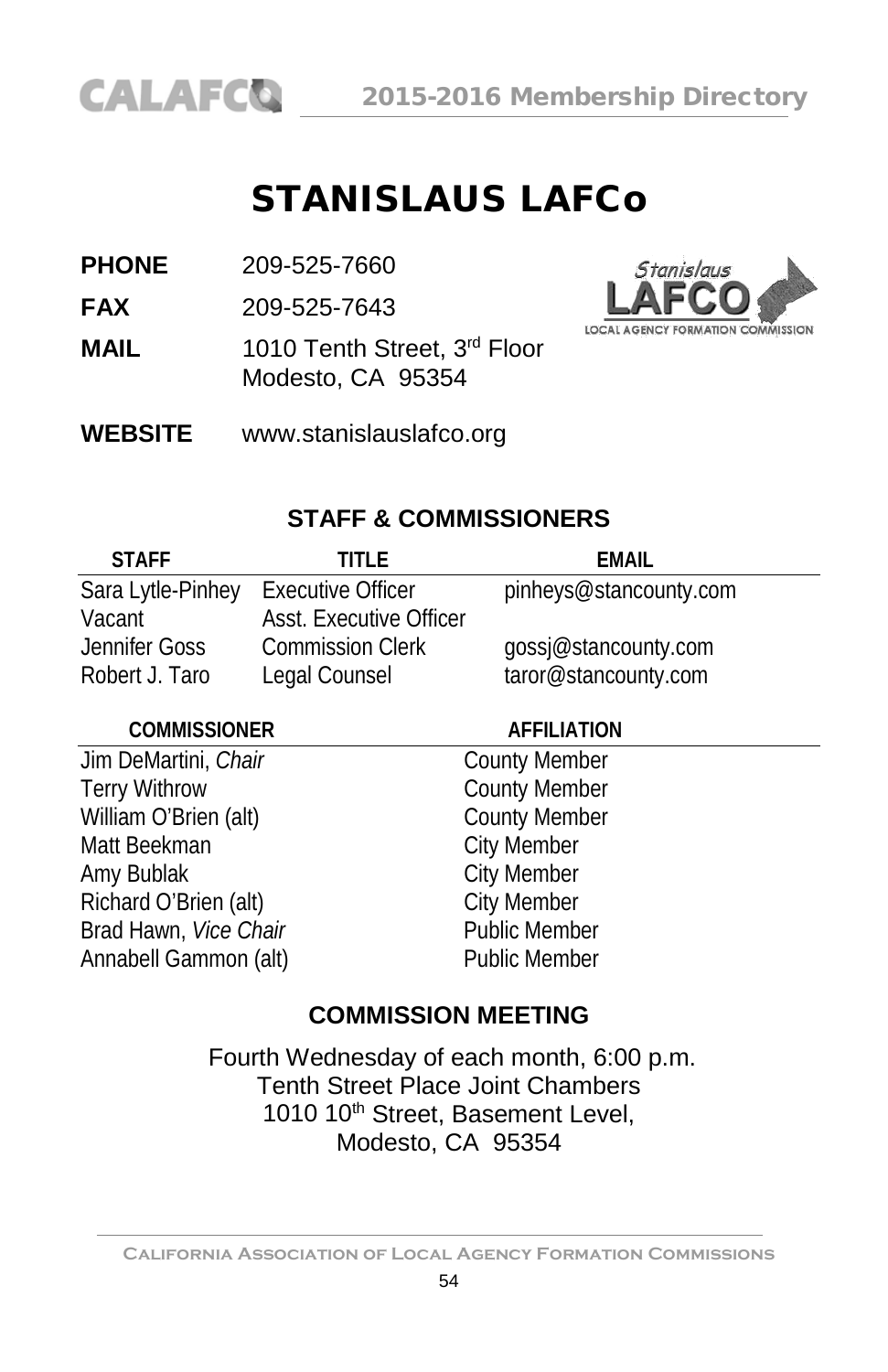# SUTTER LAFCo

**PHONE** 530-822-7400

**FAX** 530-822-7109

**MAIL** 1130 Civic Center Boulevard, Suite A Yuba City, CA 95993

**WEBSITE** [www.sutterlafco.org](http://www.sutterlafco.org/)

#### **STAFF & COMMISSIONERS**

| <b>STAFF</b>     | TITI F            | FMAIL                    |
|------------------|-------------------|--------------------------|
| Doug Libby, AICP | Executive Officer | dglibby@co.sutter.ca.us  |
| William Vanasek  | Legal Counsel     | wyanasek@co.sutter.ca.us |

| <b>COMMISSIONER</b>      | <b>AFFILIATION</b>             |  |
|--------------------------|--------------------------------|--|
| Dan Flores               | <b>County Member</b>           |  |
| Larry Munger, Chair      | <b>County Member</b>           |  |
| Ron Sullenger (alt)      | <b>County Member</b>           |  |
| Preet Didbal, Vice Chair | <b>City Member</b>             |  |
| Lakhvir Ghag             | <b>City Member</b>             |  |
| Stan Cleveland (alt)     | <b>City Member</b>             |  |
| Don Cochran              | <b>Special District Member</b> |  |
| <b>Gary Marler</b>       | <b>Special District Member</b> |  |
| David Rai (alt)          | <b>Special District Member</b> |  |
| Joginder Cheema Pardesi  | <b>Public Member</b>           |  |
| Rupinder Jawanda (alt)   | <b>Public Member</b>           |  |

#### **COMMISSION MEETING**

Fourth Thursday of every month, 4:00 p.m. Yuba City Council Chambers 1201 Civic Center Boulevard, Yuba City, CA

**California Association of Local Agency Formation Commissions**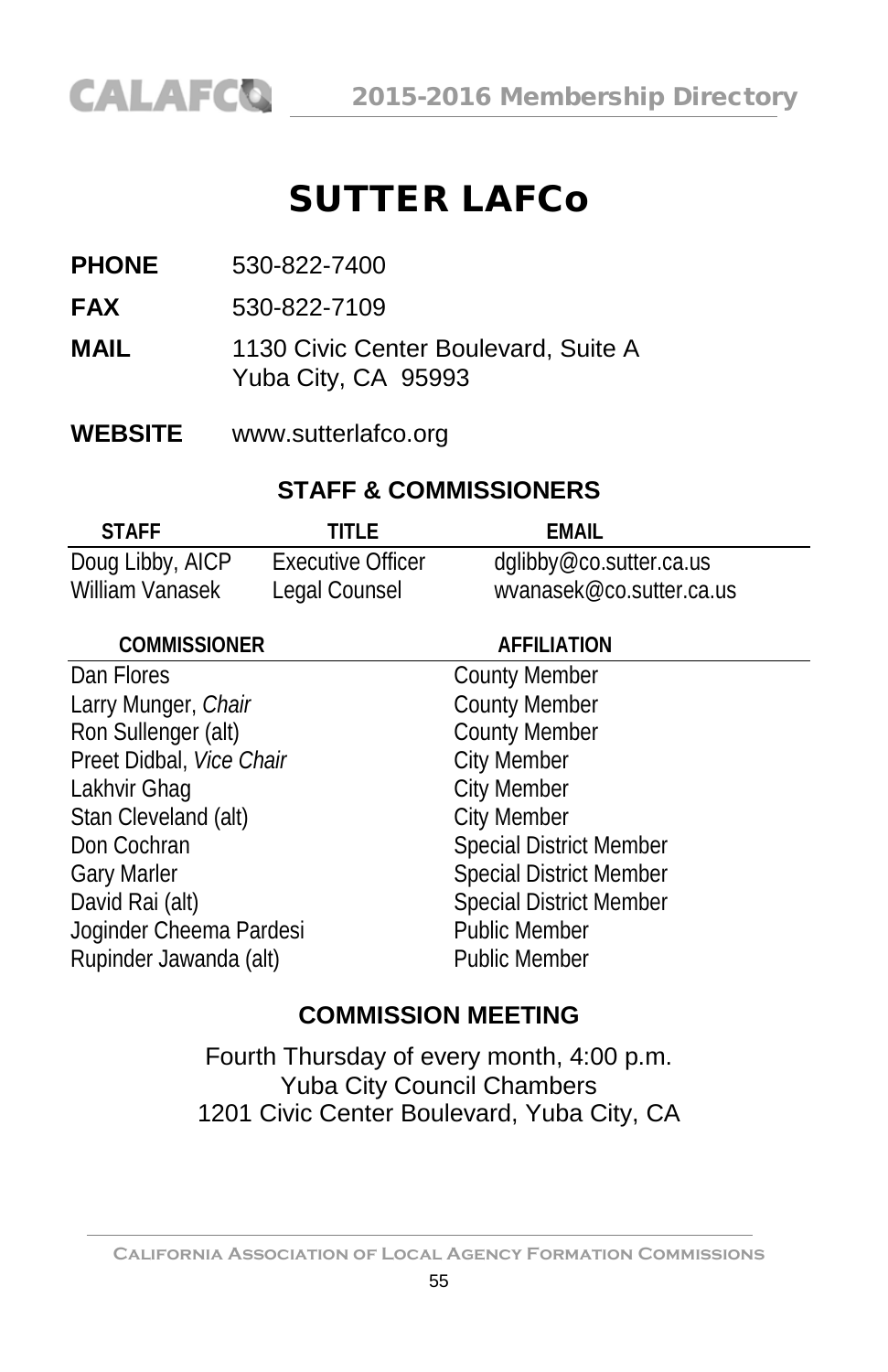

# TEHAMA LAFCo

**PHONE** 530-527-2200

**FAX** 530-527-2655

**MAIL** 444 Oak Street, Room "I" Red Bluff, CA 96080

**WEBSITE** [www.co.tehama.ca.us](http://www.co.tehama.ca.us/)

#### **STAFF & COMMISSIONERS**

| <b>STAFF</b> | ם ודוד                   | EMAIL |
|--------------|--------------------------|-------|
| Vacant       | <b>Executive Officer</b> |       |

| <b>COMMISSIONER</b>       | <b>AFFILIATION</b>   |  |
|---------------------------|----------------------|--|
| <b>Burt Bundy</b>         | <b>County Member</b> |  |
| Bob Williams, Vice Chair  | <b>County Member</b> |  |
| Candy Carlson (alt)       | <b>County Member</b> |  |
| Darlene Dickison          | <b>City Member</b>   |  |
| Clay Parker, Chair        | <b>City Member</b>   |  |
| R. E. Mitchell (alt)      | <b>City Member</b>   |  |
| Robert Shephard Jr. (alt) | <b>City Member</b>   |  |
| Sylvia Stahl              | <b>Public Member</b> |  |
|                           |                      |  |

#### **COMMISSION MEETING**

Second Wednesday of each Month, 2:00 p.m. Administration Building Board of Supervisors Chambers 727 Oak Street Red Bluff, CA 96080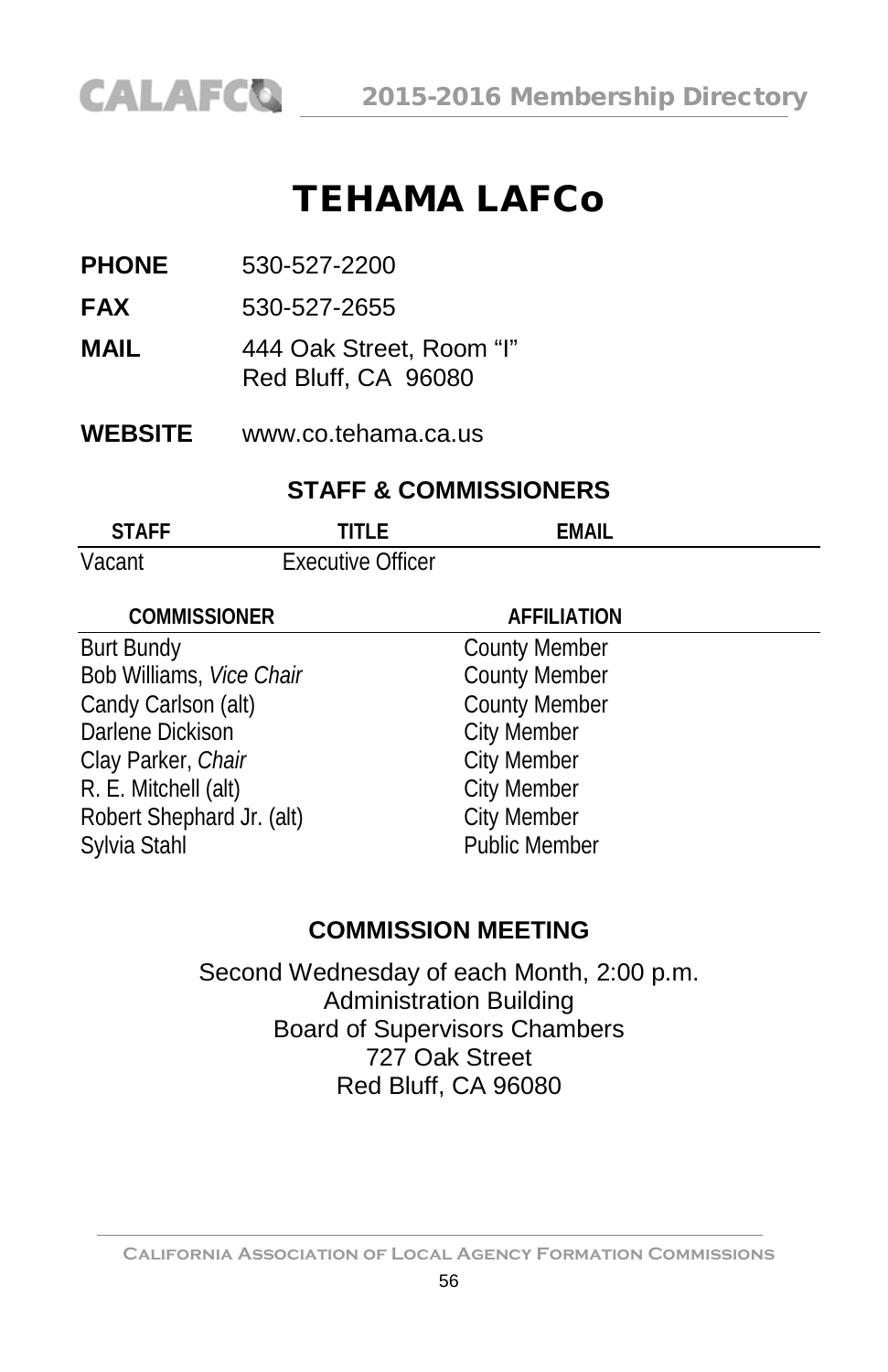

# TRINITY LAFCo

**PHONE** 530-623-1351

**FAX** 530-623-1353

**MAIL** P.O. Box 1445

Weaverville, CA 96093



**WEBSITE** [www.calafco.org/trinity](http://www.calafco.org/trinity)

#### **STAFF & COMMISSIONERS**

| <b>STAFF</b>  | TITI F.                        | FMAIL                       |
|---------------|--------------------------------|-----------------------------|
| John Jelicich | Int. Executive Officer         | jjelicich@trinitycounty.org |
| Vacant        | <b>Asst. Executive Officer</b> |                             |
| Vacant        | LAFCo Clerk                    |                             |
| Vacant        | Legal Counsel                  |                             |

#### **COMMISSIONER AFFILIATION**

John Fenley County Member Karl Fisher, *Vice Chair* County Member Keith Groves **County Member** Bill Burton (alt) County Member Greg Gardner **Public Member** Tanya Sundberg, **Public Member** Vacant (alt) **Public Member** 

Bill Britton Special District Member Lyle Hymas, *Chair* Special District Member Pat Frost (alt) Special District Member

### **COMMISSION MEETING**

Third Tuesday of every month, 4:00 p.m. Library Meeting Room Weaverville, CA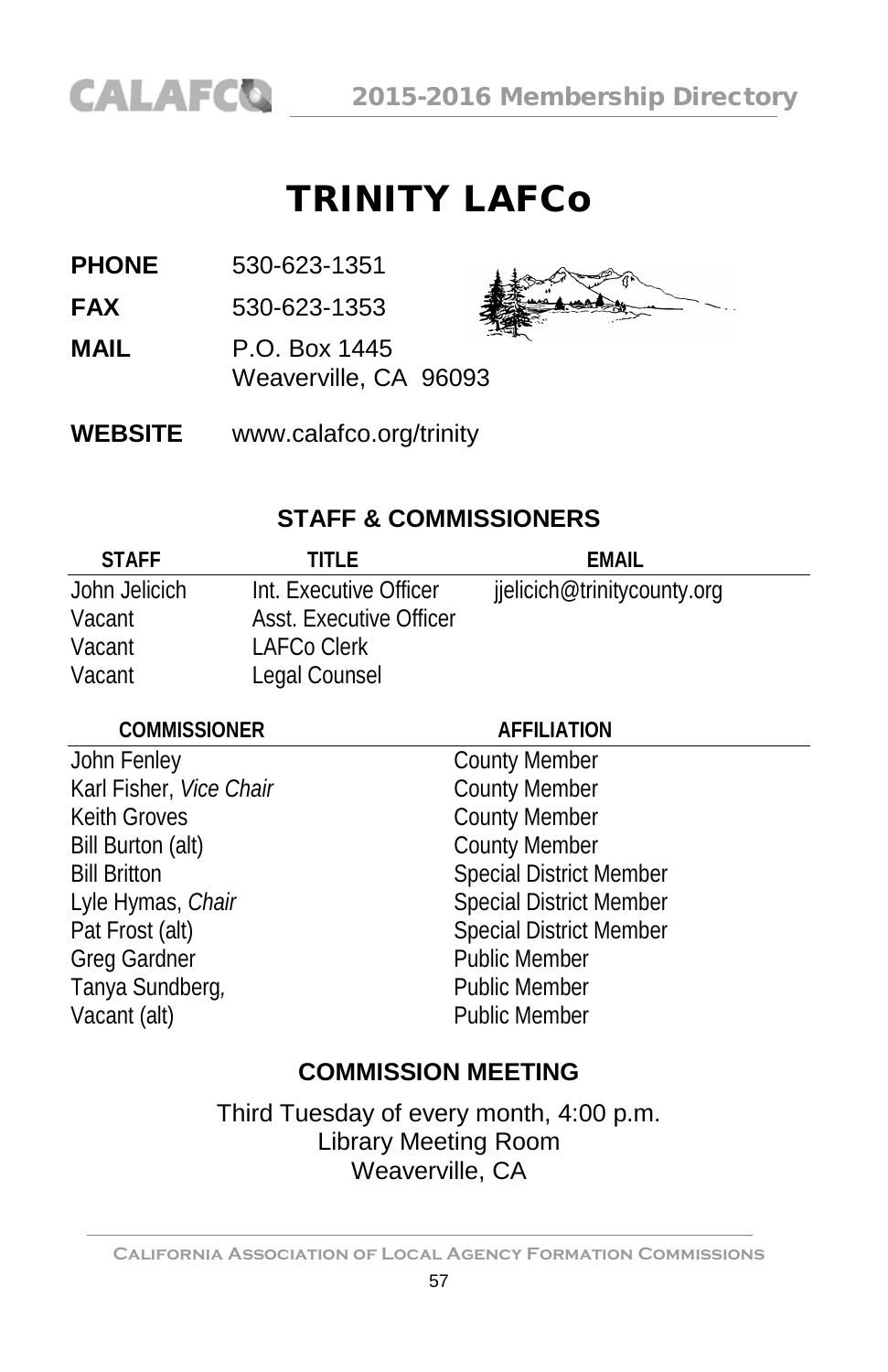# TULARE LAFCo

**PHONE** 559-623-0450

**CALAFCO** 

**FAX** 559-733-6720

- **MAIL** 210 N. Church St., Suite B Visalia, CA 93291
- **WEBSITE** <http://lafco.co.tulare.ca.us/lafco/>

#### **STAFF & COMMISSIONERS**

| <b>STAFF</b>        | TITI F                   | <b>EMAIL</b>                |
|---------------------|--------------------------|-----------------------------|
| <b>Ben Giuliani</b> | <b>Executive Officer</b> | bgiuliani@tularecog.org     |
| Cynthia Echavarria  | <b>Staff Analyst</b>     | cechavarria@tularecog.org   |
| Doreen Alvez        | <b>Clerk</b>             | dalvez@tularecog.org        |
| Alyssa Blythe       | <b>Clerk</b>             | ablythe@tularecog.org       |
| Lisa Tennenbaum     | Legal Counsel            | Itennenbaum@co.tulare.ca.us |

#### **COMMISSIONER AFFILIATION**

Allen Ishida County Member Steve Worthley **County Member** Mike Ennis (alt) County Member<br>
Cameron Hamilton City Member Cameron Hamilton Cameron Hamilton<br>
Rudy Mendoza, *Vice Chair* City Member Rudy Mendoza, Vice Chair Craig Vejvoda (alt) City Member<br>
Luliet Allen Chair<br>
Public Member Juliet Allen, Chair Dennis Mederos (alt) Public Member

#### **COMMISSION MEETING**

First Wednesday of every month, 2:00 p.m. Board of Supervisors Chambers County Civic Center, 2800 W. Burrel Ave. Visalia, CA 93291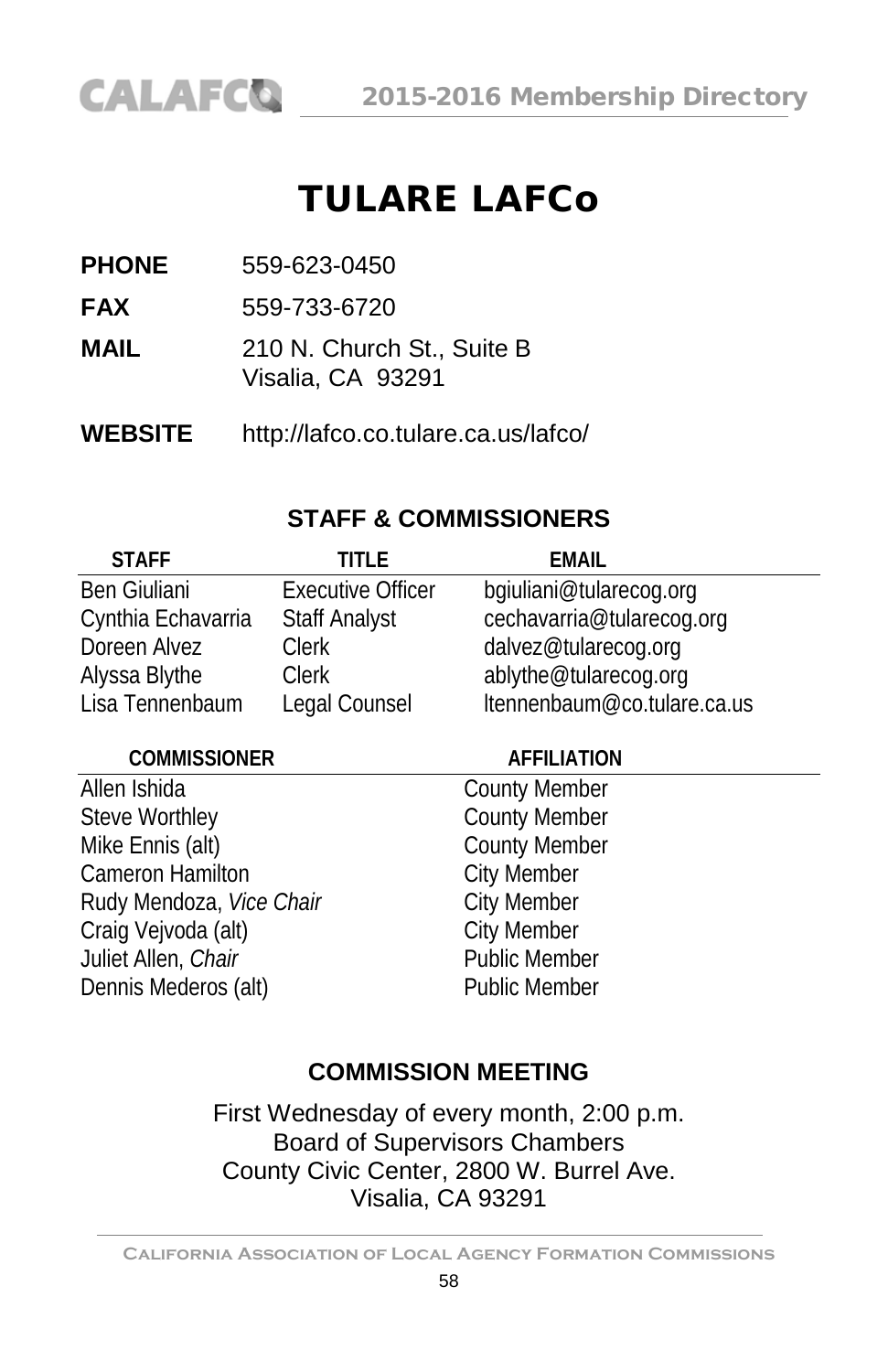# TUOLUMNE LAFCo

**PHONE** 209-533-5633

**FAX** 209-533-5616

- **MAIL** 2 South Green Street Sonora, CA 95370
- **WEBSITE** www.tuolumnecounty.ca.gov

#### **STAFF & COMMISSIONERS**

| <b>STAFF</b>                      | TITI F                   | FMAIL                                                                     |
|-----------------------------------|--------------------------|---------------------------------------------------------------------------|
| Bev Shane, AICP Executive Officer |                          | bshane@co.tuolumne.ca.us                                                  |
|                                   |                          | Adam Paszkowski Assistant Executive Officer apaszkowski@co.tuolumne.ca.us |
| Karen Willenberg                  | <b>Office Supervisor</b> | kwillenberg@co.tuolumne.ca.us                                             |
| Renee Hendry                      | Planner                  | rhendry@co.tuolumne.ca.us                                                 |

#### **COMMISSIONER AFFILIATION**

John Gray **County Member** Randy Hanvelt **County Member** Evan Royce (alt) County Member Jim Garaventa City Member Mark Plummer **City Member** George Segarini (alt) City Member Jack Sauls, *Chair* Public Member Delbert Rotelli (alt) **Public Member** 

#### **COMMISSION MEETING**

Second Monday of every month, 4:00 p.m. Tuolumne County Administration Center, 4<sup>th</sup> Floor 2 South Green Street Sonora, CA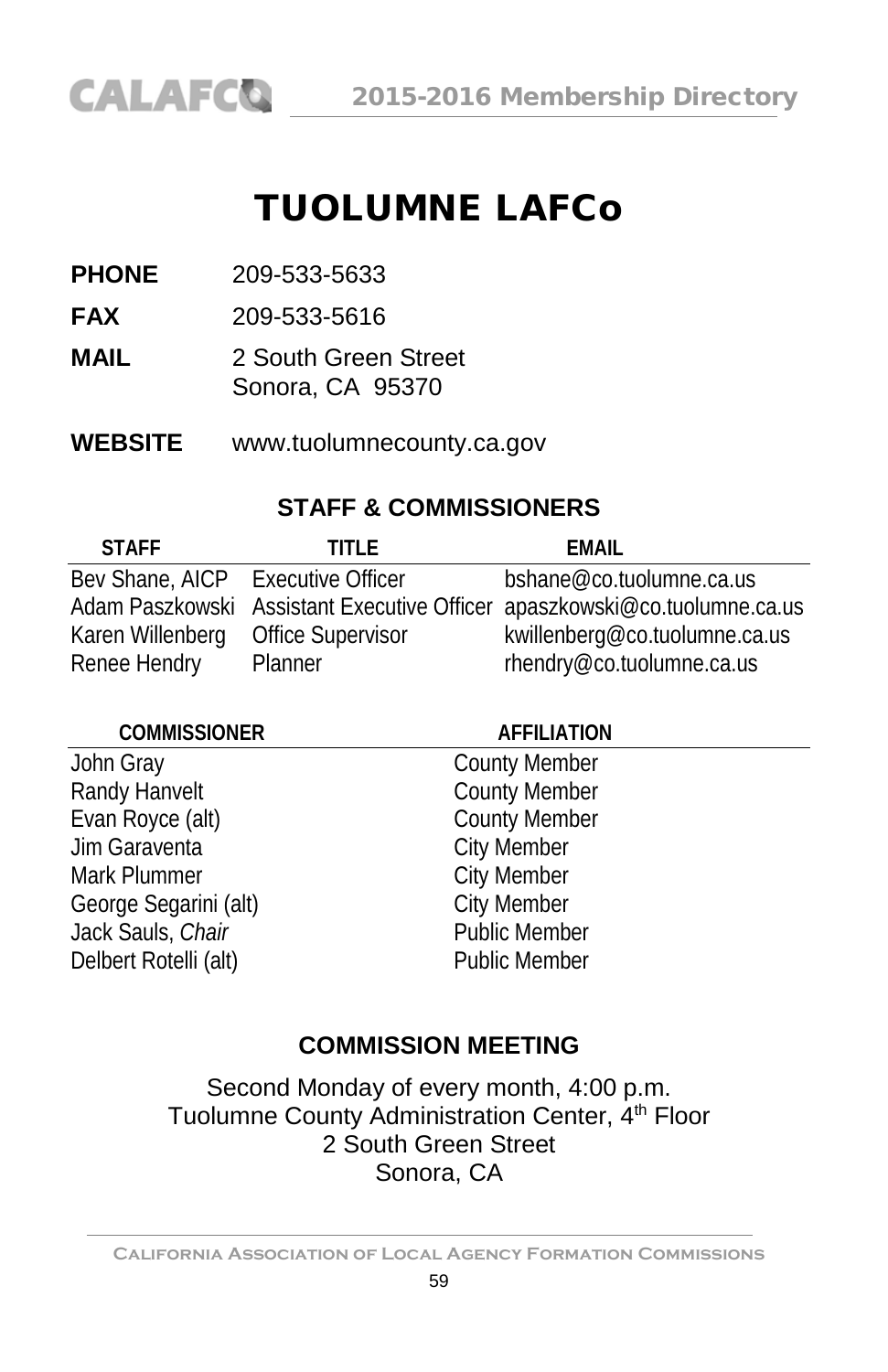

# VENTURA LAFCo

- **PHONE** 805-654-2576
- **FAX** 805-477-7101
- **MAIL** 800 South Victoria Avenue Ventura, CA 93009-1850
- **WEBSITE** [www.ventura.lafco.ca.gov](http://www.ventura.lafco.ca.gov/)



#### **STAFF & COMMISSIONERS**

| <b>STAFF</b>            | TITI F                   | EMAIL                        |
|-------------------------|--------------------------|------------------------------|
| Kai Luoma               | <b>Executive Officer</b> | kai.luoma@ventura.org        |
| Andrea Ozdy             | Analyst                  | andrea.ozdy@ventura.org      |
| <b>Richelle Beltran</b> | Office Manager/Clerk     | richelle.beltran@ventura.org |
| Michael Walker          | Legal Counsel            | michael.walker@ventura.org   |

| <b>COMMISSIONER</b>        | <b>AFFILIATION</b>             |  |
|----------------------------|--------------------------------|--|
| Linda Parks                | <b>County Member</b>           |  |
| John Zaragoza              | <b>County Member</b>           |  |
| Steve Bennett (alt)        | <b>County Member</b>           |  |
| Carl Morehouse, Chair      | <b>City Member</b>             |  |
| Janice Parvin              | <b>City Member</b>             |  |
| Carmen Ramirez (alt)       | <b>City Member</b>             |  |
| <b>Bruce Dandy</b>         | <b>Special District Member</b> |  |
| Elaine Freeman, Vice Chair | <b>Special District Member</b> |  |
| Mary Anne Rooney (alt)     | <b>Special District Member</b> |  |
| Louis Cunningham, Chair    | <b>Public Member</b>           |  |
| David J. Ross (alt)        | <b>Public Member</b>           |  |
|                            |                                |  |

#### **COMMISSION MEETINGS**

3rd Wednesday of the month, June, 2<sup>nd</sup> Wednesday of the month, 9:00 a.m. (no meetings, except special meetings, in August & December) Ventura County Government Center Hall of Administration Board of Supervisors Hearing Room 800 South Victoria Avenue Ventura, CA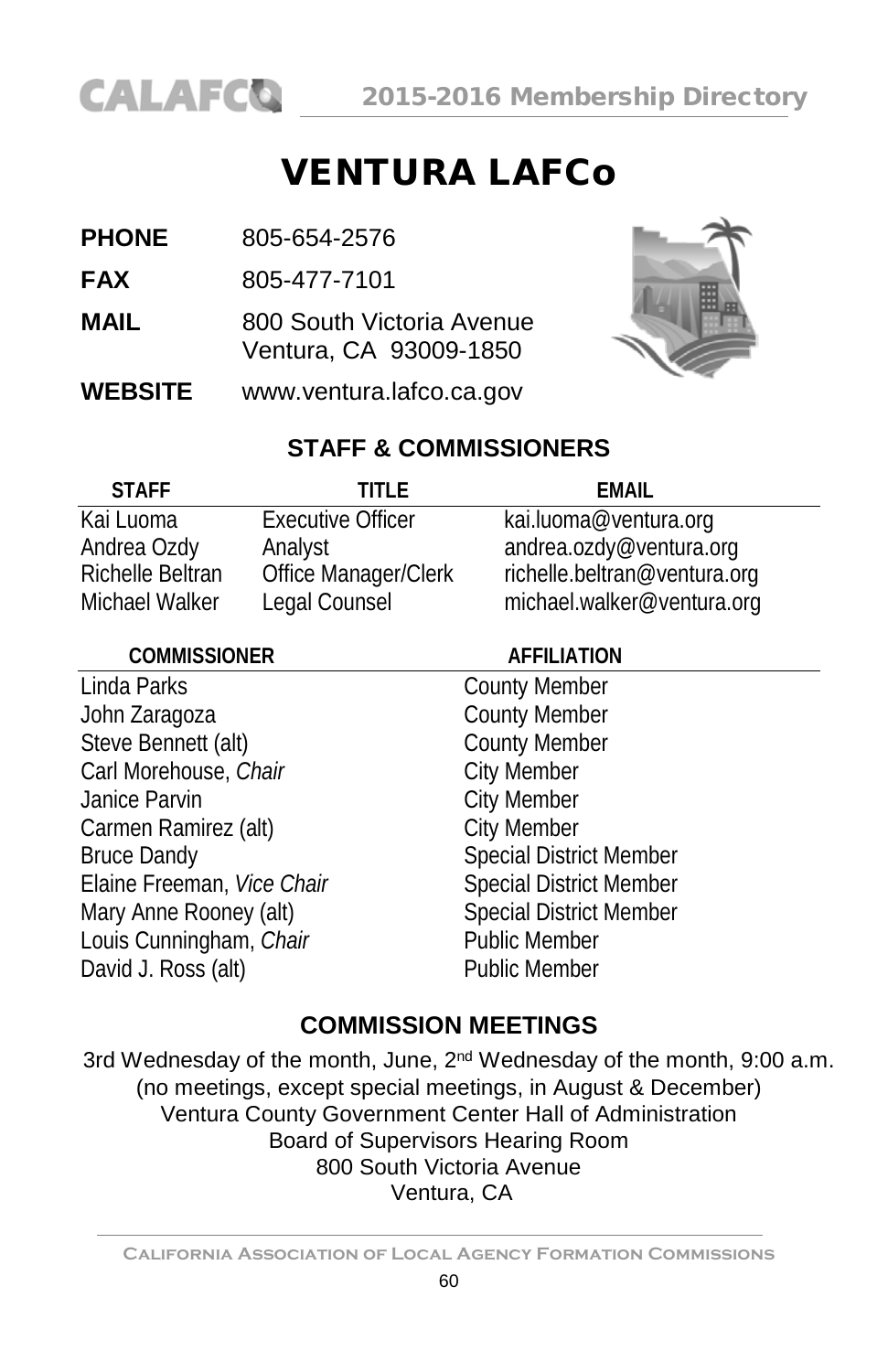# YOLO LAFCo

#### **PHONE** 530-666-8048



- **MAIL** 625 Court Street, Suite 203 Woodland CA 95695
- **WEBSITE** [www.yololafco.org](http://www.yololafco.org/)

#### **STAFF & COMMISSIONERS**

| <b>STAFF</b>                               | TITI F                  | FMAII                             |
|--------------------------------------------|-------------------------|-----------------------------------|
| Christine Crawford, AICP Executive Officer |                         | christine.crawford@yolocounty.org |
| Sarah Kirchgessner                         | Mgmt. Analyst           | sarah.kirchgessner@yolocounty.org |
| <b>Terri Tuck</b>                          | <b>Commission Clerk</b> | terri.tuck@yolocounty.org         |
| Eric May                                   | Legal Counsel           | eric.may@yolocounty.org           |
| LAFCo office/general                       |                         | lafco@yolocounty.org              |

| <b>COMMISSIONER</b>      | <b>AFFILIATION</b>   |  |
|--------------------------|----------------------|--|
| Matt Rexroad, Vice Chair | <b>County Member</b> |  |
| Don Saylor               | <b>County Member</b> |  |
| Jim Provenza (alt)       | <b>County Member</b> |  |
| Cecilia Aquiar-Curry     | <b>City Member</b>   |  |
| Will Arnold              | <b>City Member</b>   |  |
| Angel Barajas (alt)      | <b>City Member</b>   |  |
| Olin Woods, Chair        | <b>Public Member</b> |  |
| Robert Ramming (alt)     | <b>Public Member</b> |  |
|                          |                      |  |

### **COMMISSION MEETING**

Fourth Thursday of each month, 9:00 a.m., except December meeting on first Thursday, 9:00 a.m. Erwin Meier County Administration Building 625 Court Street, Room 206 Woodland CA 95695

**California Association of Local Agency Formation Commissions**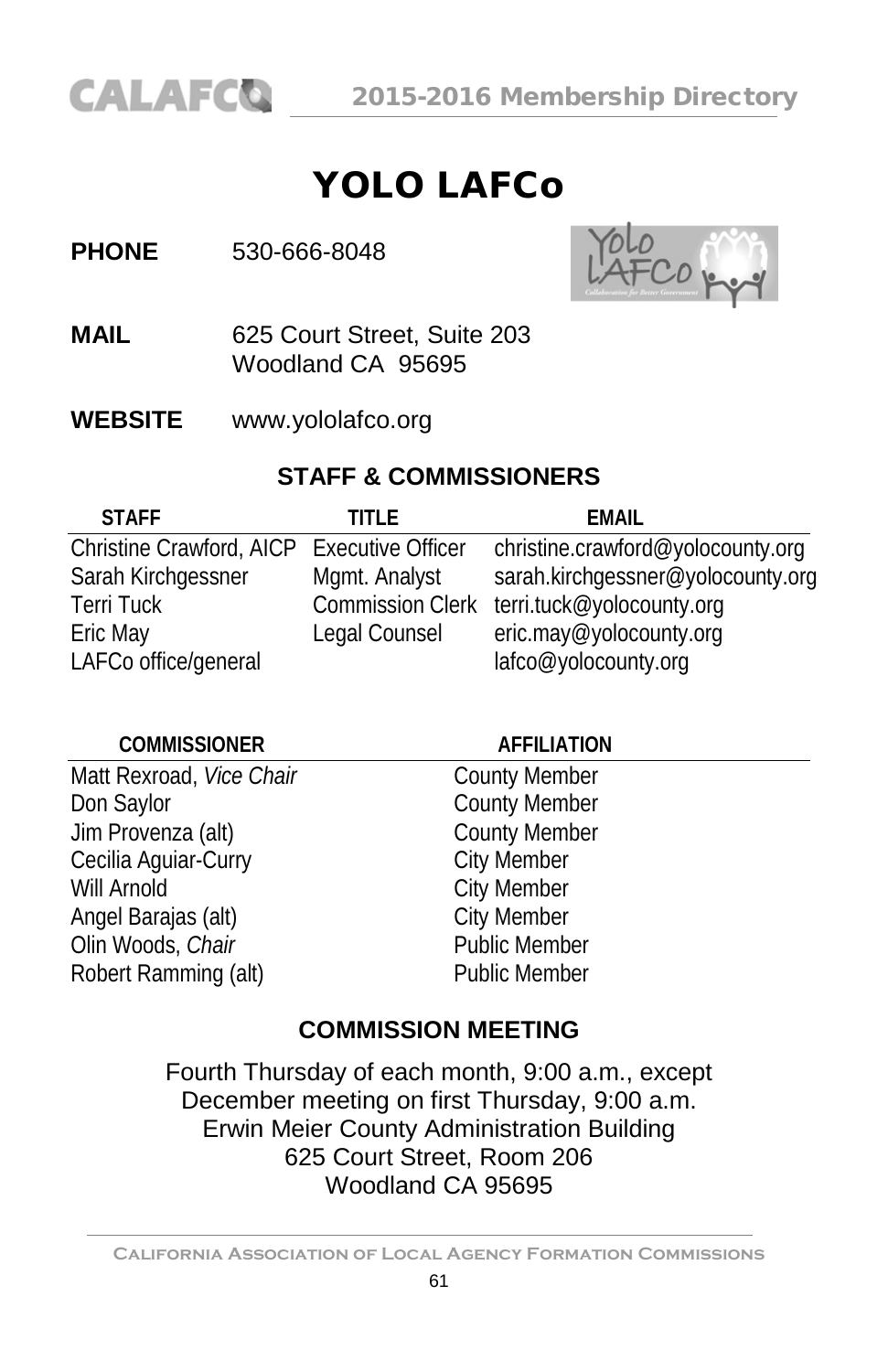

# YUBA LAFCo

**PHONE** 530- 749-5470

**FAX** 530- 749-5434

**MAIL** 526 C Street Marysville, CA 95901

**WEBSITE** www.yubalafco.org

#### **STAFF & COMMISSIONERS**

| <b>STAFF</b>       | TITI F              | FMAIL                  |
|--------------------|---------------------|------------------------|
| John Benoit        | Executive Officer   | jbenoit@co.yuba.ca.us  |
| Michael Colantuono | Legal Counsel       | mcolantuono@chwlaw.us  |
| Paige Hensley      | LAFCo Clerk-Analyst | phensley@co.yuba.ca.us |

#### **COMMISSIONER AFFILIATION**

Roger Abe, *Chair* County Member Mary Jane Griego **County Member** Andy Vasquez (alt) County Member Ricky Samayoa **City Member** Rick West **City Member** Jay Pendergraph (alt)<br>Cory Wilkins Vice Chair **Chair** Public Member Cory Wilkins, Vice Chair Kuldip Atwal (alt) **Public Member** 

#### **COMMISSION MEETING**

First Wednesday of every month, 6:00 p.m. Board of Supervisors Chamber 915 8<sup>th</sup> Street Marysville, CA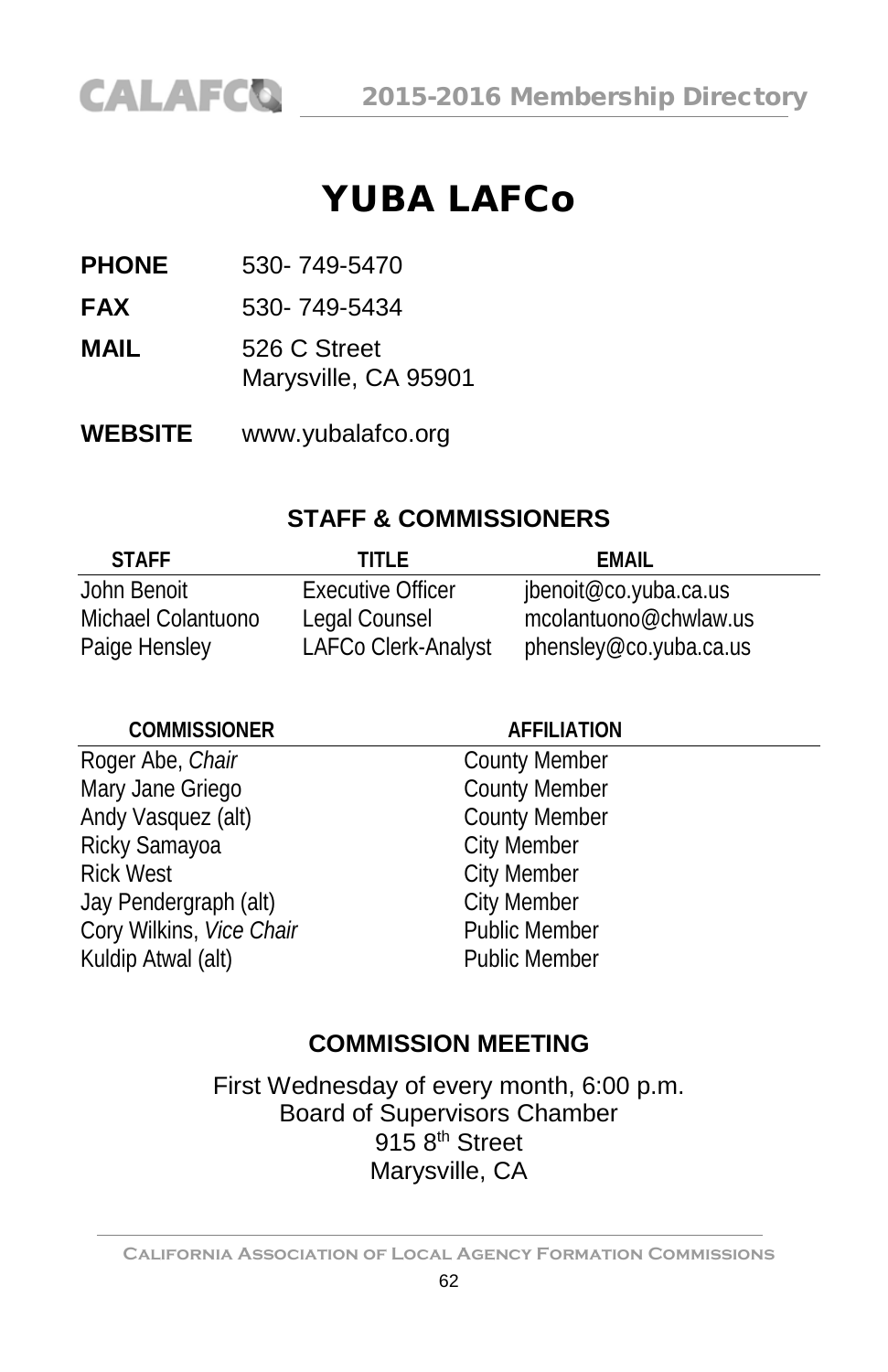# **CALAFCO** Associate Members



### ASSOCIATE MEMBER

**California Association of Local Agency Formation Commissions**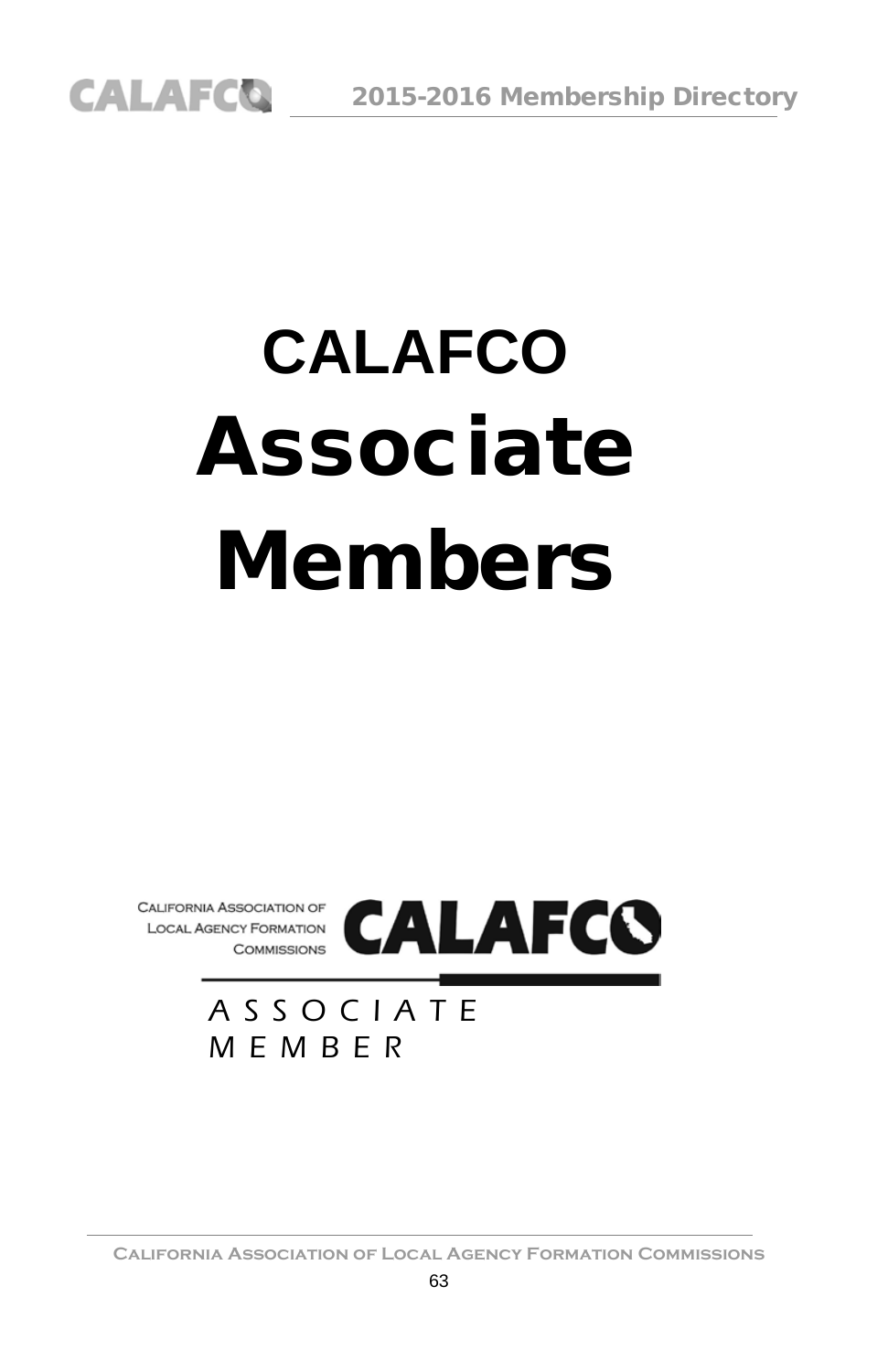

# BERKSON ASSOCIATES

| <b>CONTACT</b> | <b>Richard Berkson</b>                     |
|----------------|--------------------------------------------|
| <b>PHONE</b>   | 510-612-6906                               |
| MAIL           | 34 Terrace Avenue<br>San Anselmo, CA 94960 |
| <b>EMAIL</b>   | Richard@BerksonAssociates.com              |
| <b>WEBSITE</b> | www.BerksonAssociates.com                  |

Berkson Associates provides clear, concise analysis for preparation of governance studies including district formation, consolidation and dissolutions. Extensive experience completing incorporation studies. Expertise also includes market analysis, public agency budget forecasting and demographic/housing analysis in support of MSRs.

# BEST BEST & KRIEGER LLP

**CONTACT** Clark Alsop, Partner

**PHONE** 909-989-8584

**FAX** 909-944-1441

**MAIL** 2855 E. Guasti Road, Ste. 400 Ontario, CA 91761

- **EMAIL** [clark.alsop@bbklaw.com](mailto:clark.alsop@bbklaw.com)
- **WEBSITE** www.bbklaw.com



**IBBX BEST BEST & KRIEGER:** ATTORNEYS AT LAW

In meeting the needs of public and private sector clients, BB&K offers unique experience in handling complex, multi-disciplinary issues and providing solutions of common interest to leaders of both business and government, including LAFCo law.

**California Association of Local Agency Formation Commissions**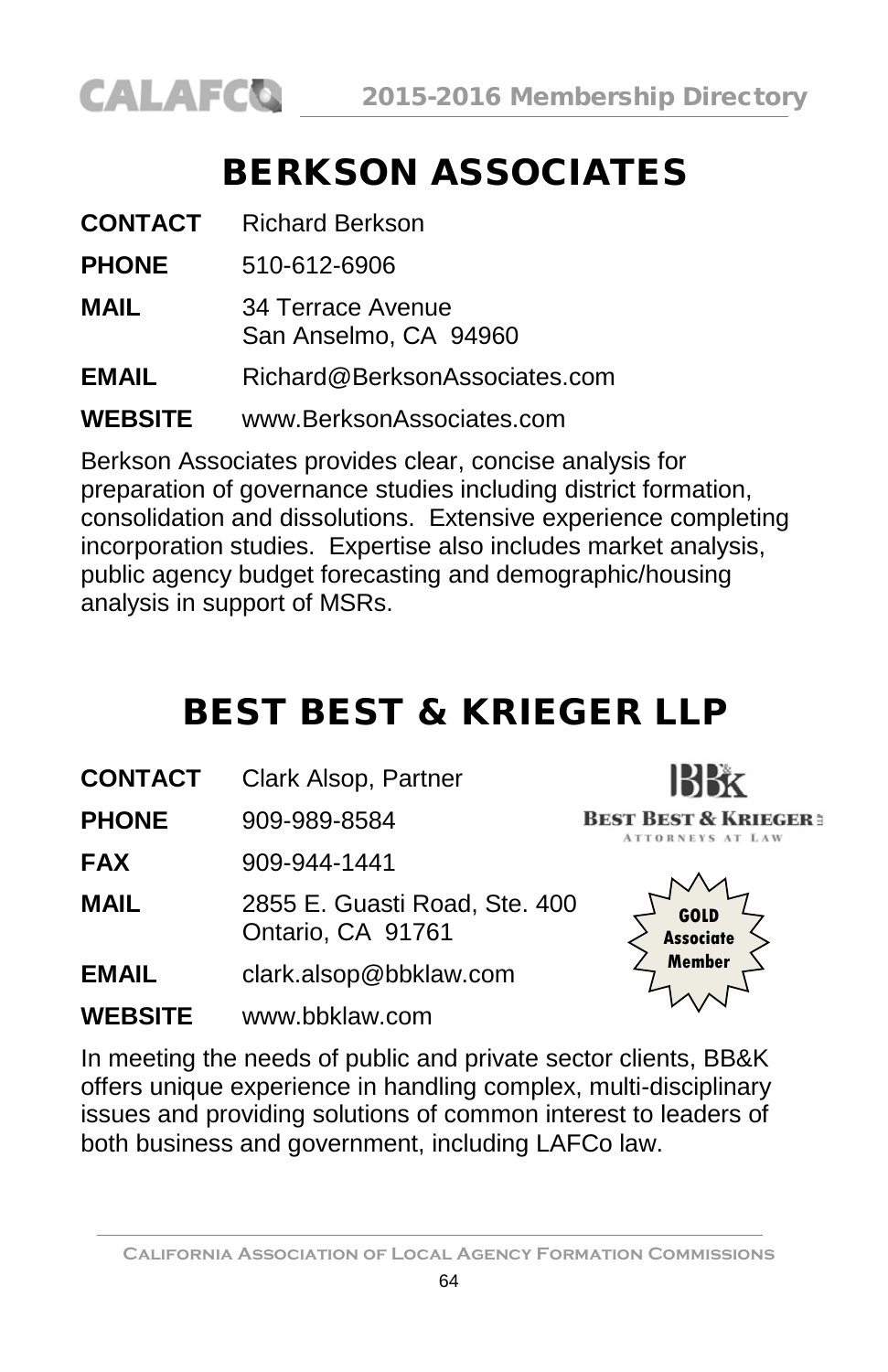# BRAITMAN & ASSOCIATES

| <b>CONTACT</b> | <b>Bob Braitman</b>                       |
|----------------|-------------------------------------------|
| <b>PHONE</b>   | 805-647-7612                              |
| <b>FAX</b>     | 805-647-7647                              |
| MAIL           | 8277 Cheshire Street<br>Ventura, CA 93004 |
| EMAIL          | bob@braitmanconsulting.com                |

Braitman & Associates services include preparing municipal service reviews and spheres of influence, the analysis of proposed boundary changes and the extension of public services proposals in support of the efforts of LAFCo staffs.

# CITY OF FONTANA

**CONTACT** Zai AbuBakar

**PHONE** 909-350-7625

**FAX** 909-350-6588

**MAIL** 8353 Sierra Avenue Fontana, CA 92335

**EMAIL** ZAbuBakar@fontana.org

**WEBSITE** www.fontana.org

Responsible for managing the City's annexation program, which includes coordinating annexation meetings, meeting with landowners/ developers concerning the benefits of annexation, preparing Plans for Services, overseeing preparation of environmental documents pertaining to prezoning and annexation, and presenting them to the Planning Commission, City Council and LAFCo for review and consideration. In addition, oversee the preparation of out-of-agency service agreements for sewer and other municipal services.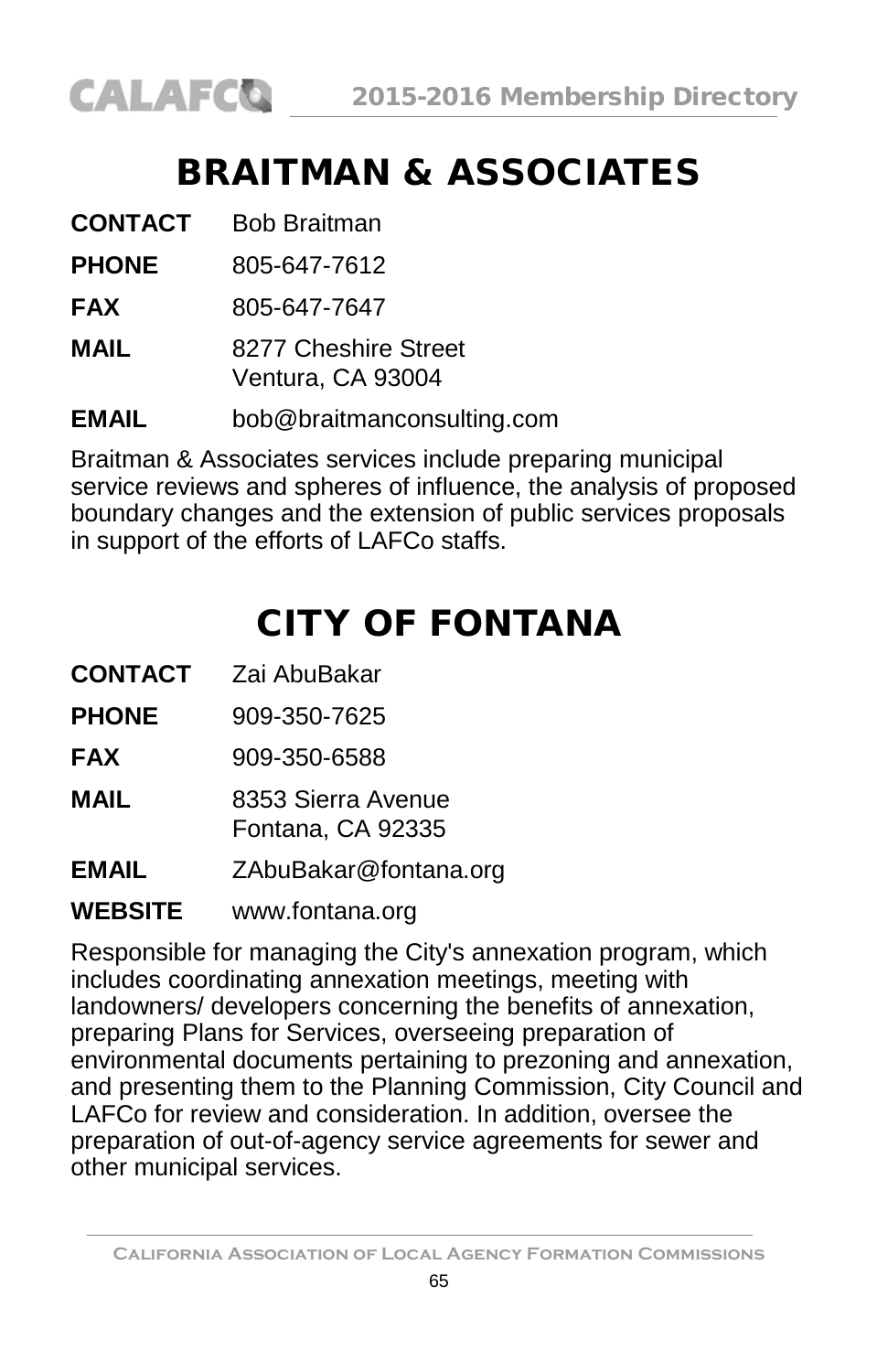# COLANTUONO, HIGHSMITH & WHATLEY, PC

**CONTACT** Michael G. Colantuono

**PHONE** 530-432-7357

**FAX** 530-432-7356

**MAIL** 420 Sierra College Drive, Suite 140 Grass Valley, CA 95945

**EMAIL** mcolantuono@chwlaw.us

**WEBSITE** [www.chwlaw.us](http://www.cllaw.us/)

**COLANTUONO HIGHSMITH** WHATLEY, PC



Michael Colantuono served on the Commission on Local Governance in the 21st Century and helped rewrite the CKH Act. He is General Counsel to Calaveras, San Diego and Yuba LAFCos and conflict counsel for Nevada, Orange and Yolo LAFCos. Holly Whatley was lead litigator in a challenge to San Diego LAFCo's denial of an annexation for Home Depot and Michael and David Ruderman successfully defended San Luis Obispo LAFCo in a developer's challenge to the denial of an annexation to the City of Pismo Beach. David Ruderman servers as Assistant General Counsel to the Calaveras and Yuba LAFCos. Michael was counsel to the Hacienda Heights incorporation effort in Los Angeles County in 2006 and represented Incorporate Olympic Valley, which seeks to incorporate a new town in the Tahoe region of Placer County.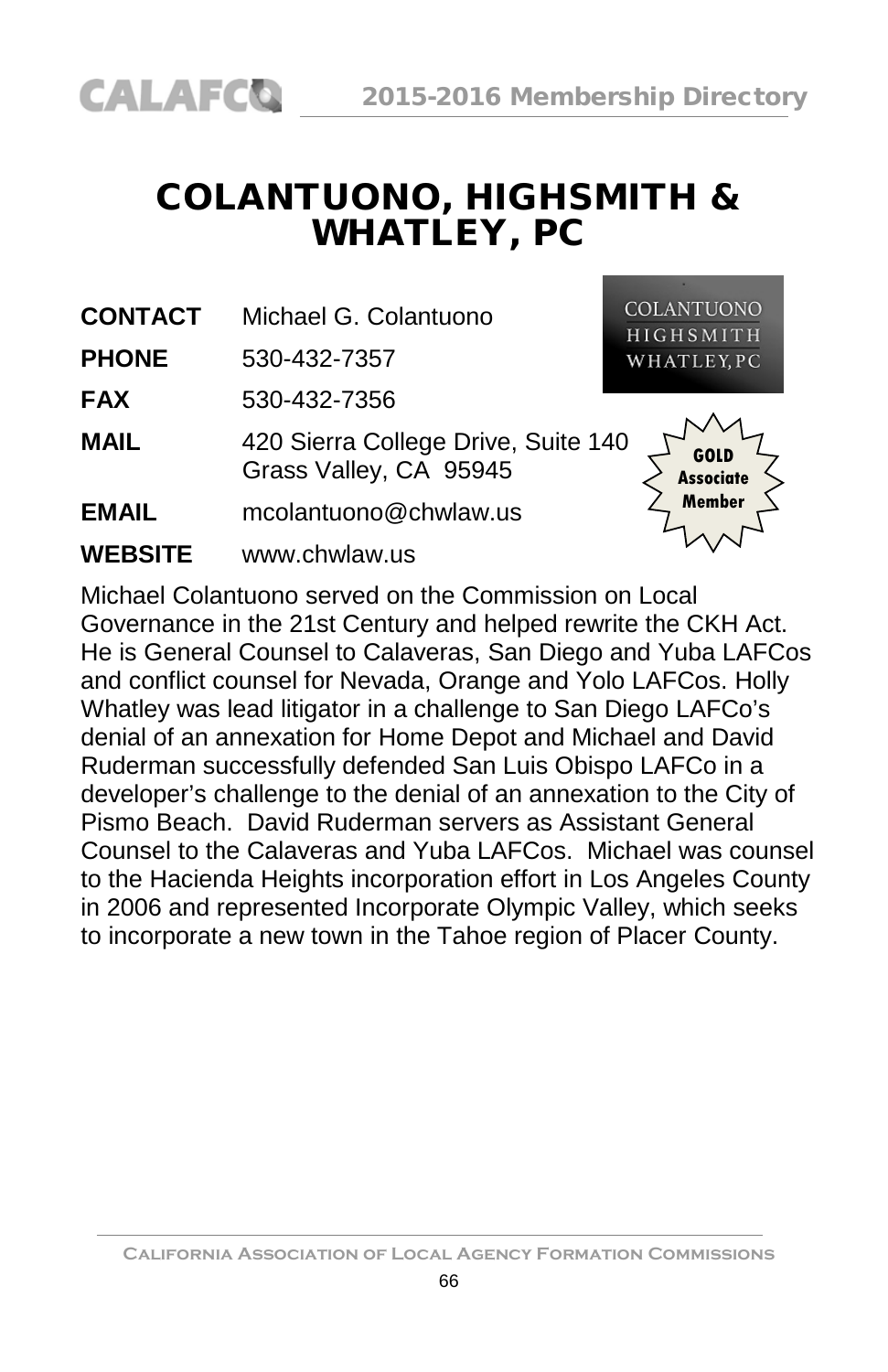

# CITY OF RANCHO MIRAGE

| <b>CONTACT</b> | Randy Bynder                                                    |
|----------------|-----------------------------------------------------------------|
| <b>PHONE</b>   | 760-324-4511                                                    |
| <b>FAX</b>     | 760-324-8830                                                    |
| <b>MAIL</b>    | 69-825 Highway 111<br>Rancho Mirage, CA 92270                   |
| <b>EMAIL</b>   | randalb@ranchomirageca.gov                                      |
| <b>WEBSITE</b> | www.ranchomirageca.gov                                          |
|                | Randy Bynder is the City Manager for the City of Rancho Mirage. |

# COUNTY SANITATION DISTRICTS OF LOS ANGELES COUNTY

- **CONTACT** Donna Curry
- **PHONE** 562-908-4288 x 2708
- **FAX** 562-695-1874
- **MAIL** 1955 Workman Mill Road Whittier, CA 90601
- **EMAIL** [dcurry@lacsd.org](mailto:dcurry@lacsd.org)
- **WEBSITE** [http://www.lacsd.org](http://www.lacsd.org/)

Provides sewer service to 78 cities and unincorporated areas of LA County. Before a district can provide sewage service to a territory, it must be within its jurisdictional boundaries. Ms. Curry administers the annexation program, including processing applications for annexation.

**California Association of Local Agency Formation Commissions**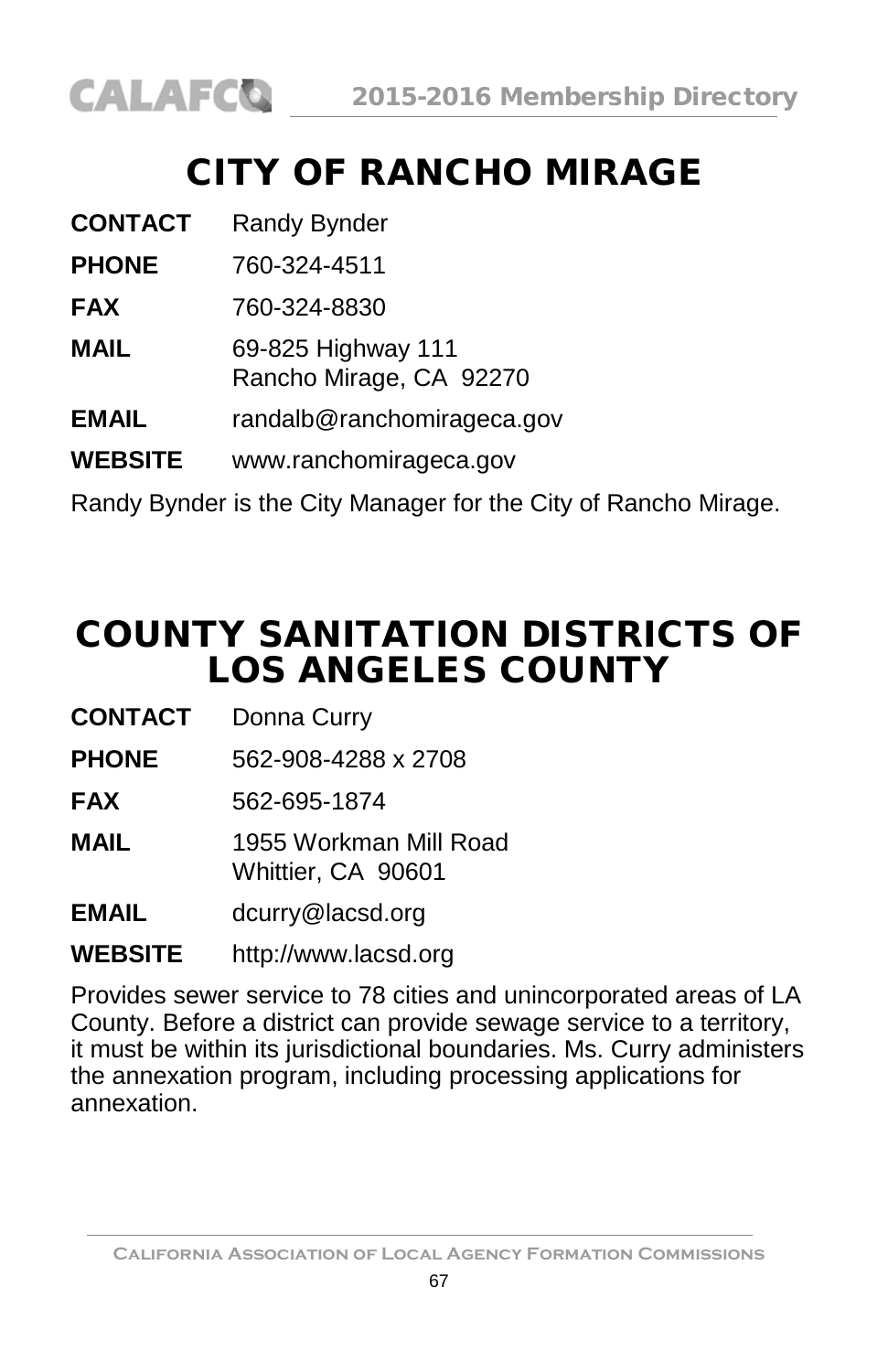

# CUCAMONGA VALLEY WATER DISTRICT

| <b>CONTACT</b> | <b>Cindy Cisneros</b>                              |
|----------------|----------------------------------------------------|
| <b>PHONE</b>   | 909-987-2591                                       |
| MAIL           | 10440 Ashford Street<br>Rancho Cucamonga, CA 91730 |
| <b>EMAIL</b>   | cindyc@cvwdwater.com                               |
| <b>WEBSITE</b> | www.cvwdwater.com                                  |

Formed in 1955, the District provides water and wastewater service to 200,000 customers in a 47 square mile area (48,000 water connections, 38,000 sewer connections and 104 recycled water connections). The District has a mission of providing high quality, reliable water and wastewater service while practicing good stewardship of natural and financial resources. CVWD's water supply is comprised of two main sources: groundwater and imported water. Supplemented by surface water (canyon water), recycled water and water conservation, the District's average daily demand is 48 million gallons per day.

# CV STRATEGIES

| CONTACT      | Erin Gilhuly                                  |                     |  |
|--------------|-----------------------------------------------|---------------------|--|
| <b>PHONE</b> | 760-776-1766                                  | <b>CVSTRATEGIES</b> |  |
| <b>FAX</b>   | 760-776-1760                                  |                     |  |
| <b>MAIL</b>  | 45025 Manitou Drive<br>Indian Wells, CA 92210 | GOLD<br>Associate   |  |
| <b>EMAIL</b> | erin@cvstrat.com                              | Member              |  |
| WEBSITE      | www.cvstrategies.com                          |                     |  |

CV Strategies has a dedicated team to help companies with strategic planning, communications and training.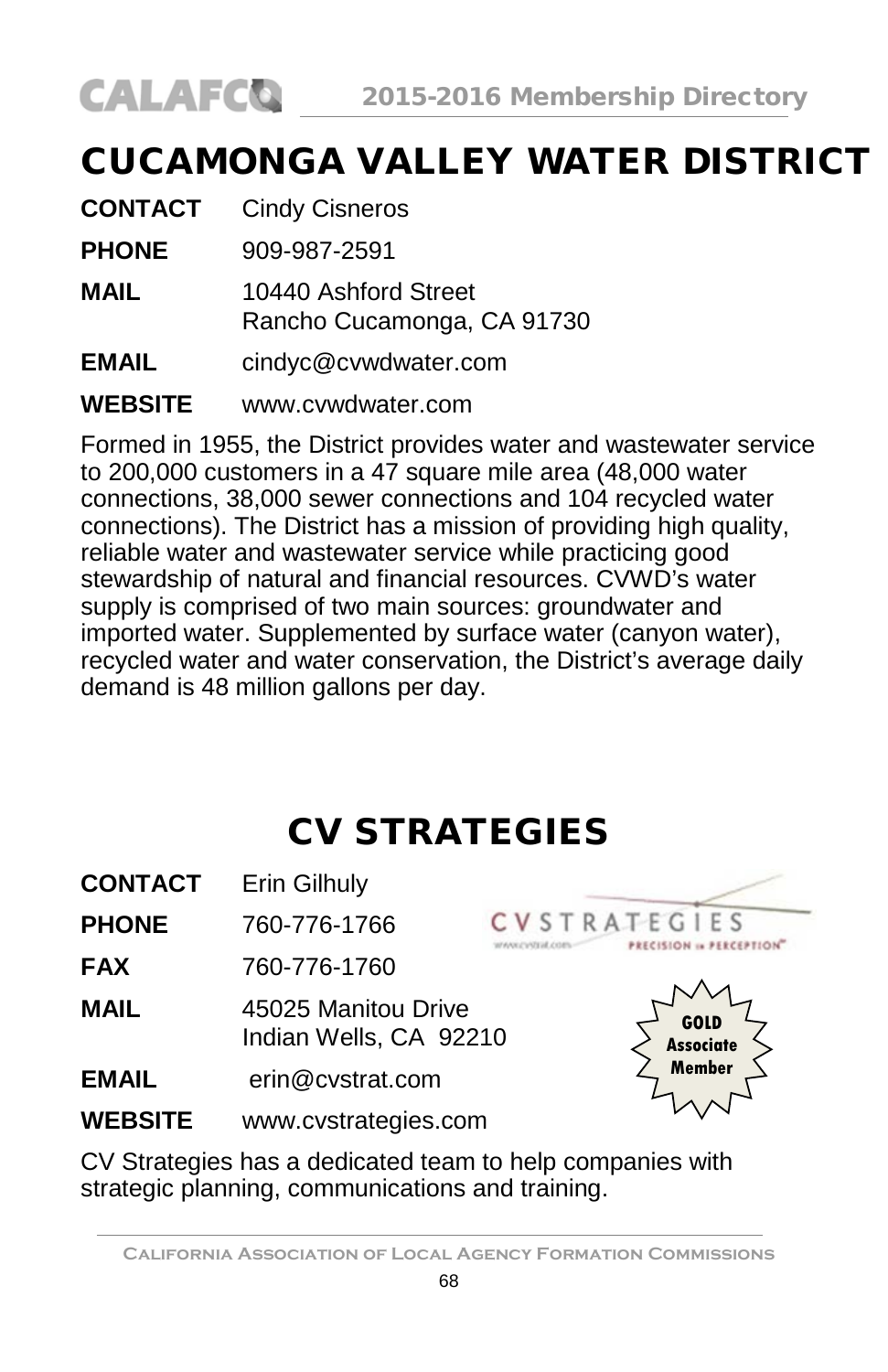

# DUDEK

| <b>CONTACT</b> | <b>Cathy Spence-Wells</b>                      |
|----------------|------------------------------------------------|
| <b>PHONE</b>   | 530-885-8232                                   |
| FAX            | 530-885-8372                                   |
| MAIL           | 853 Lincoln Way, Suite 208<br>Auburn, CA 95603 |
| EMAIL          | cspence-wells@dudek.com                        |
| <b>WEBSITE</b> | www.dudek.com                                  |

Dudek provides a full range of services to assist LAFCos, cities and special districts including: Municipal Services Reviews, sphere reviews and updates, reorganization and annexation applications, service plans and related CEQA work. Our staff includes specialist in LAFCo procedures, district management, water/wastewater engineering, CEQA compliance, GIS and environmental studies.

# E MULBERG & ASSOCIATES

**PHONE** 916-217-8393

**MAIL** P.O. Box 582931 Elk Grove, CA 95758

**EMAIL** [elliot@emulberg.com](mailto:elliot@mulberg.com)

**WEBSITE** [www.emulberg.com](http://www.emulberg.com/)

Services include Municipal Service Reviews, Sphere of Influence updates, changes in organization, staff support, CEQA analysis, and assistance with applications to LAFCo.

**California Association of Local Agency Formation Commissions**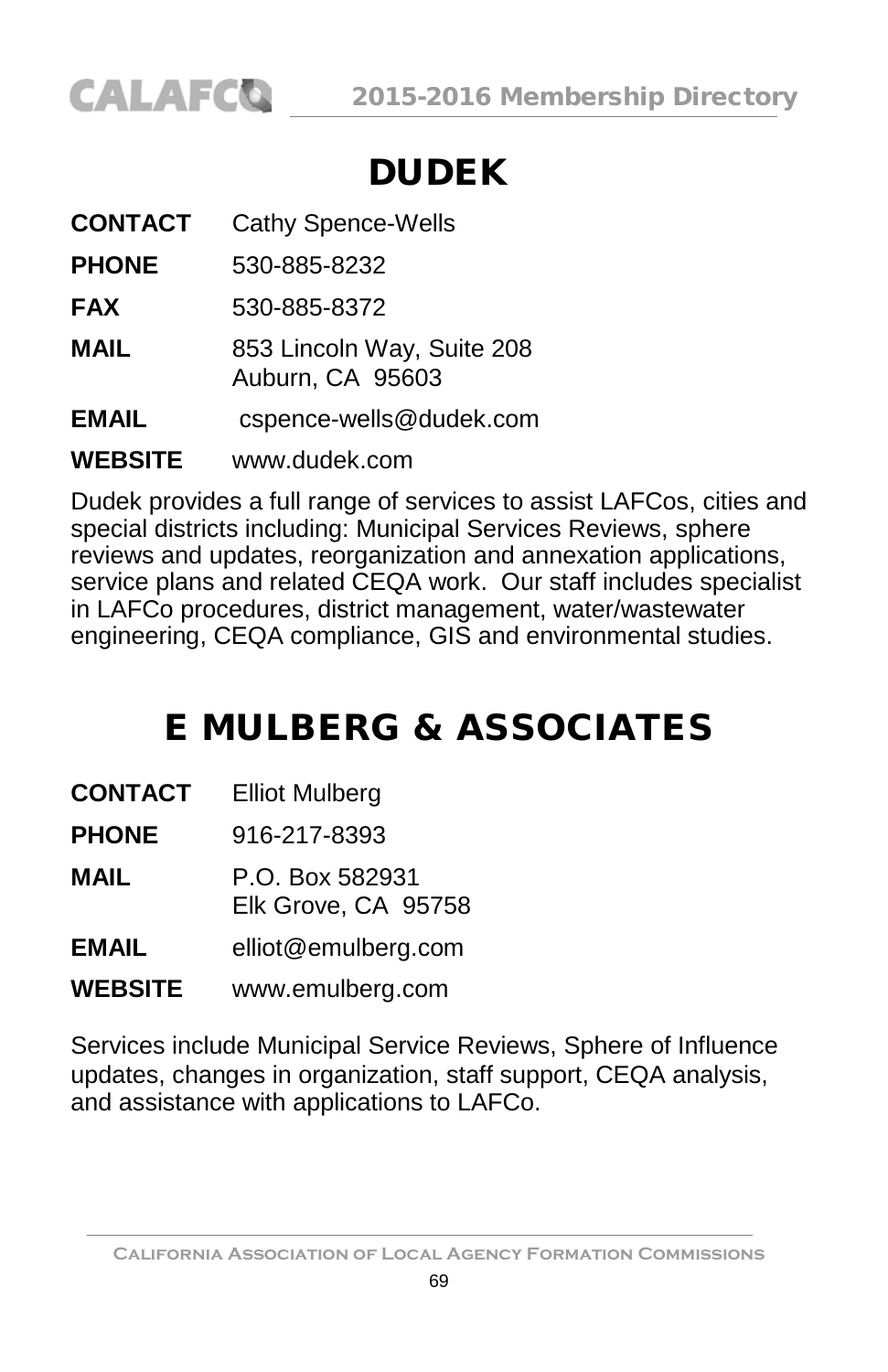# ECONOMIC & PLANNING SYSTEMS (EPS)

**CONTACT** Walter Kieser

**PHONE** 510-841-9190

- **MAIL** One Kaiser Plaza, Suite 1410 Oakland, CA 94612
- **EMAIL** [wkieser@epsys.com](mailto:wkieser@epsys.com)
- **WEBSITE** [www.epsys.com](http://www.epsys.com/)



An urban economics consulting firm specializing in governance analysis; LAFCo special studies and service reviews; tax sharing; annexation, incorporation, and reorganization feasibility; fiscal analysis; public finance; demographic and regional forecasting.

# FRESNO COUNTY FIRE PROTECTION DISTRICT

- **CONTACT** Chief Mark A. Johnson
- **PHONE** 559-493-4300

**FAX** 559-875-8473

- **MAIL** 210 South Academy Avenue Fresno, CA 93657
- **EMAIL** [Mark.A.Johnson@fire.ca.gov](mailto:Keith.Larkin@fire.ca.gov)
- **WEBSITE** [www.fresnocountyfire.org](http://www.fresnocountyfire.org/)

To provide emergency services, fire prevention, fire protection planning and code enforcement for the Fresno Fire Protection **District.** 

**California Association of Local Agency Formation Commissions**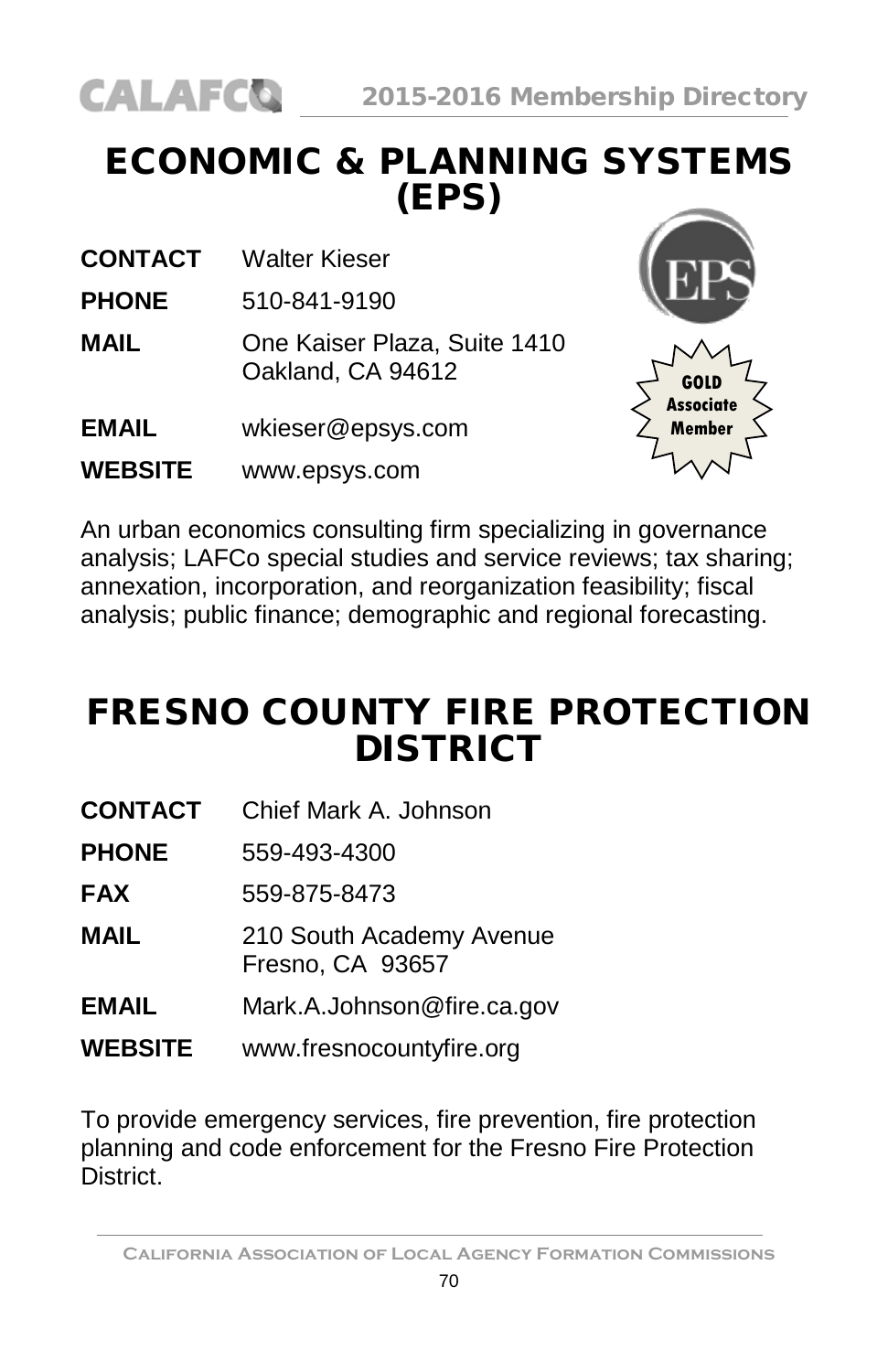# GOLETA WEST SANITARY DISTRICT

| <b>CONTACT</b> | Mark Nation                         |
|----------------|-------------------------------------|
| <b>PHONE</b>   | 805-968-2617                        |
| <b>FAX</b>     | 805-562-8987                        |
| MAIL           | P.O. Box 4<br>Goleta, CA 93116-0004 |
| <b>EMAIL</b>   | info@goletawest.org                 |
| <b>WEBSITE</b> | www.goletawest.org                  |

The Goleta West Sanitary District provides wastewater collection and treatment as well as street sweeping.

# GRIFFITH & MASUDA

A PROFESSIONAL LAW CORPORATION

- **CONTACT** David Hobbs
- **PHONE** 209-667-5501
- **FAX** 209-667-8176
- **MAIL** 517 E. Olive Street Turlock, CA 95380
- **EMAIL** [dhobbs@calwaterlaw.com](mailto:dhobbs@calwaterlaw.com)

#### **WEBSITE** [www.calwaterlaw.com](http://www.calwaterlaw.com/)

Griffith & Masuda was founded in 1920. We specialize in water, energy, environmental, and public law matters. We focus on serving public agencies and serve as general counsel or special water counsel to various agencies in the Central Valley.

**California Association of Local Agency Formation Commissions**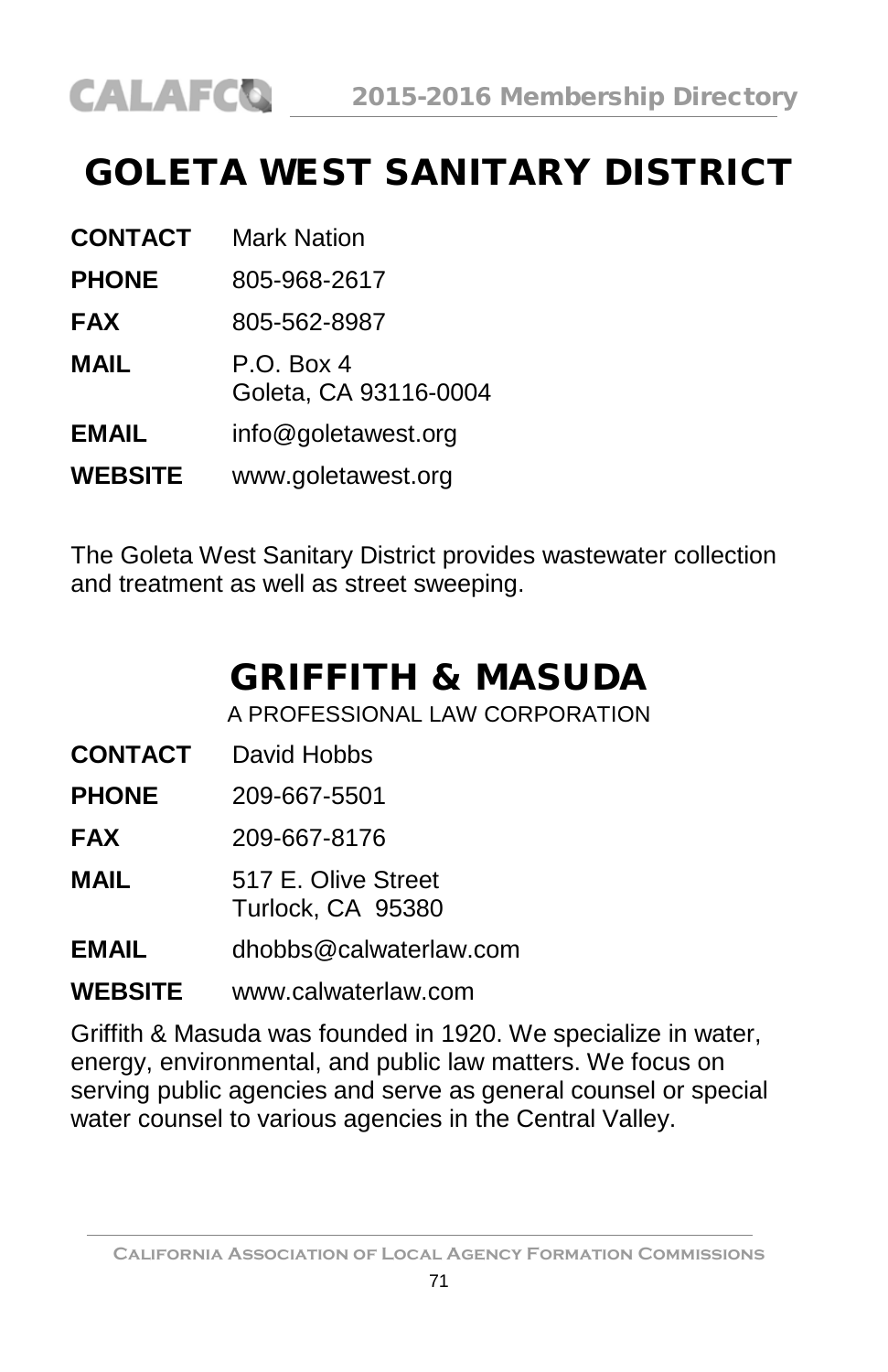

# GST CONSULTING

| <b>CONTACT</b> | Gary Thompson                                       |
|----------------|-----------------------------------------------------|
| <b>PHONE</b>   | 949-433-3253                                        |
| <b>MAIL</b>    | 90 Tierra Plano<br>Rancho Santa Margarita, CA 92688 |
| <b>EMAIL</b>   | GSTConsulting@cox.net                               |
| <b>WEBSITE</b> | www.GSTConsulting.us                                |

GST Consulting provides local government consulting and management services to public agencies and private organizations desiring short and long term expertise in organizational management, municipal service delivery analysis, staff augmentation and municipal finance, with special emphasis on incorporation and annexation fiscal analysis.

# HdL COREN & CONE

- **CONTACT** Paula Cone
- **PHONE** 909-861-4335
- **FAX** 909-861-7726
- **MAIL** 1340 Valley Vista Drive Diamond Bar, CA 91765
- **EMAIL** [pcone@hdlccpropertytax.com](mailto:pcone@hdlccpropertytax.com)

#### **WEBSITE** [www.hdlcompanies.com](http://www.ci.rancho-mirage.ca.us/)

HdLCC assists local agencies by using property tax parcel data for developing specialized data reports, focused economic development strategies and revenue projections. HdLCC provides services to cities, counties and special districts in California.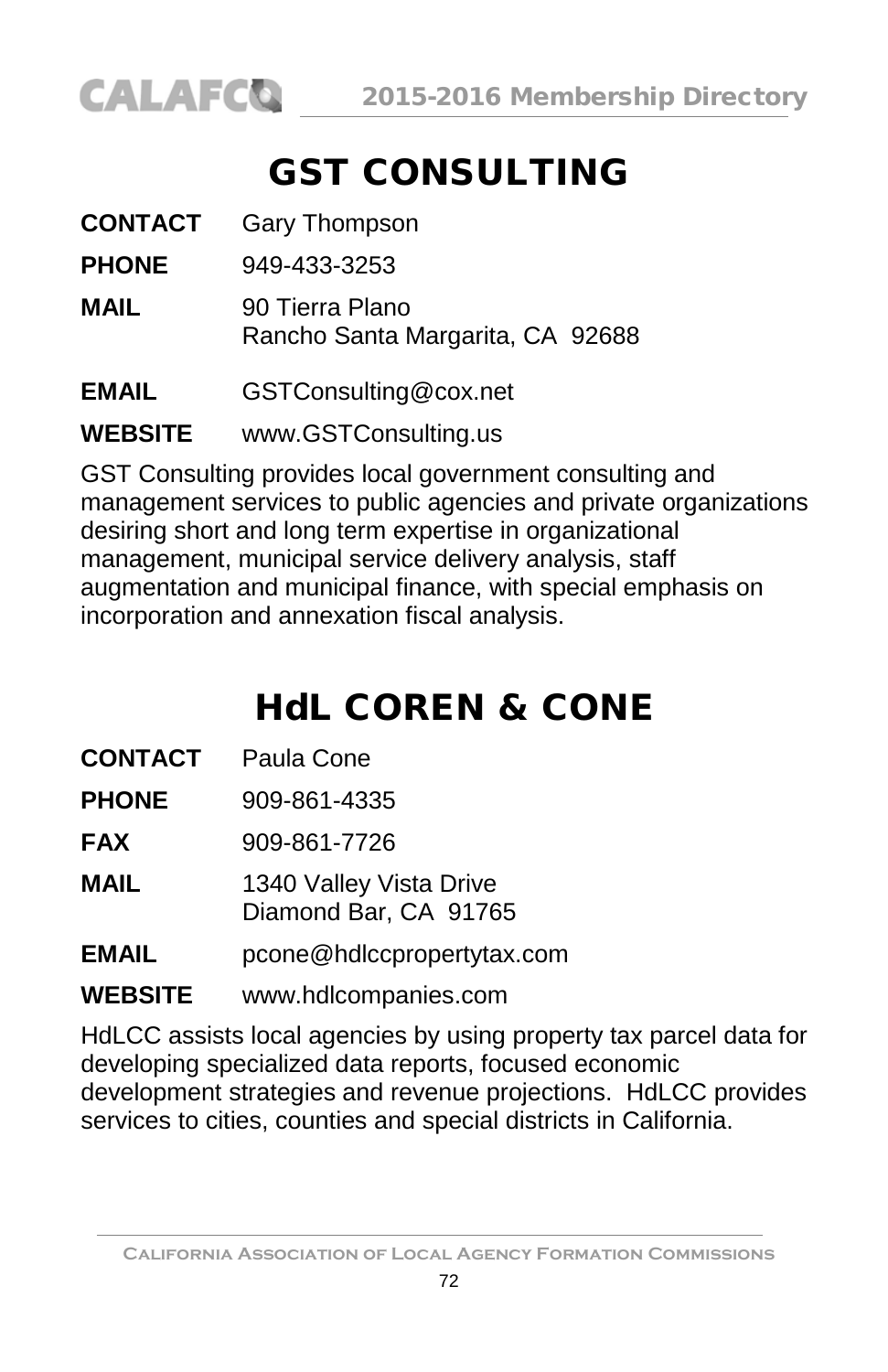

## LACO ASSOCIATES

| CONTACT        | Mike Nelson                              |
|----------------|------------------------------------------|
| <b>PHONE</b>   | 707-443-5054                             |
| <b>FAX</b>     | 707-443-0553                             |
| MAIL           | Post Office Box 1023<br>Eureka, CA 95502 |
| <b>EMAIL</b>   | nelsonm@lacoassociates.com               |
| <b>WEBSITE</b> | www.lacoassociates.com                   |

LACO provides integrated solutions for development, infrastructure and geo-environmental projects. Our services include: planning, design, engineering and geoenvironmental as well as CEQA compliance, GIS, Municipal Service Reviews and economic studies.

## LAMPHIER-GREGORY

| CONTACT | Nathaniel Taylor |
|---------|------------------|
|---------|------------------|

**PHONE** 510-535-6690

**FAX** 510-535-6699

**MAIL** 1944 Embarcadero Oakland, CA 94606

**EMAIL** [ntaylor@lamphier-gregory.com](mailto:ntaylor@lamphier-gregory.com)

**WEBSITE** [www.lamphier-gregory.com](http://www.lamphier-gregory.com/)

Lamphier-Gregory provides on-call planning and environmental consultant services to Alameda and Contra Costa LAFCos on longterm contracts.

**California Association of Local Agency Formation Commissions**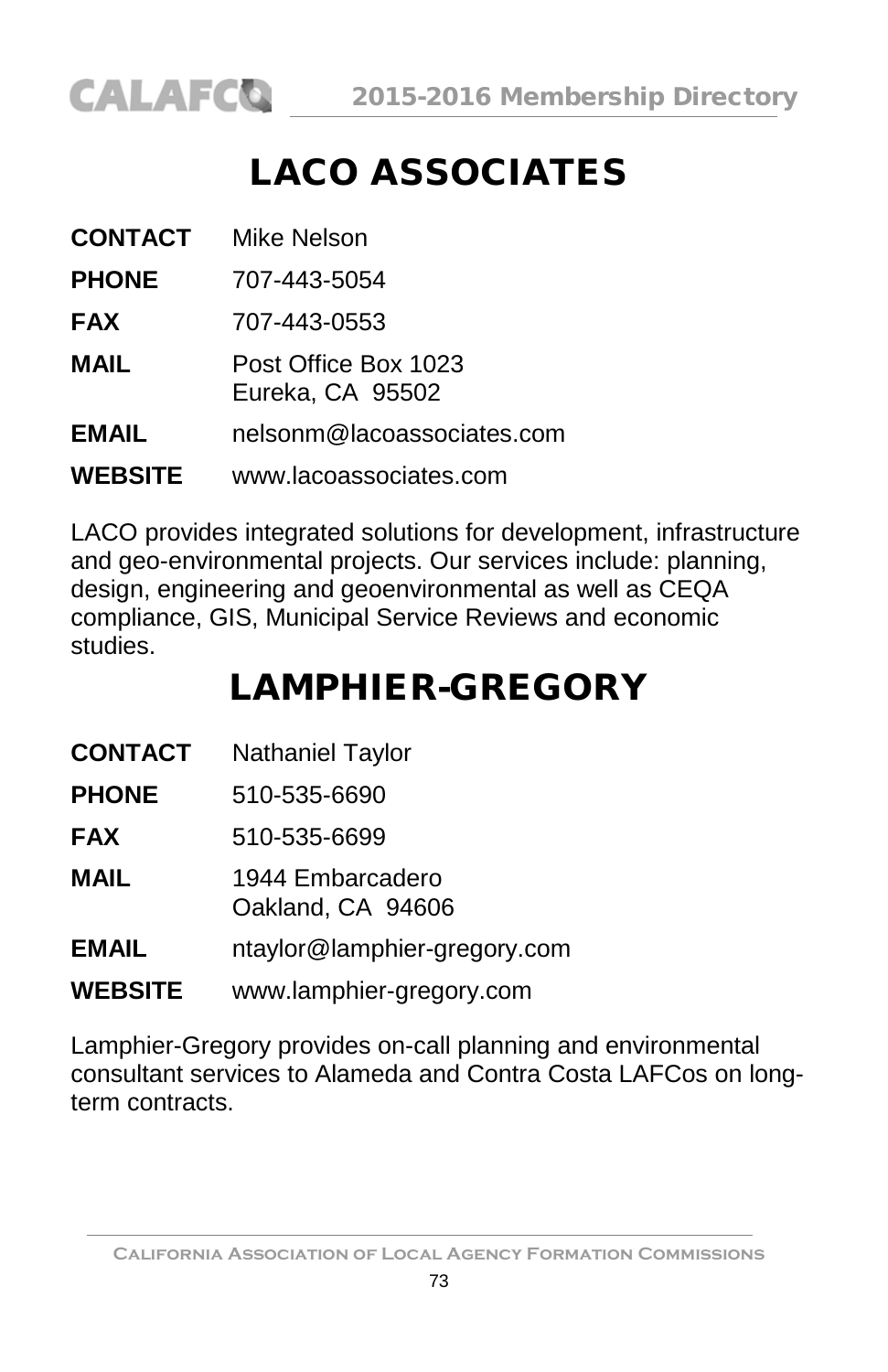

#### MARJORIE BLOM - moblomconsulting

| <b>CONTACT</b> | Marjorie Blom                             |
|----------------|-------------------------------------------|
| <b>PHONE</b>   | 209-669-1616                              |
| CELL           | 209-996-2005                              |
| MAIL           | 2160 Oak Crest Drive<br>Turlock, CA 95382 |
| <b>EMAIL</b>   | moblomconsulting@yahoo.com                |

LAFCo and/or planning agency staff support; preparation of Municipal Service Reviews and Sphere of Influence Updates; Application processing and Grant Writing assistance. With over 26 years of LAFCo and/or Planning Agency experience, my agency offers personalized services tailored to your Agency's needs.

### MEIJUN, LLC

**CONTACT** Huy Ly

**PHONE** 619-333-8698

**CELL** 888-965-9116

**MAIL** 9888 Carroll Centre Road, Suite 209 San Diego, CA 92126

**EMAIL** [hly@meijun.cc](mailto:hly@meijun.cc)

**WEBSITE** [www.meijun.cc](http://www.meijun.cc/)

We provide custom programming services and business solutions related to IT. We create websites, software applications, mobile engagement platforms and provide general consulting for process improvement and streamlining information technology in the workplace.

**California Association of Local Agency Formation Commissions**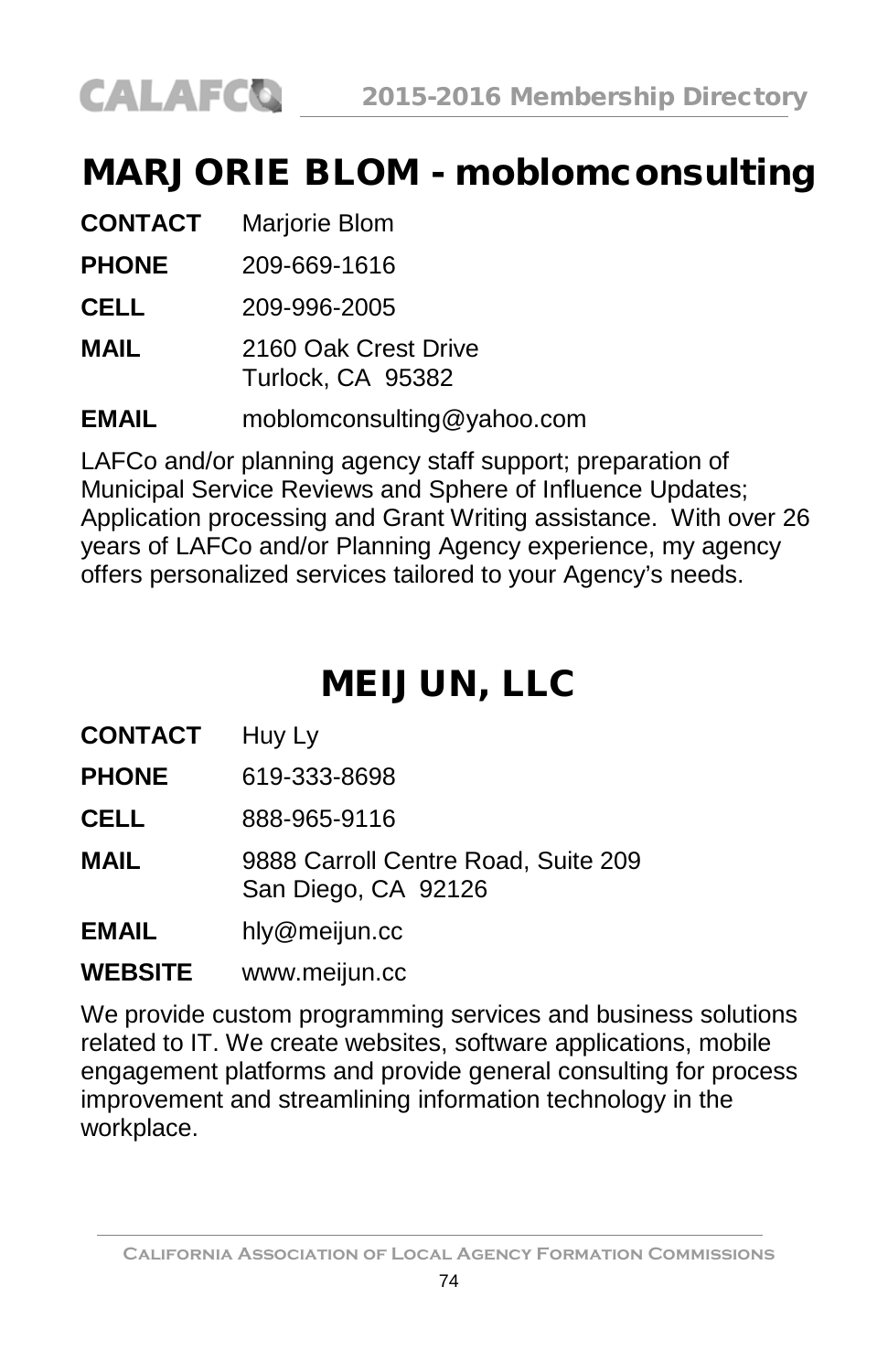

### MEYERS NAVE

| <b>CONTACT</b> | John Bakker                                      |                                                  |
|----------------|--------------------------------------------------|--------------------------------------------------|
| <b>PHONE</b>   | 510-808-2000                                     | meyers   nave                                    |
| <b>FAX</b>     | 510-444-1108                                     |                                                  |
| <b>MAIL</b>    | 555 12th Street, Suite 1500<br>Oakland, CA 94607 | <b>GOLD</b><br><b>Associate</b><br><b>Member</b> |
| <b>EMAIL</b>   | jbakker@meyersnave.com                           |                                                  |
| <b>WEBSITE</b> | www.myersnave.com                                |                                                  |

Meyers Nave is a law firm dedicated to providing California's public agencies both general counsel and specialized services in matters involving land use, annexations, incorporations, labor and employment, Brown Act, telecommunications, eminent domain, and other critical areas.

#### PLANWEST PARTNERS, INC.

- **CONTACT** George Williamson, AICP
- **PHONE** 707-825-8260
- **FAX** 707-825-9181
- **MAIL** 1125 16th Street, Suite 200 Arcata, CA 95521
- **EMAIL** [georgew@planwestpartners.com](mailto:wross@lawross.com)
- **WEBSITE** www.planwestpartners.com

Planwest Partners Inc. provides contract LAFCo staffing services to multiple LAFCos. This includes preparing and conducting Municipal Service Reviews and SOI updates, public noticing, environmental documents, GIS, fiscal and economic studies, website management, application processing, facilitation and training.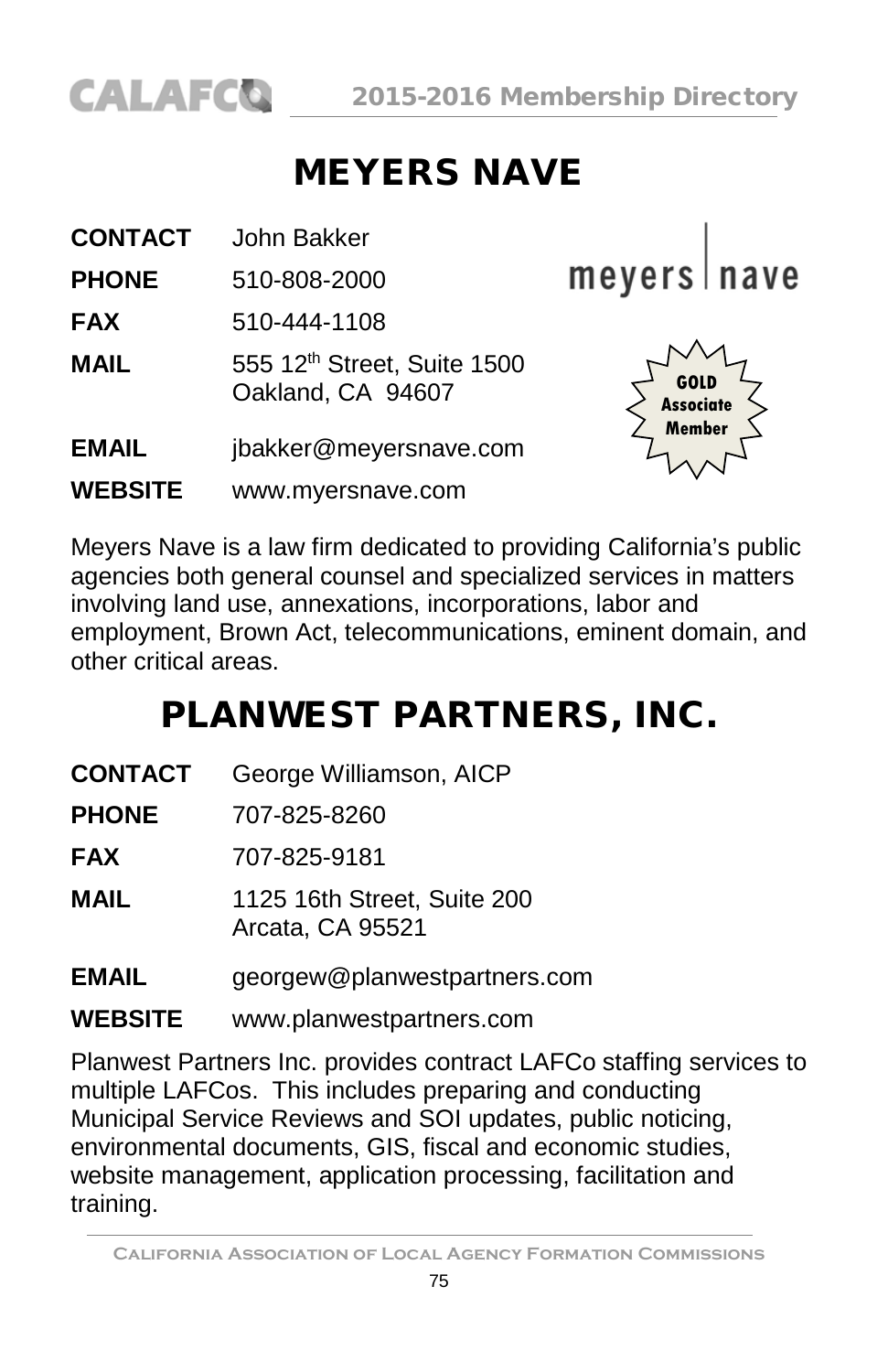### POLICY CONSULTING ASSOCIATES

| <b>CONTACT</b> | Jennifer Stephenson, Principal<br>Oxana Wolfson, Principal |
|----------------|------------------------------------------------------------|
| <b>PHONE</b>   | 310-936-2639 & 310-773-6306                                |
| <b>MAIL</b>    | 1775 E Palm Canyon Dr. #110-17<br>Palm Springs, CA 92264   |
| <b>EMAIL</b>   | info@pcateam.com                                           |
| <b>WEBSITE</b> | www.pcateam.com                                            |

PCA prepares interdisciplinary research studies for LAFCos, councils of government, counties, cities, states, elected representatives and candidates, with an emphasis on MSRs and fiscal studies. The PCA Team's combined experience covers the spectrum of governance configurations and alternatives, and runs the gamut of services under LAFCo jurisdiction.

### PROJECT RESOURCE SPECIALISTS

**CONTACT** Harry Ehrlich, SDA

**PHONE** 760-415-6148

**MAIL** P.O Box 2247 Borrego Springs, CA 92004



**EMAIL** [ehrlichprs@gmail.com](mailto:ehrlichprs@gmail.com)

Project Resource Specialists provides management and legislative support to all levels of local government including LAFCo for Municipal Service Reviews, agency organization and project management support.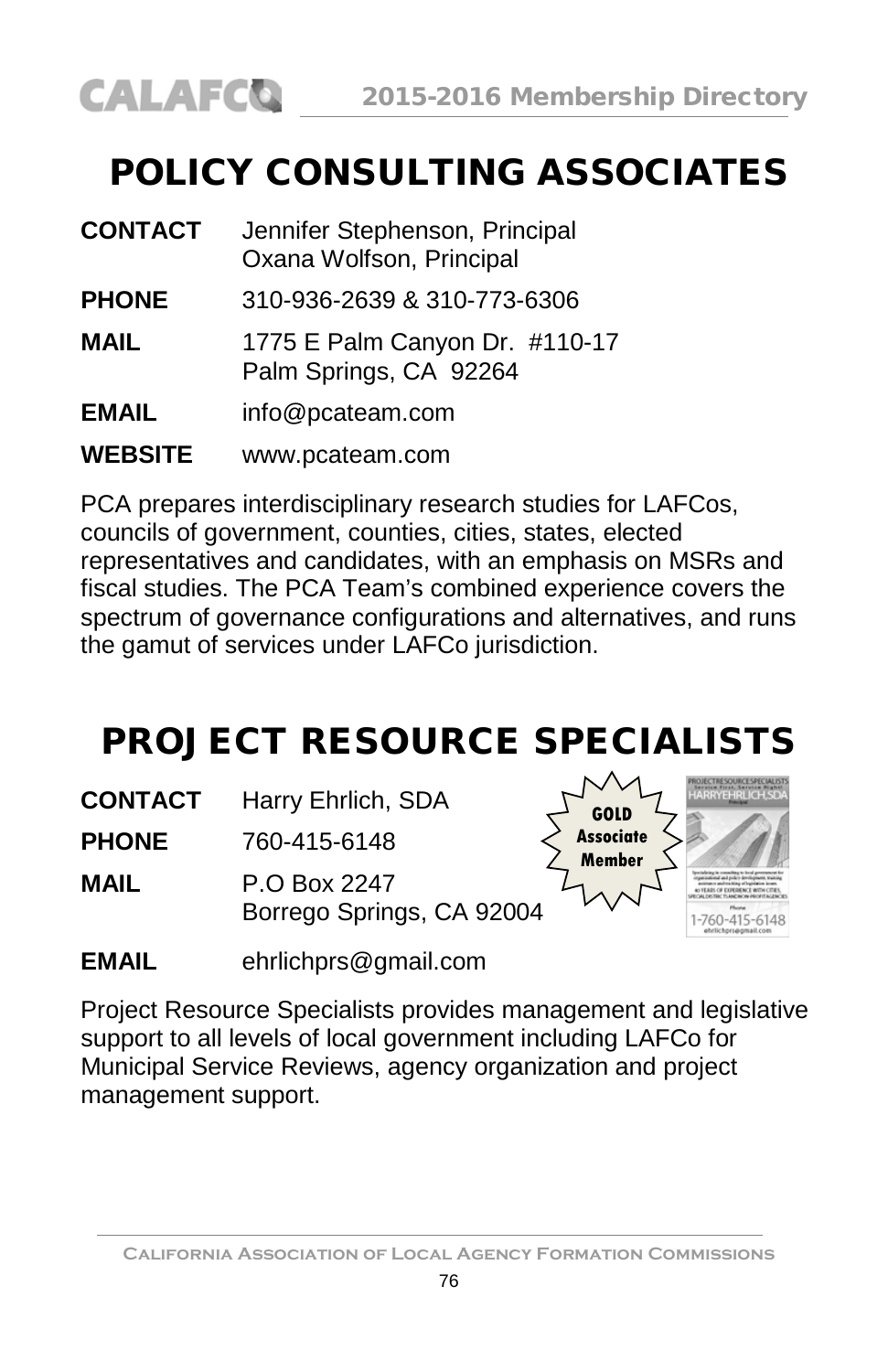

### QK

| CONTACT        | Jerome Keene                                            |
|----------------|---------------------------------------------------------|
| <b>PHONE</b>   | 559-733-0440                                            |
| <b>FAX</b>     | 559-733-7821                                            |
| <b>MAIL</b>    | 6051 North Fresno Street, Suite 200<br>Fresno, CA 93710 |
| <b>EMAIL</b>   | jerome.keene@qkinc.com                                  |
| <b>WEBSITE</b> | www.qkinc.com                                           |

QK (formerly Quad Knopf) provides planning, engineering, biology, environmental, and survey services to public and private clients. Our planners have previous experience working for public agencies, including serving as LAFCo Analysts. We specialize in the San Joaquin Valley and Sacramento Valley regions.

#### RANCHO MISSION VIEJO

| CONTACT      | Dan Kelly                                        |
|--------------|--------------------------------------------------|
| <b>PHONE</b> | 949-240-3363                                     |
| FAX          | 949-248-1763                                     |
| MAIL         | 2811 Ortega Hwy<br>San Juan Capistrano, CA 92693 |
| EMAIL        | dkelly@ranchomv.com                              |
| WEBSITE      | www.ranchomissionviejo.com                       |

Responsible for development and management of a governance structure for a 23,000-acre, 14,000 home planned community.

**California Association of Local Agency Formation Commissions**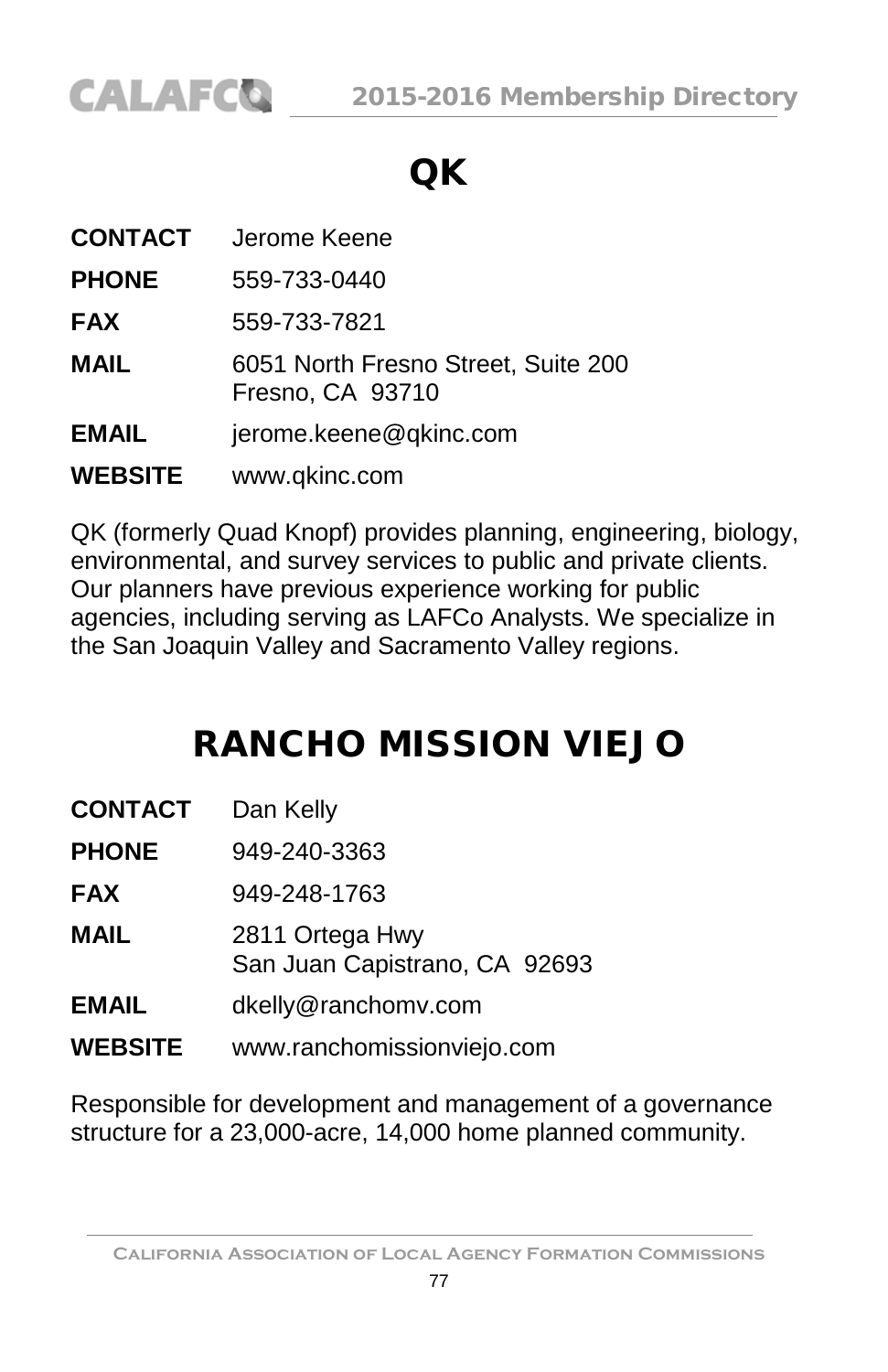

#### RSG, Inc.

| <b>CONTACT</b> | Cassandra Ravenna                                    |
|----------------|------------------------------------------------------|
| <b>PHONE</b>   | 714-541-4585                                         |
| <b>FAX</b>     | 714-541-1175                                         |
| MAIL           | 309 W. 4 <sup>th</sup> Street<br>Santa Ana, CA 92701 |
| EMAIL          | cravenna@webrsg.com                                  |
| <b>WEBSITE</b> | www.webrsg.com                                       |

RSG is a creatively charged counterpart to California public agencies. We work with the people responsible for vibrant places, and propel them to their goals. Better Communities. Bolder futures.

# SANTA YNEZ COMMUNITY SERVICES DISTRICT

**PHONE** 805-688-3008

**FAX** 805-688-3006

**MAIL** PO Box 667 Santa Ynez, CA 93460

- **EMAIL** [jhodge@sycsd.com](mailto:jhodge@sycsd.com)
- **WEBSITE** [www.sycsd.com](http://www.sycsd.com/)

The Santa Ynez Community Services District provides sewer service.

**California Association of Local Agency Formation Commissions**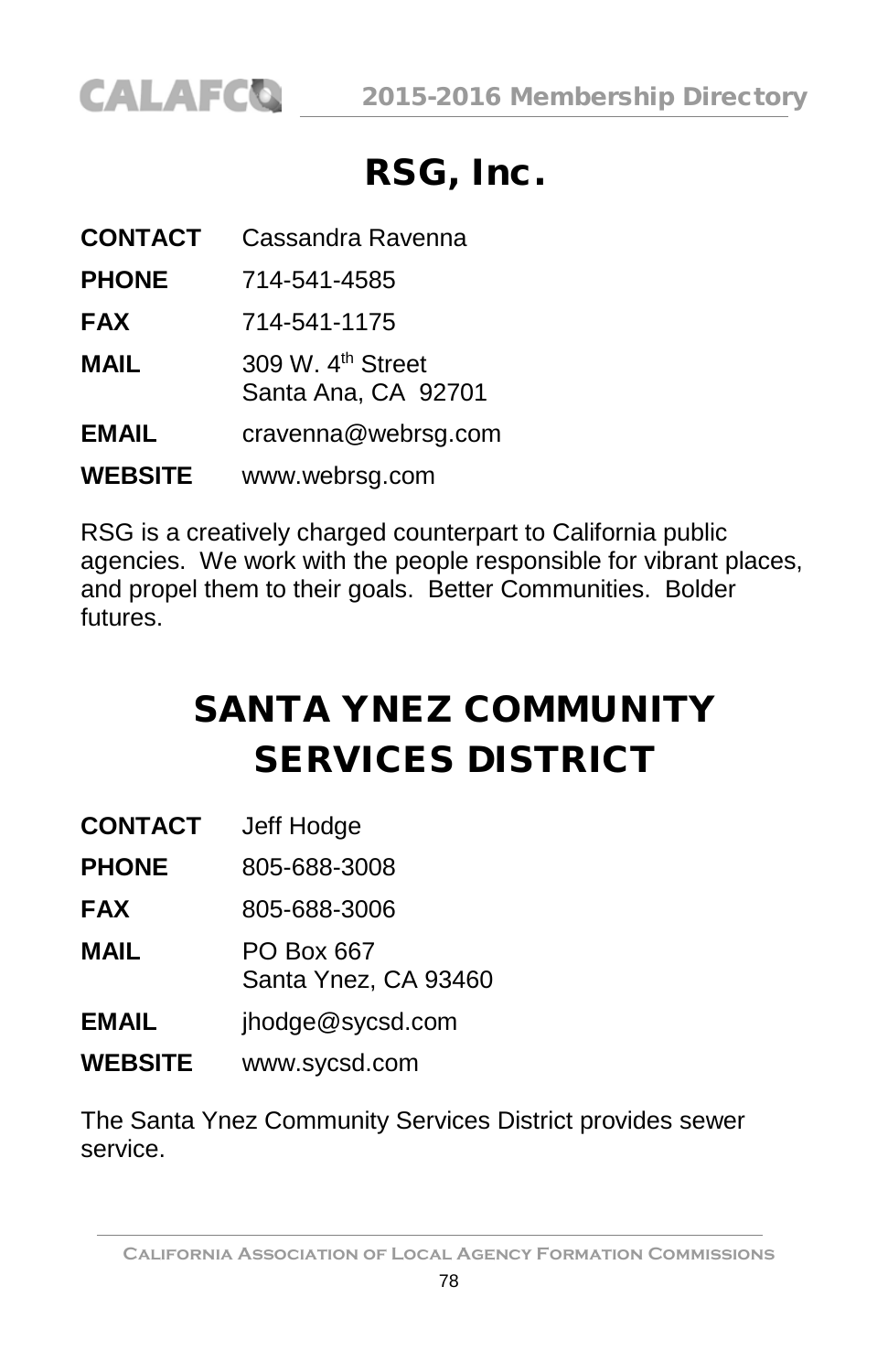

### P. SCOTT BROWNE

| <b>CONTACT</b> | P. Scott Browne                                        |
|----------------|--------------------------------------------------------|
| <b>PHONE</b>   | 530-272-4250                                           |
| <b>FAX</b>     | 530-272-1684                                           |
| MAIL           | 131 South Auburn Street<br>Grass Valley, CA 95945-6501 |
| <b>EMAIL</b>   | scott@scottbrowne.com                                  |
| <b>WEBSITE</b> | www.scottbrowne.com                                    |

Scott Browne provides legal services and staff support to LAFCos.

#### UKIAH VALLEY SANITATION **DISTRICT**

- **CONTACT** Frank McMichael
- **PHONE** 707-462-4429
- **MAIL** 151 Laws Avenue Ukiah, CA 95482
- **EMAIL** [dm@uvsd.org](mailto:scott@scottbrowne.com)
- **WEBSITE** [www.uvsd.org](http://www.scottbrowne.com/)

Provides services within the unincorporated area of the Ukiah Valley and within part of the City of Ukiah's jurisdictional boundaries.

**California Association of Local Agency Formation Commissions**